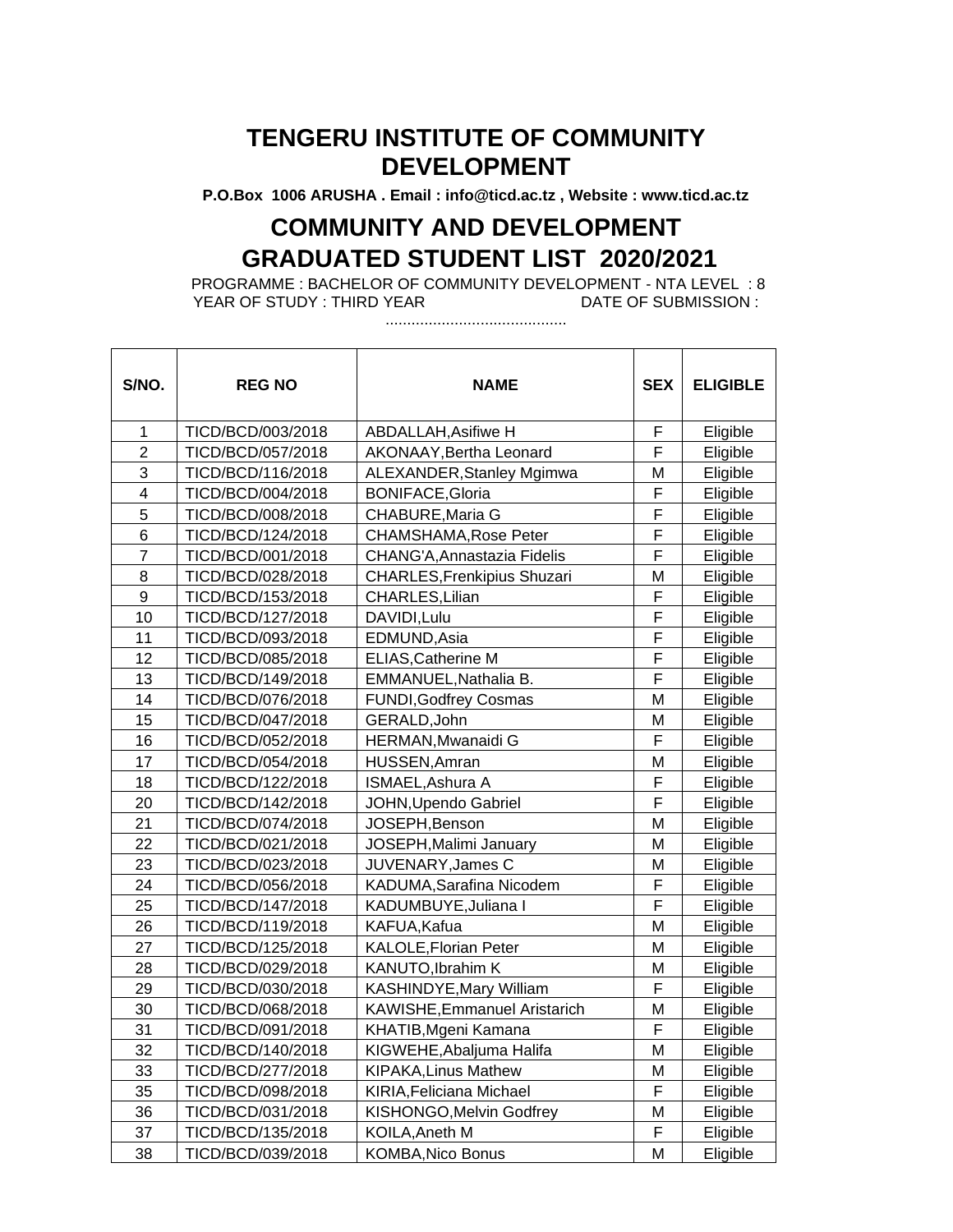| 39 | TICD/BCD/100/2018   | LUKUMAY, Noel Elirehema          | M | Eligible |
|----|---------------------|----------------------------------|---|----------|
| 40 | TICD/BCD/133/2018   | LYIMO, Elizabeth                 | F | Eligible |
| 41 | TICD/BCD/150/2018   | MAGOGWA, Rehema Juma             | F | Eligible |
| 42 | TICD/BCD/118/2018   | MAHENGE, Abedinego Burton        | M | Eligible |
| 43 | TICD/BCD/092/2018   | <b>MAKONGO, Judith Beatus</b>    | F | Eligible |
| 44 | TICD/BCD/040/2018   | MALENDA, Yasinta R               | F | Eligible |
| 45 | TICD/BCD/011/2018   | MAMBA, Chipegwa Moses            | M | Eligible |
| 46 | TICD/BCD/044/2018   | MANOKO, Baraka                   | M | Eligible |
| 47 | TICD/BCD/155/2018   | MARTIN, Happygod                 | M | Eligible |
| 49 | TICD/BCD/050/2018   | MASEGELE, Pili                   | F | Eligible |
| 50 | TICD/BCD/063/2018   | MASHANDA, Kudra Aggrey           | M | Eligible |
| 51 | TICD/BCD/078/2018   | <b>MASHELE, Diana Devis</b>      | F | Eligible |
| 53 | TICD/BCD/099/2018   | <b>MBANGA, Mary Gaston</b>       | F | Eligible |
| 54 | TICD/BCD/041/2018   | MBUNGU, Tumaini F                | F | Eligible |
| 55 | TICD/BCD/020/2018   | MCHAINA, Mariam D.               | F | Eligible |
| 56 | TICD/BCD/081/2018   | MHANGWA, Sonala E                | M | Eligible |
| 57 | TICD/BCD/019/2018   | MICHAEL, Diana Lasway            | F | Eligible |
| 58 | TICD/BCD/084/2018   | MICHAEL, Margaretha Kokubanza    | F | Eligible |
| 62 | TICD/BCD/002/2018   | MKAHALA, Gloria Jimson           | F | Eligible |
| 63 | TICD/BCD/075/2018   | MKWAMBA, Asha I                  | F | Eligible |
| 64 | TICD/BCD/045/2018   | MKWINDA, Lucy                    | F | Eligible |
| 65 | TICD/BCD/073/2018   | MLABU, Illuminata                | F | Eligible |
| 66 | TICD/BCD/080/2018   | MNYAMATU, Dua Ahmadi             | F | Eligible |
| 67 | TICD/BCD/131/2018   | <b>MOLLEL, Sophia Alfred</b>     | F | Eligible |
| 68 | TICD/BCD/035/2018   | MSUYA, Ezena Musa                | F | Eligible |
| 70 | TICD/BCD/069/2018   | MTANI, William G                 | M | Eligible |
| 71 | TICD/BCD/112/2018   | MTURI, Magori S                  | M | Eligible |
| 72 | TICD/BCD/055/2018   | MTWEVE, Judith John              | F | Eligible |
| 73 | TICD/BCD/051/2018   | MUSHEMA, Evodius                 | M | Eligible |
| 74 | TICD/BCD/022/2018   | MUSTAFA, Razaki                  | M | Eligible |
| 75 | TICD/BCD/138/2018   | MVUNGI, Christina Jacob          | F | Eligible |
| 76 | TICD/BCD/276/2018   | MWAKAPEJE, Kelvin Amon           | M | Eligible |
| 77 | TICD/BCD/151/2018   | MWANDARA, Daniel Dickson         | Μ | Eligible |
| 78 | TICD/BCD/027/2018   | MWANISAWA, Witnesssophia Pascal  | F | Eligible |
| 79 | TICD/BCD/207/2018   | MWASENGA, Beatrice               | F | Eligible |
| 80 | TICD/BCD/152/2018   | <b>MWASENGA, Emanuely Safari</b> | M | Eligible |
| 81 | TICD/BCD/104/2018   | NACHINGULU, Twaa Mohamedi        | M | Eligible |
| 82 | TICD/BCD/017/2018   | NANDULE, Asha Mohamed            | F | Eligible |
| 83 | TICD/BCD/123/2018   | <b>NDIKWIKI, Benard Evarist</b>  | M | Eligible |
| 84 | TICD/BCD/134/2018   | NDUMBARO, Weston Leslie          | M | Eligible |
| 86 | TICD/BCD/121/2018   | NGONYANI, Christina              | F | Eligible |
| 87 | TICD/BCD/024/2018   | NGWEMA, Edith Shadrack           | F | Eligible |
| 88 | TICD/BCD/016/2018   | NONKO, Stephano Obed             | M | Eligible |
| 89 | TICD/BCD/038/2018   | NTAKANDI, Ernest Leonard         | M | Eligible |
| 90 | TICD/BCD/108/2018   | NTANGEKI, Junnia Josephat        | F | Eligible |
| 91 | TICD/BCD/042/2018   | NYAKISINDA, Domina D             | F | Eligible |
| 92 | BCD/S0661/0009/1996 | NYAMBERWA, Simi Shani            | F | Eligible |
| 93 | TICD/BCD/033/2018   | NYANDA,Hadija A                  | F | Eligible |
| 94 | TICD/BCD/026/2018   | OMARI, Rose M                    | F | Eligible |
| 95 | TICD/BCD/072/2018   | PALANGYO, Gerson G               | M | Eligible |
| 96 | TICD/BCD/077/2018   | PATRICK, Paskali                 | M | Eligible |
| 97 | TICD/BCD/206/2018   | Paul, Ghatlet                    | F | Eligible |
| 98 | TICD/BCD/103/2018   | PAUL, Magreth John               | F | Eligible |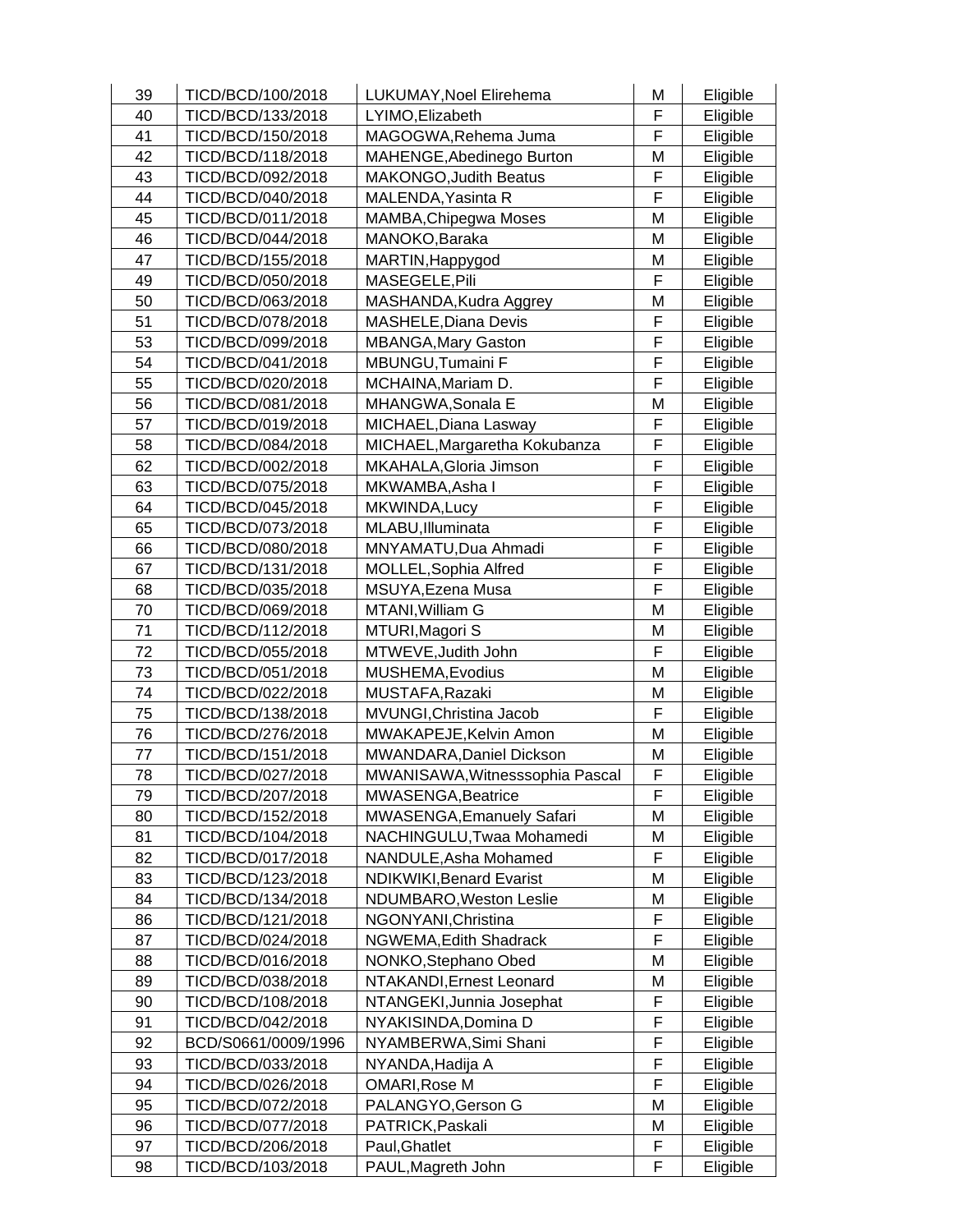| 99  | TICD/BCD/013/2018 | PAULO, Lucia                    | F | Eligible |
|-----|-------------------|---------------------------------|---|----------|
| 100 | TICD/BCD/049/2018 | RAMADHAN, Sada                  | F | Eligible |
| 102 | CDS0880/0065/2011 | RAPHAEL, Jospina Braison        | F | Eligible |
| 103 | TICD/BCD/130/2018 | ROGATI, Magreth Akwilini        | F | Eligible |
| 104 | TICD/BCD/005/2018 | RUTHA, Theresia Samson          | F | Eligible |
| 105 | TICD/BCD/071/2018 | SABATH, Josephat Maingu         | M | Eligible |
| 106 | TICD/BCD/137/2018 | SAIDI, Mafunda Masoud           | F | Eligible |
| 107 | TICD/BCD/148/2018 | SAMWEL, Francis                 | M | Eligible |
| 108 | TICD/BCD/107/2018 | SAMWELI, Neriwa S               | F | Eligible |
| 109 | TICD/BCD/067/2018 | SANGA, Rehema Edwin             | F | Eligible |
| 110 | TICD/BCD/062/2018 | <b>SEGELE, Patrick Chrispin</b> | M | Eligible |
| 111 | TICD/BCD/141/2018 | SERAPHIUS, Gasper               | M | Eligible |
| 112 | TICD/BCD/113/2018 | SEVELIN, Sylivia Leodigardi     | F | Eligible |
| 113 | TICD/BCD/018/2018 | SHABANI, Mariam Ibrahim         | F | Eligible |
| 114 | TICD/BCD/059/2018 | SHIRIMA, Catherine Adelard      | F | Eligible |
| 115 | TICD/BCD/058/2018 | SOPHERETY, Jacquiline           | F | Eligible |
| 117 | TICD/BCD/046/2018 | THEOPHIL, Dativa                | F | Eligible |
| 118 | TICD/BCD/015/2018 | THOMAS, Francis Joseph          | М | Eligible |
| 119 | TICD/BCD/070/2018 | WILLIAM, Baraka George          | M | Eligible |
| 120 | TICD/BCD/079/2018 | YAKOBO, Elizabeth N             | F | Eligible |

**P.O.Box 1006 ARUSHA . Email : info@ticd.ac.tz , Website : www.ticd.ac.tz**

## **COMMUNITY AND DEVELOPMENT GRADUATED STUDENT LIST 2020/2021**

PROGRAMME : BACHELOR OF PARTICIPATORY PROJECT PLANNING AND MANAGEMENT - NTA LEVEL : 8 YEAR OF STUDY : THIRD YEAR DATE OF SUBMISSION : ..........................................

| S/NO.          | <b>REG NO</b>      | <b>NAME</b>                        | <b>SEX</b> | <b>ELIGIBLE</b> |
|----------------|--------------------|------------------------------------|------------|-----------------|
|                |                    |                                    |            |                 |
|                |                    |                                    |            |                 |
| 1              | TICD/BPPM/097/2018 | ABDALAH, Mussa R.                  | Μ          | Eligible        |
| $\overline{2}$ | TICD/BPPM/048/2018 | <b>ANDREW, Bernadeta Lembris</b>   | F          | Eligible        |
| 3              | PPMS0439/0002/2006 | <b>BASSU, Beatrice Bernard</b>     | F          | Eligible        |
| 4              | TICD/BPPM/071/2018 | <b>BONIPHACE, Lucy</b>             | F          | Eligible        |
| 5              | TICD/BPPM/095/2018 | <b>BRIAN, Victoria</b>             | F          | Eligible        |
| 6              | TICD/BPPM/052/2018 | DANIEL, Lilian                     | F          | Eligible        |
| 7              | TICD/BPPM/018/2018 | DICKSON, Zuhura                    | F          | Eligible        |
| 8              | TICD/BPPM/040/2018 | EDSON, Festo                       | M          | Eligible        |
| 9              | TICD/BPPM/057/2018 | ELIAS, Flora                       | F          | Eligible        |
| 10             | TICD/BPPM/053/2018 | ELIAS, Paul Paul                   | М          | Eligible        |
| 11             | TICD/BPPM/025/2018 | FESTO, Johnson O                   | М          | Eligible        |
| 12             | TICD/BPPM/067/2018 | FREDY, Fatuma Adam                 | F          | Eligible        |
| 13             | TICD/BPPM/120/2018 | <b>GAMITWE, Anthony Maxmillian</b> | М          | Eligible        |
| 14             | TICD/BPPM/045/2018 | GEORGE, Mahenge                    | Μ          | Eligible        |
| 15             | TICD/BPPM/034/2018 | <b>HALLAI, Martha Paulo</b>        | F          | Eligible        |
| 16             | TICD/BPPM/278/2018 | HAULE, Jane J                      | F          | Eligible        |
| 17             | TICD/BPPM/081/2018 | IBRAHIM, Sadiki                    | М          | Eligible        |
| 18             | TICD/BPPM/003/2018 | JAMES, Essau Mkumbo                | М          | Eligible        |
| 19             | TICD/BPPM/073/2018 | JOACHIM, Joselina K                | F          | Eligible        |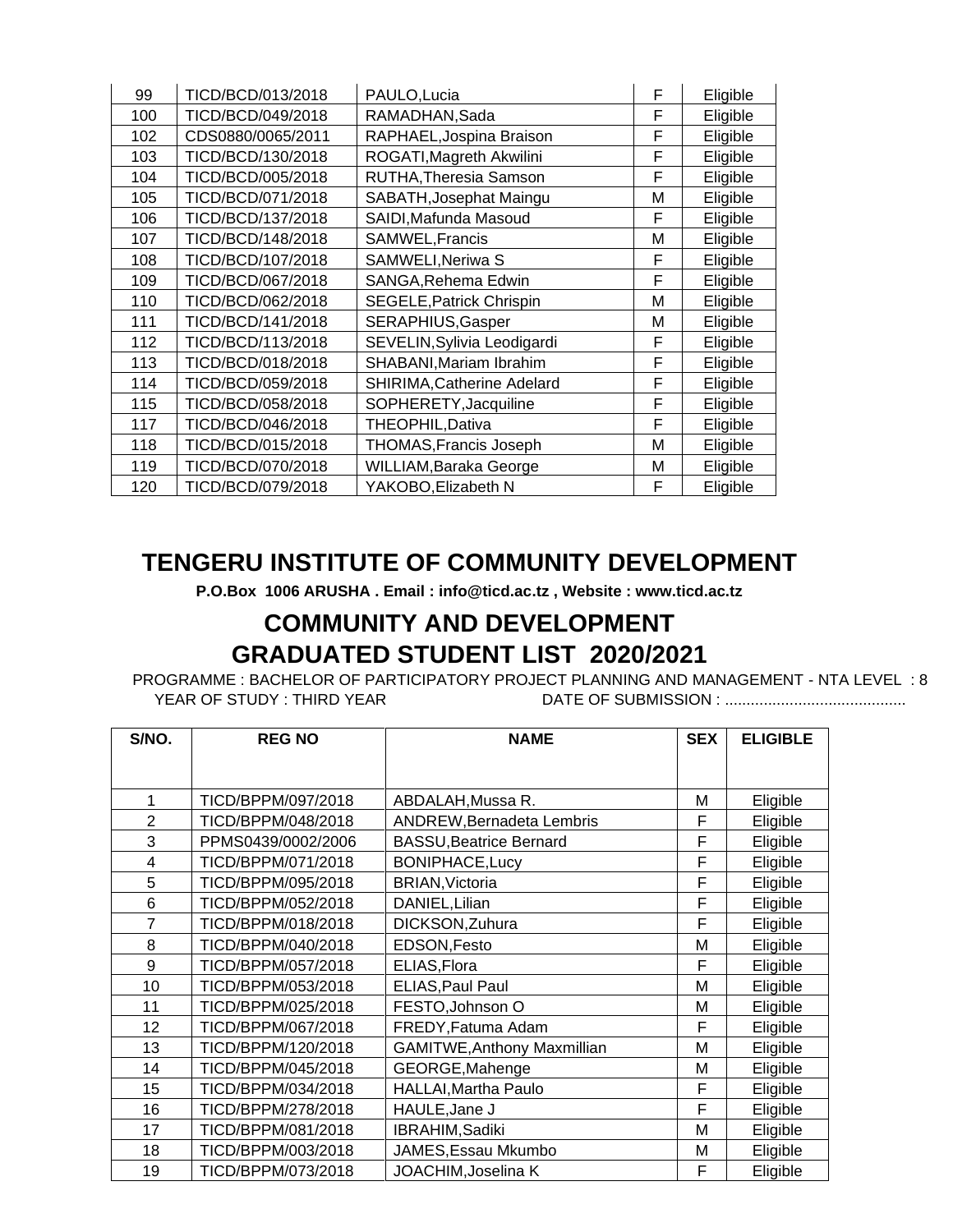| 20 | TICD/BPPM/029/2018 | JOHN, Gaspar                 | M              | Eligible |
|----|--------------------|------------------------------|----------------|----------|
| 21 | TICD/BPPM/109/2018 | JOSEPH, Wenje Charles        | M              | Eligible |
| 22 | TICD/BPPM/110/2018 | JOSEPHINE, Kokwongeza        | F              | Eligible |
| 23 | TICD/BPPM/055/2018 | JOSIAH, Reagani              | M              | Eligible |
| 24 | TICD/BPPM/050/2018 | JUMA, Mariam                 | F              | Eligible |
| 25 | TICD/BPPM/037/2018 | KABOGOTA, Mustafa Mohamed    | M              | Eligible |
| 26 | TICD/BPPM/032/2018 | KHALFAN, Mustapha            | M              | Eligible |
| 27 | TICD/BPPM/021/2018 | KHAMIS, Abdillahi Ali        | M              | Eligible |
| 28 | TICD/BPPM/119/2018 | KISANGA, Angel G             | F              | Eligible |
| 29 | TICD/BPPM/094/2018 | KISHIMBO, Dorine Zadock      | F              | Eligible |
| 30 | TICD/BPPM/117/2018 | KITOMARI, Aron J             | M              | Eligible |
| 31 | TICD/BPPM/105/2018 | KUBO, Veronica Godfrey       | F              | Eligible |
| 32 | TICD/BPPM/047/2018 | LAIZA, Bibi Simon            | F              | Eligible |
| 33 | TICD/BPPM/118/2018 | LAWRENCE, John               | M              | Eligible |
| 34 | TICD/BPPM/099/2018 | LAZARO, Petro                | M              | Eligible |
| 35 | TICD/BPPM/011/2018 | LAZIMA, Bakari Chimpeta      | M              | Eligible |
| 36 | TICD/BPPM/059/2018 | LOAKAKI, Rogathe Manasseh    | F              | Eligible |
| 37 | TICD/BPPM/023/2018 | LUCAS, Cecilia M             | F              | Eligible |
| 38 | TICD/BPPM/104/2018 | LUFUMBILO, Dorice Nickson    | F              | Eligible |
| 39 | TICD/BPPM/077/2018 | MAIRA, Neema William         | F              | Eligible |
| 40 | TICD/BPPM/101/2018 | <b>MAULIDI, Erick Kisiga</b> | M              | Eligible |
| 41 | TICD/BPPM/100/2018 | MAZIKU, Mhanganya            | M              | Eligible |
| 42 | TICD/BPPM/038/2018 | <b>MBURA, Hesion M</b>       | M              | Eligible |
| 43 | TICD/BPPM/062/2018 | MCHILO, Catherine Salehe     | F              | Eligible |
| 44 | TICD/BPPM/054/2018 | MHEPELA, Apolina Felix       | $\overline{F}$ | Eligible |
| 45 | TICD/BPPM/012/2018 | MKUDE, Setti Rajabu          | M              | Eligible |
| 46 | TICD/BPPM/279/2018 | MMBANDO, Daniel Godlisten    | M              | Eligible |
| 47 | TICD/BPPM/013/2018 | MSANGYA, Msangya Emanuel     | M              | Eligible |
| 48 | TICD/BPPM/043/2018 | MSILU, Maulisia Simon        | F              | Eligible |
| 49 | TICD/BPPM/111/2018 | MSOKA, Ibrahim Mohamed       | M              | Eligible |
| 50 | TICD/BPPM/006/2018 | MUNGURE, Innocent Godson     | M              | Eligible |
| 51 | TICD/BPPM/042/2018 | <b>MUSA, Mosses Elias</b>    | M              | Eligible |
| 52 | TICD/BPPM/066/2018 | MWAIGOMOLE, Alice R          | F              | Eligible |
| 53 | TICD/BPPM/005/2018 | MWAKANGALE, Careen Benjamin  | F              | Eligible |
| 54 | TICD/BPPM/026/2018 | MWANDUMBYA, Neo Evans        | F              | Eligible |
| 55 | TICD/BPPM/051/2018 | MWANRY, Emanuel S            | M              | Eligible |
| 56 | TICD/BPPM/072/2018 | MWICHANDE, Fatuma            | F              | Eligible |
| 57 | TICD/BPPM/098/2018 | MWINUKA, Miltoni Yohana      | M              | Eligible |
| 58 | TICD/BPPM/079/2018 | MWITA, Msena                 | M              | Eligible |
| 59 | TICD/BPPM/058/2018 | MZEE, Umukuruthumu Jumanne   | F              | Eligible |
| 60 | TICD/BPPM/024/2018 | NASSORO, Shaban Khamis       | M              | Eligible |
| 61 | TICD/BPPM/114/2018 | NGOMANO, Stella Simon        | F              | Eligible |
| 62 | TICD/BPPM/036/2018 | NJAU, Kelvin                 | M              | Eligible |
| 63 | TICD/BPPM/082/2018 | NKONGA, Saidi Hassani        | M              | Eligible |
| 64 | TICD/BPPM/015/2018 | NKYA, Lulu Idd               | F              | Eligible |
| 65 | TICD/BPPM/075/2018 | NYANSAMBO, Esther Francis    | F              | Eligible |
| 66 | TICD/BPPM/070/2018 | NZABHAYANGA, Lucy Linus      | F              | Eligible |
| 67 | TICD/BPPM/060/2018 | OMARI, Halifa M              | M              | Eligible |
| 68 | TICD/BPPM/069/2018 | PETER, Maombi Steven         | M              | Eligible |
| 69 | TICD/BPPM/086/2018 | RAPHAEL, Revocatus B         | M              | Eligible |
| 70 | TICD/BPPM/113/2018 | RUBENGO, Rubengo Jonas       | M              | Eligible |
| 71 | TICD/BPPM/107/2018 | SAIMON, Godfrey              | M              | Eligible |
| 72 | TICD/BPPM/044/2018 | SAKULIA, Ibrahim Kiwera      | M              | Eligible |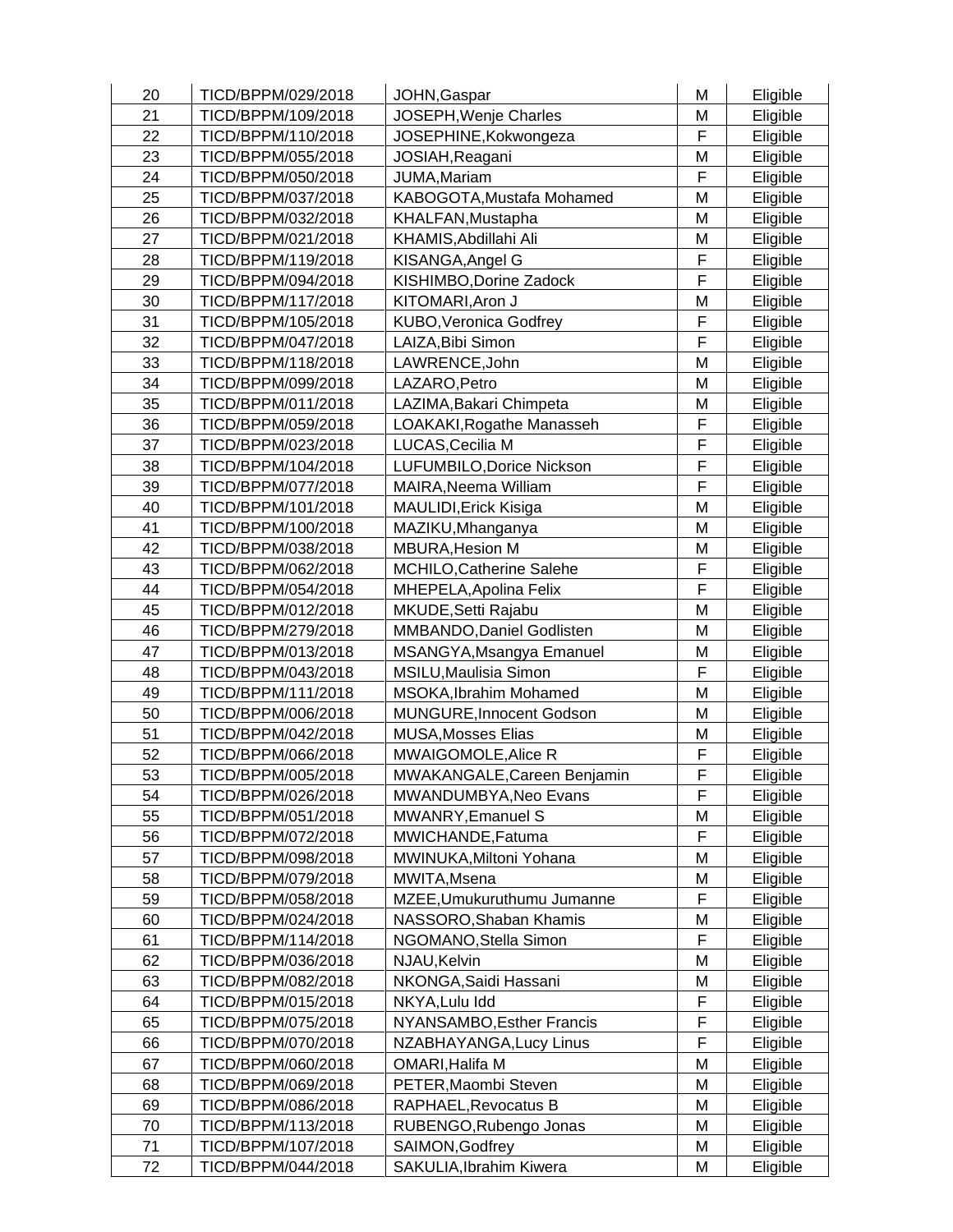| 73 | TICD/BPPM/039/2018 | SEKIJA, Neema W.           | F | Eligible |
|----|--------------------|----------------------------|---|----------|
| 74 | TICD/BPPM/008/2018 | SELELI, Bertha Bahati      | F | Eligible |
| 75 | TICD/BPPM/016/2018 | SHABAN, Ashura Bakary      | F | Eligible |
| 76 | TICD/BPPM/004/2018 | SHANJARIKA, Rajabu Abdalah | M | Eligible |
| 77 | TICD/BPPM/020/2018 | SHUNASHU, Kabalo Mussa     | M | Eligible |
| 78 | TICD/BPPM/031/2018 | TARAKWA, Loanyuni Michael  | M | Eligible |
| 79 | TICD/BPPM/046/2018 | TUWATH, Timoth             | M | Eligible |
| 80 | TICD/BPPM/028/2018 | ULAYA, Bushiri Saidi       | М | Eligible |
| 81 | TICD/BPPM/200/2018 | YUDA, Hekima Nyocho        | М | Eligible |

**P.O.Box 1006 ARUSHA . Email : info@ticd.ac.tz , Website : www.ticd.ac.tz**

## **COMMUNITY AND DEVELOPMENT GRADUATED STUDENT LIST 2020/2021**

PROGRAMME : BASIC TECHNICIAN CERTIFICATE IN COMMUNITY DEVELOPMENT - NTA

LEVEL : 4

YEAR OF STUDY : FIRST YEAR DATE OF SUBMISSION :

| S/NO.                   | <b>REG NO</b>    | <b>NAME</b>                      | <b>SEX</b> | <b>ELIGIBLE</b> |
|-------------------------|------------------|----------------------------------|------------|-----------------|
| 1                       | NS3179/0007/2019 | ABAS, Aziza A                    | F          | Eligible        |
| $\overline{2}$          | NS0548/0003/2019 | ABDALA, Aisha Hassani            | F          | Eligible        |
| 3                       | NS4101/0025/2019 | ABDALLA, Abdallah Mzee           | M          | Eligible        |
| $\overline{\mathbf{4}}$ | NS3396/0045/2019 | ABEDI, Sakina Athumani           | F          | Eligible        |
| 5                       | NS0147/0045/2019 | ABUBAKARY, Ibrahim Almasi        | M          | Eligible        |
| 6                       | NS4869/0012/2019 | ADAM, Halima H                   | F          | Eligible        |
| $\overline{7}$          | NS0548/0045/2019 | ADINANI, Hija Omari              | F          | Eligible        |
| 8                       | NS1985/0060/2018 | AGUSTINO, Rozalia J              | F          | Eligible        |
| 9                       | NS0647/0034/2019 | <b>AKYOO, Miriam Anathe</b>      | F          | Eligible        |
| 10                      | NS3487/0022/2018 | ALAM, Pendo Joseph               | F          | Eligible        |
| 11                      | NS2825/0058/2019 | ALANYUNI, Tendee N               | M          | Eligible        |
| 12                      | NP4351/0057/2015 | ALLAY, Lucy Ammi                 | F          | Eligible        |
| 13                      | NS4403/0041/2019 | ALLY, Fatuma Salehe              | F          | Eligible        |
| 14                      | NS2772/0090/2019 | ALLY, Sabitina J                 | F          | Eligible        |
| 15                      | NS5058/0026/2019 | ALLY, Safia Rashadi              | F          | Eligible        |
| 16                      | S2379/0274/2019  | ALMASI, Razack A                 | M          | Eligible        |
| 17                      | NS3622/0077/2019 | ALOYCE, Mereciana Peter          | F          | Eligible        |
| 18                      | NS1903/0034/2019 | AMANI, Dotto Shabani             | M          | Eligible        |
| 19                      | NS3634/0062/2019 | AMBROSE, Pendo Mwita             | F          | Eligible        |
| 20                      | NS3526/0046/2019 | AMOS, Aman Aman                  | M          | Eligible        |
| 21                      | NS4991/0043/2019 | AMOS, Marco Elias                | M          | Eligible        |
| 22                      | NS0647/0014/2019 | AMSI, Emiliana Faustin           | F          | Eligible        |
| 23                      | NS1132/0081/2019 | ANDREA, Joseph Yohana            | M          | Eligible        |
| 24                      | NP5635/0015/2019 | ARAJICK, Neema A                 | F          | Eligible        |
| 25                      | NS1111/0067/2019 | <b>ASSENGA, Prosista Patrick</b> | F          | Eligible        |
| 26                      | NS0920/0074/2019 | ASSEY, Fredy Innocent            | M          | Eligible        |
| 27                      | NS2183/0017/2019 | ATHUMANI, Alfred Yeremia         | M          | Eligible        |
| 28                      | NS0719/0050/2019 | AWANDO, David Ngarare            | M          | Eligible        |
| 29                      | NS0479/0004/2019 | <b>AYO, Catherine Elibariki</b>  | F          | Eligible        |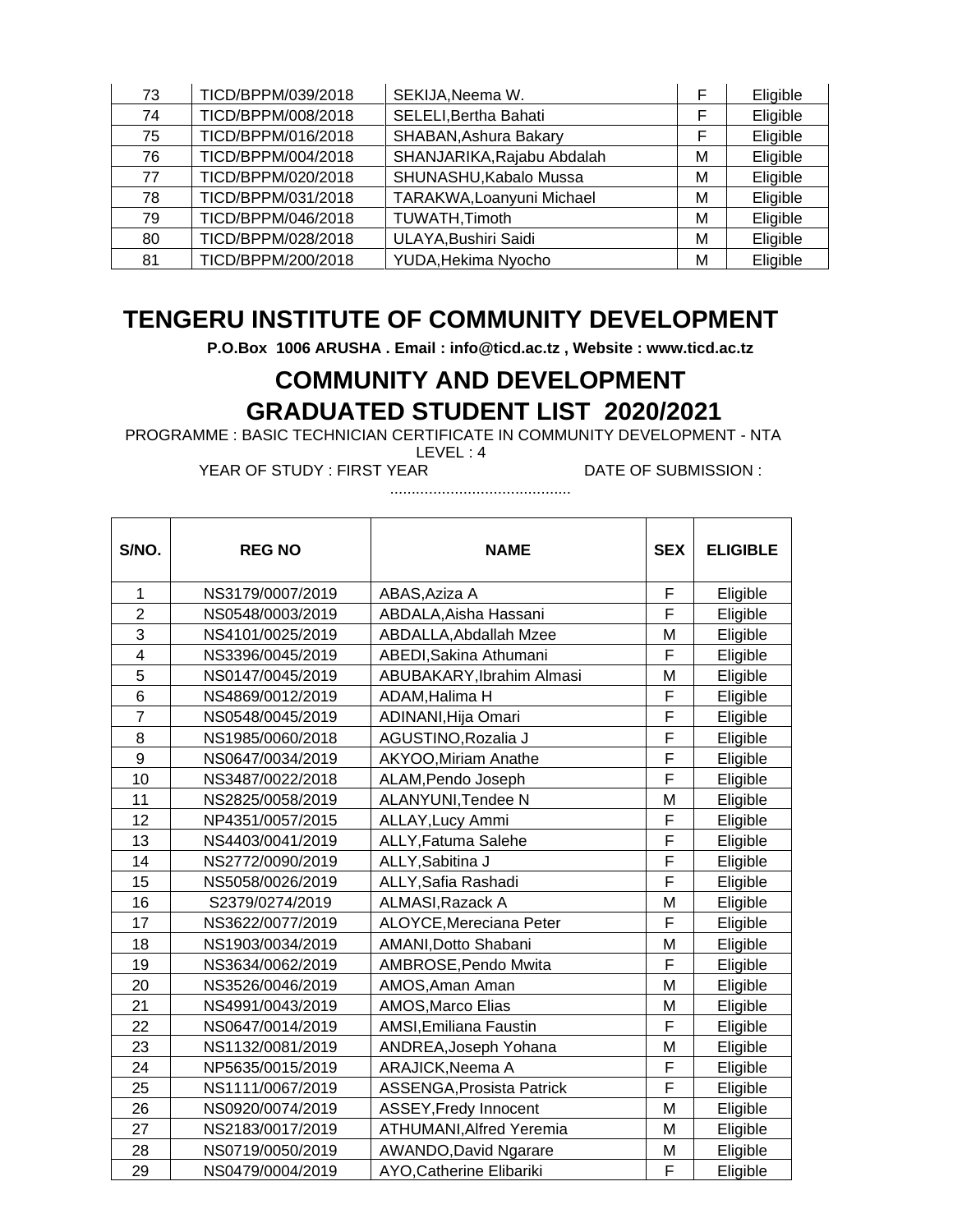| 30 | NS1098/0011/2019 | AYO, Clara J                       | F | Eligible |
|----|------------------|------------------------------------|---|----------|
| 31 | NS0386/0397/2019 | <b>BAHATI, Pius Mgwesa</b>         | Μ | Eligible |
| 32 | NP0886/0003/2019 | BAKARI, Fatuma M                   | F | Eligible |
| 33 | NS0328/0126/2019 | <b>BAKARI, Pius Daudi</b>          | M | Eligible |
| 34 | NS1014/0114/2019 | <b>BALLOHO, Patricia Jacob</b>     | F | Eligible |
| 35 | NS3490/0083/2019 | <b>BARAGULA, Mahara Deogratius</b> | М | Eligible |
| 36 | NS0744/0012/2019 | BARNABA, Eliwangu Abdalah          | F | Eligible |
| 37 | NS1022/0139/2019 | BASUKA, Abdulwahid Hashim          | M | Eligible |
| 38 | NS0624/0058/2019 | <b>BEJUMULA, Antelius Mwijage</b>  | Μ | Eligible |
| 39 | NS5050/0033/2016 | <b>BENEDICT, Rebeca P</b>          | F | Eligible |
| 40 | NS1042/0050/2019 | BENEZETH, Renatha Rwegasila        | F | Eligible |
| 41 | NS2122/0017/2019 | <b>BENJAMIN, Basilius J</b>        | M | Eligible |
| 42 | NS1353/0091/2019 | BITURO, Neema C                    | F | Eligible |
| 43 | NS0296/0021/2019 | <b>BONEPHACE, Edina R</b>          | F | Eligible |
| 44 | NS0857/0109/2019 | <b>BONIFACE, Salvina</b>           | F | Eligible |
| 45 | NS1737/0009/2019 | BORINANGA, Diana Bernadi           | F | Eligible |
| 46 | NS4193/0050/2019 | <b>BUKINDU, Huruma Samuel</b>      | F | Eligible |
| 47 | NS4897/0017/2019 | CHACHA, Muhiri Nyaisari            | F | Eligible |
| 48 | NS1701/0032/2017 | CHACHA, Rael C                     | F | Eligible |
| 49 | NS1721/0002/2019 | CHALANGE, Anjela Samweli           | F | Eligible |
| 50 | NS0468/0014/2018 | CHAMBO, Nasra Isay                 | F | Eligible |
| 51 | NS5437/0007/2019 | CHAMBUA, Fatuma Ramadhani          | F | Eligible |
| 52 | NS1507/0072/2019 | CHANG'A, Saida Mabuhuti            | F | Eligible |
| 53 | NS0781/0026/2019 | CHAO, Dorine F                     | F | Eligible |
| 54 | NS2687/0086/2019 | <b>CHARLES, Charles Pagu</b>       | M | Eligible |
| 55 | S0363/0085/2019  | <b>CHARLES, Dominick M</b>         | M | Eligible |
| 56 | NS2205/0008/2019 | CHARLES, Elilumba Yohana           | F | Eligible |
| 57 | NS3841/0011/2019 | CHATTA, Theopista R                | F | Eligible |
| 58 | NS0815/0208/2019 | CHAWINGA, Shedrack Kathibeth       | Μ | Eligible |
| 59 | NS1970/0013/2019 | CHAYEKA, Mola A                    | F | Eligible |
| 60 | NS3036/0014/2019 | CHIROBI, Dorica Lugeji             | F | Eligible |
| 61 | NS0926/0076/2019 | CHIWANGU, Zuhura Hamisi            | F | Eligible |
| 62 | NS1115/0127/2019 | CHONGOMA, Kilogeja Samson          | Μ | Eligible |
| 63 | NS0205/0025/2019 | <b>CHUWA, Catherine Apolinary</b>  | F | Eligible |
| 64 | NS1442/0109/2019 | <b>CLAMIAN, Naini Sanare</b>       | F | Eligible |
| 65 | NS2549/0104/2016 | <b>CLEMENT, Kelvin M</b>           | M | Eligible |
| 66 | NS4752/0025/2019 | <b>CLEOPHACE, Datson Evodius</b>   | M | Eligible |
| 67 | NS2912/0063/2019 | DALUTHI, Naishook Moikani          | F | Eligible |
| 68 | NS3715/0198/2019 | DANIEL, Emmanuel D                 | М | Eligible |
| 69 | NS2303/0164/2019 | DAVID, King Andrea                 | М | Eligible |
| 70 | NS1609/0019/2019 | DEDE, Joyce Swila                  | F | Eligible |
| 71 | NS1155/0036/2017 | DENDE, Rizia Bakari                | F | Eligible |
| 72 | NS1422/0009/2017 | <b>DIDAS, Catherine Nerey</b>      | F | Eligible |
| 73 | NS1629/0046/2019 | DOGAN, Zakia Ally                  | F | Eligible |
| 74 | NS3350/0014/2019 | DOTO, Emmaneul Daud                | M | Eligible |
| 75 | NS3652/0037/2016 | DOTTO, Bahati Monga                | M | Eligible |
| 76 | NS2772/0014/2018 | DUMWE, Esther W                    | F | Eligible |
| 77 | NS4599/0006/2019 | DUNEI, Betwali S                   | F | Eligible |
| 78 | NS2022/0008/2019 | EDWARD, Edina Simon                | F | Eligible |
| 79 | NS3526/0076/2019 | EDWARD, Lucas Isaba                | M | Eligible |
| 80 | NS1959/0030/2019 | ELIAS, George L                    | M | Eligible |
| 81 | NS3287/0203/2019 | EMMANUEL, Salum Sahan              | M | Eligible |
| 82 | NS3787/0018/2019 | <b>ENOCK, David Nyamanyi</b>       | M | Eligible |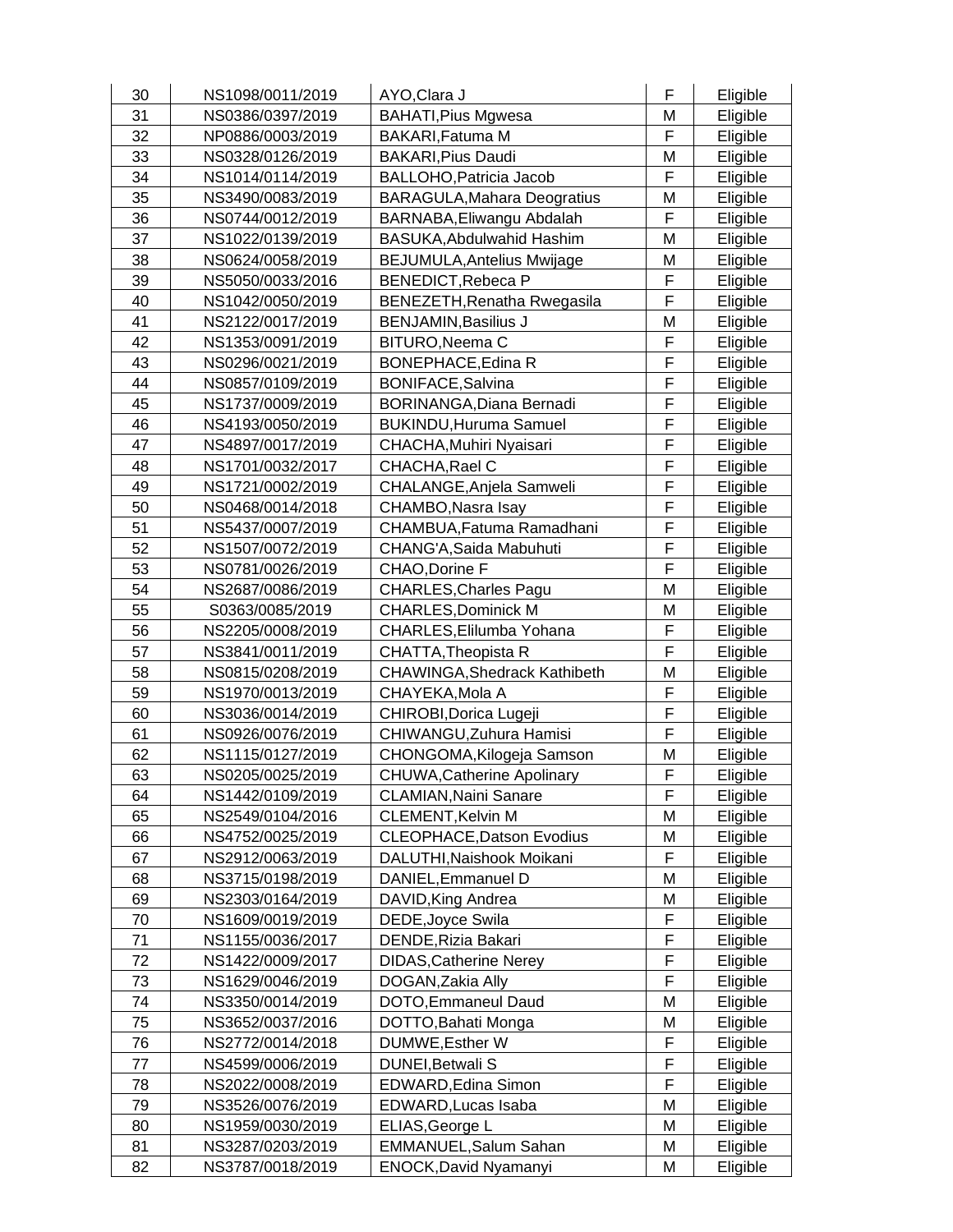| 83  | NS3036/0115/2019 | ENOS, Riziki John                  | M | Eligible |
|-----|------------------|------------------------------------|---|----------|
| 84  | NS4017/0021/2019 | ERRO, Cornel J                     | M | Eligible |
| 85  | NS4042/0018/2019 | EVAREST, Eveta Kornel              | F | Eligible |
| 86  | NS1941/0033/2019 | FABIAN, Rosemary Kasenyi           | F | Eligible |
| 87  | NS1671/0080/2019 | FABIANO, Paschal M                 | M | Eligible |
| 88  | NS0918/0033/2019 | FARAJA, Helena Tumaini             | F | Eligible |
| 89  | NS0442/0050/2019 | FAUSTINE, Theodosia                | F | Eligible |
| 90  | NS5066/0032/2019 | FELESHI, Amos Francis              | M | Eligible |
| 91  | NS5473/0035/2019 | FUGAMILA, Gustaph Martin           | M | Eligible |
| 92  | NS2236/0101/2019 | <b>FUGENCE, Renovatus Gozibert</b> | M | Eligible |
| 93  | NS3927/0149/2019 | FUTAKAMBA, Rahim Juma              | M | Eligible |
| 94  | NS1230/0069/2019 | GEMUHAY, Elisha A                  | M | Eligible |
| 95  | NS0308/0035/2017 | GERALD, Jackline                   | F | Eligible |
| 96  | NS4084/0024/2019 | <b>GEREON, Christina Ainekisha</b> | F | Eligible |
| 97  | NS0875/0080/2019 | GIDIONI, Upendo Fikirine           | F | Eligible |
| 98  | NS2915/0032/2018 | GISADABAILA, Kelvin K              | M | Eligible |
| 99  | NS3100/0025/2019 | GOMBA, Sharon Joshua               | F | Eligible |
| 100 | NS1489/0151/2019 | HAMISI, Hamisi Imani               | M | Eligible |
| 101 | NS0825/0015/2018 | HASSAN, Halima Omary               | F | Eligible |
| 102 | NS0940/0027/2019 | HASSAN, Rashid Mstapha             | M | Eligible |
| 103 | NS0354/0074/2019 | HASSANI, Hassani Minihaji          | M | Eligible |
| 104 | NS4006/0078/2019 | HASSANI, Salimu Hatibu             | M | Eligible |
| 105 | NS3410/0080/2019 | HATIBU, Hassani Athumani           | M | Eligible |
| 106 | NS2917/0054/2019 | HHAWAY, Justin B                   | М | Eligible |
| 107 | NS1372/0061/2017 | HIZZA, Selina J                    | F | Eligible |
| 108 | NS1825/0011/2018 | HOSEA, Saimon Hosineli             | M | Eligible |
| 109 | NS3393/0013/2019 | HOTAY, Emeliana Daudi              | F | Eligible |
| 110 | NS0815/0048/2019 | <b>HYERA, Irene Michael</b>        | F | Eligible |
| 111 | NS2762/0100/2017 | IBRAHIMU, Zainabu A                | F | Eligible |
| 112 | NS1194/0037/2019 | IBUNDA, Stephano Masunga           | M | Eligible |
| 113 | NS2881/0055/2019 | <b>IDRISA, Sabrina Abdul</b>       | F | Eligible |
| 114 | NS0405/0051/2019 | ISSA, Nashitwath Ally              | F | Eligible |
| 115 | NS1320/0075/2019 | ISSA, Saumu Iduka                  | F | Eligible |
| 116 | NS1919/0099/2019 | ISUTA, Raymondi Shabani            | M | Eligible |
| 117 | NS2330/0027/2019 | <b>JACKSON, Julia Ngatie</b>       | F | Eligible |
| 118 | NS4384/0152/2019 | <b>JACKSON, Rose Herman</b>        | F | Eligible |
| 119 | NS1278/0028/2019 | JACOB, Jenipher Gasper             | F | Eligible |
| 120 | NS5437/0022/2019 | JAHA, Saumu Hassani                | F | Eligible |
| 121 | NS4379/0206/2019 | JAMES, Joseph Barusha              | M | Eligible |
| 122 | NS0662/0053/2019 | JIBU, Neema John                   | F | Eligible |
| 123 | NS4140/0046/2019 | JOELI, Maria Raimon                | F | Eligible |
| 124 | NS1489/0121/2019 | JOHN, Bagwa Philipo                | M | Eligible |
| 125 | NS0654/0098/2019 | JOHN, Ditirick Dioniz              | M | Eligible |
| 126 | NS3251/0010/2019 | JOHN, Elizabeth Saimon             | F | Eligible |
| 127 | NS0979/0110/2019 | JOHN, Godwin Prochesi              | M | Eligible |
| 128 | NS3049/0082/2019 | JOHN, Mwita Matiko                 | M | Eligible |
| 129 | NS4899/0076/2019 | JOHN, Rhobi Mwita                  | F | Eligible |
| 130 | NS1699/0065/2019 | JONA, Loveness G                   | F | Eligible |
| 131 | NS2885/0006/2019 | JONATHAN, Anna Aron                | F | Eligible |
| 132 | NS0363/0052/2019 | JOSEPH, Lucia Shotto               | F | Eligible |
| 133 | NS1620/0041/2019 | JOSEPHAT, Imani Syprian            | M | Eligible |
| 134 | NS2846/0021/2019 | JOSIA, Jackline Eliakim            | F | Eligible |
| 135 | NS4379/0212/2019 | JOSUE, Julius B                    | M | Eligible |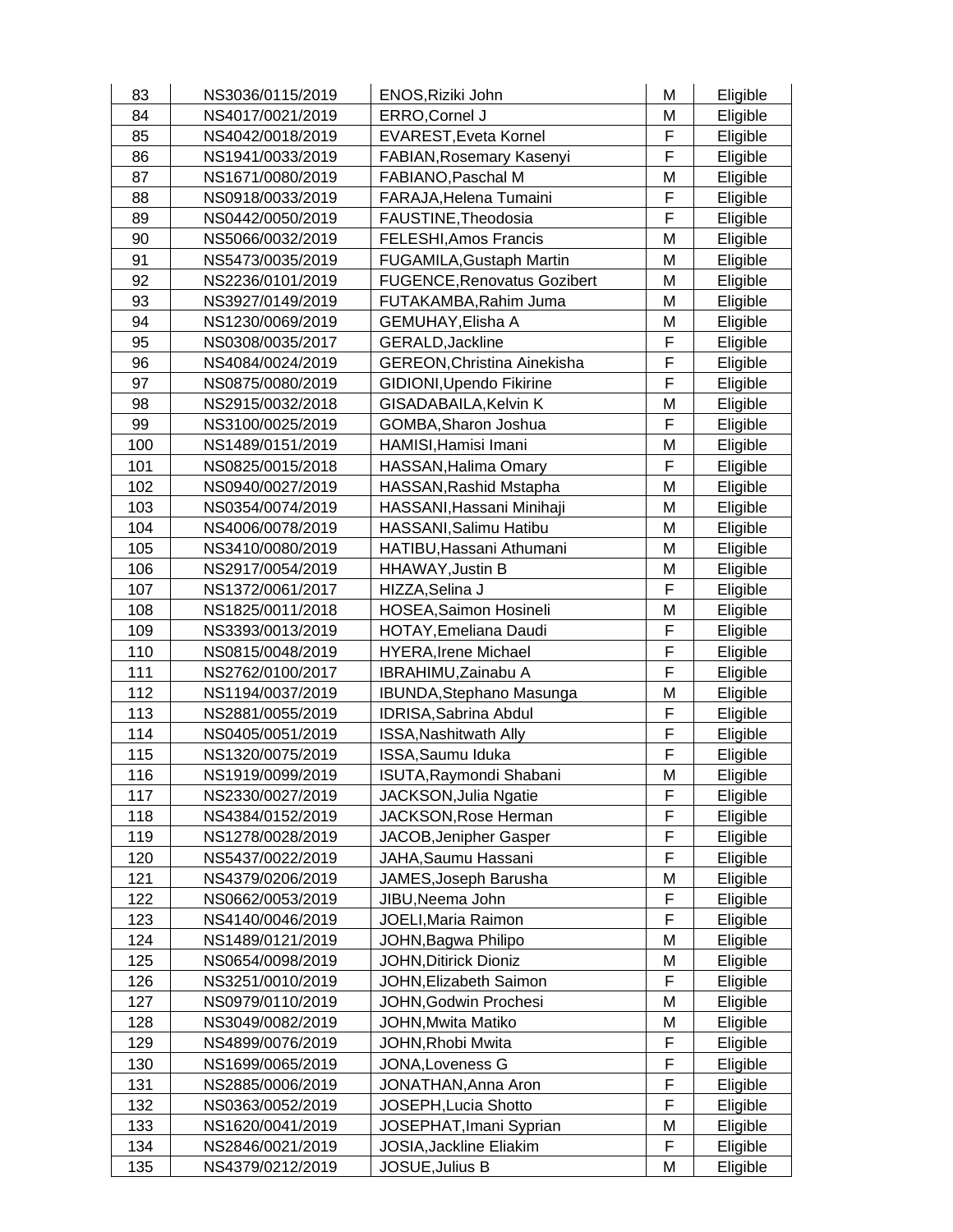| 136 | NS3477/0003/2019 | JUMA, Asha Swalehe               | F | Eligible |
|-----|------------------|----------------------------------|---|----------|
| 137 | NS0850/0216/2019 | JUMA, Athumani Hamisi            | M | Eligible |
| 138 | NS5437/0008/2019 | JUMA, Hadija Abdi                | F | Eligible |
| 139 | NS2627/0014/2018 | JUMA, Lucia P                    | F | Eligible |
| 140 | NS2172/0003/2019 | JUMANNE, Amina Nurdini           | F | Eligible |
| 141 | NS3884/0057/2018 | JUMANNE, Jasmine A               | F | Eligible |
| 142 | NS3590/0063/2019 | JUMANNE, Sesilia Nyamwelo        | F | Eligible |
| 143 | NS2296/0090/2019 | JUMBE, Williamu D                | M | Eligible |
| 144 | NS0456/0276/2019 | JUSTINE, Yotham Issa             | M | Eligible |
| 145 | NS5158/0044/2019 | JUSTO, Jolam Rwechungula         | M | Eligible |
| 146 | NP0986/0008/2019 | KAAYA, Getruda Christopher       | F | Eligible |
| 147 | NS4150/0025/2019 | KAAYA, Jasmin A                  | F | Eligible |
| 148 | NS1839/0030/2019 | <b>KAAYA, Miriam G</b>           | F | Eligible |
| 149 | NS1275/0045/2019 | KADAMANJA, Marycelina Godwin     | F | Eligible |
| 150 | NS3897/0021/2018 | KADARI, Jazira Kassimu           | F | Eligible |
| 151 | NS2317/0021/2019 | KAGANSHA, Salome B               | F | Eligible |
| 152 | NS3943/0016/2018 | KAGOMA, Antony Eliasi            | M | Eligible |
| 153 | NS0181/0010/2019 | KAMEKA, Fortunata G              | F | Eligible |
| 154 | NS2095/0059/2019 | KAMULI, Sebastian Shija          | M | Eligible |
| 155 | NS5032/0068/2019 | KAMUNGA, Sheila Jafari           | F | Eligible |
| 156 | NS4947/0024/2019 | KAPINGA, Linah Wolfugang         | F | Eligible |
| 157 | NS5218/0014/2019 | KAPINKA, Stanslaus Visensio      | M | Eligible |
| 158 | NS0181/0041/2019 | KASHASHA, Avit M                 | M | Eligible |
| 159 | NS3790/0008/2018 | KASHUMA, Christina James         | F | Eligible |
| 160 | NS1685/0033/2019 | KASIMU, Neema Emanuel            | F | Eligible |
| 161 | NS0605/0059/2019 | <b>KASOGA, Mary Deogratius</b>   | F | Eligible |
| 162 | NS3191/0052/2019 | KASWAGA, Omary K                 | M | Eligible |
| 163 | NS2471/0004/2019 | KATAKA, Amina Mahamud            | F | Eligible |
| 164 | NS5192/0024/2019 | KATO, Clementina Alkadi          | F | Eligible |
| 165 | NS1867/0049/2019 | KENEDI, Jamel A                  | M | Eligible |
| 166 | NS2021/0016/2019 | <b>KESSY, Katherine Moses</b>    | F | Eligible |
| 167 | NS2885/0079/2019 | <b>KESSY, Witness Goodluck</b>   | F | Eligible |
| 168 | NS5378/0015/2018 | KIBERENGE, Judith Moses          | F | Eligible |
| 169 | NS4897/0025/2019 | KIBITI, Rhobi Moseti             | F | Eligible |
| 170 | NS4602/0017/2019 | <b>KIBONA, Asifiwe Greenwell</b> | M | Eligible |
| 171 | NS1222/0336/2019 | KIBWANA, Ibrahim Nassib          | M | Eligible |
| 172 | NS1080/0023/2019 | KIHAMPA, Elizabeth Paul          | F | Eligible |
| 173 | NP0781/0011/2017 | KILEO, Caroline                  | F | Eligible |
| 174 | NS4988/0044/2019 | KILINDO, Juma A                  | M | Eligible |
| 175 | NS0485/0016/2019 | KIMARIO, Beatrice J              | F | Eligible |
| 176 | NS5032/0031/2016 | KIMBELWA, Nasma Issa             | F | Eligible |
| 177 | NS0785/0030/2019 | KIMWERI, Veronica D              | F | Eligible |
| 178 | NS4901/0011/2017 | <b>KINOKA, Mary Klempu</b>       | F | Eligible |
| 179 | NS0506/0003/2019 | KINYAIYA, Agripina Severine      | F | Eligible |
| 180 | NS2862/0062/2019 | KIPANDE, Hamadi N                | M | Eligible |
| 181 | NS0129/0021/2017 | KISILI, Dickson W                | M | Eligible |
| 182 | NS0448/0039/2019 | KISINGA, Levina Donatusi         | F | Eligible |
| 183 | NP4961/0008/2018 | KITAMBI, Hadija Gumbo            | F | Eligible |
| 184 | NS0772/0015/2019 | KITWANA, Fatuma J                | F | Eligible |
| 185 | NS5323/0007/2019 | KIVUYO, Angela M                 | F | Eligible |
| 186 | NS5323/0073/2019 | KIVUYO, Rose M                   | F | Eligible |
| 187 | NS1038/0065/2019 | KIWANGO, Irene Alfred            | F | Eligible |
| 188 | NP1337/0024/2019 | KIYOGELA, Ishara Yoramu          | F | Eligible |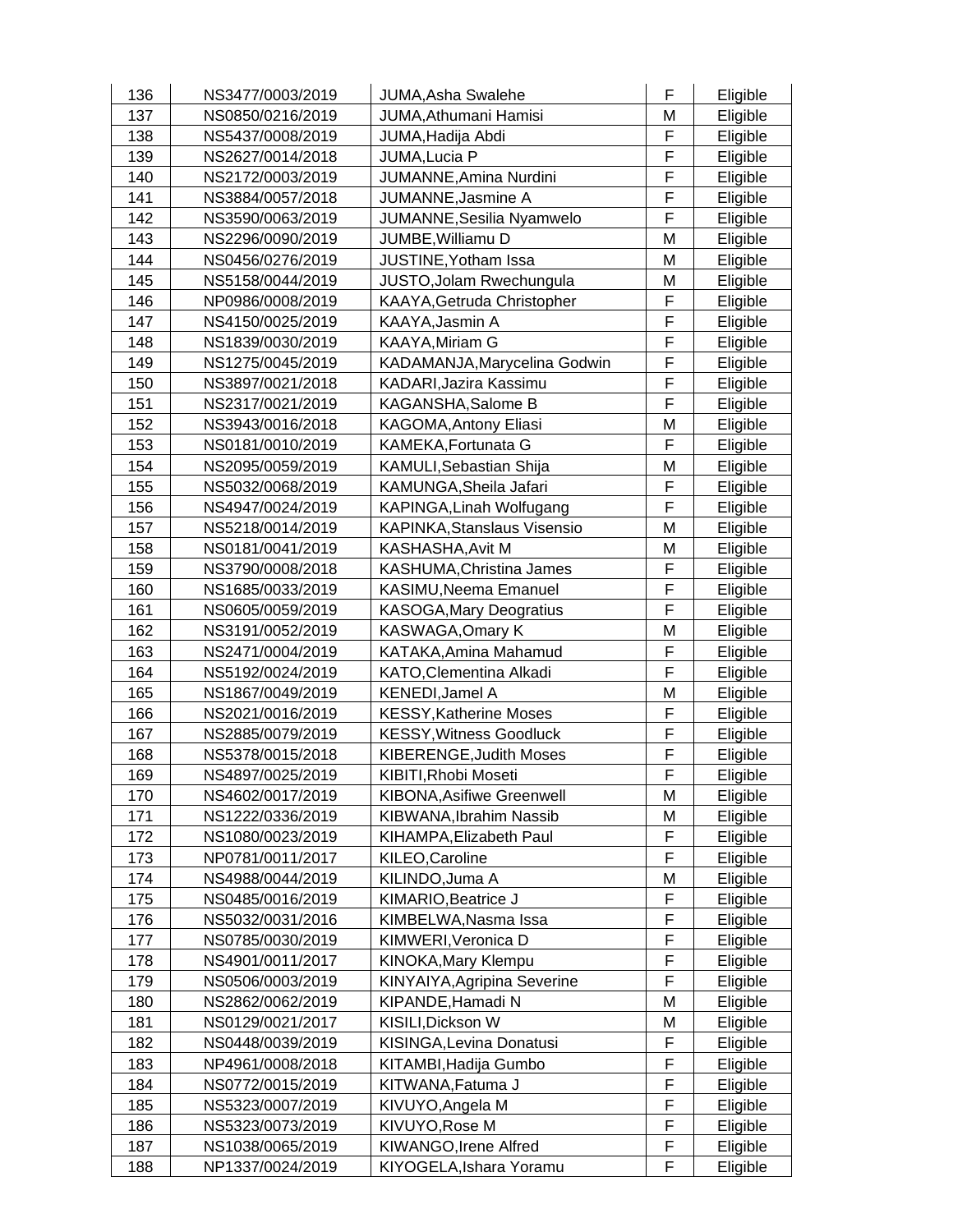| 189 | NS2358/0028/2019 | KOBA, Edna A                    | F           | Eligible             |
|-----|------------------|---------------------------------|-------------|----------------------|
| 190 | NS3413/0016/2019 | KOMBA, Imara Edmund             | F           | Eligible             |
| 191 | NS4090/0128/2019 | KOMBE, Nashma S                 | F           | Eligible             |
| 192 | NS3655/0014/2019 | KOPAKOPA, Magreth Jonathan      | F           | Eligible             |
| 193 | NS1683/0014/2019 | KULEIYE, Upendo Benjamin        | F           | Eligible             |
| 194 | NS5354/0029/2019 | <b>KULWA, Irene Nila</b>        | F           | Eligible             |
| 195 | NS0367/0155/2019 | <b>KWEKA, Ronald R</b>          | M           | Eligible             |
| 196 | NS3948/0124/2018 | LAITAYO, Lesimbi Kesoi          | M           | Eligible             |
| 197 | NS4042/0017/2019 | LAIZER, Evaline Samwel          | F           | Eligible             |
| 198 | NS0308/0086/2018 | LAIZER, Selina                  | F           | Eligible             |
| 199 | NS3331/0057/2019 | LAIZER, Thomas Rasirasi         | M           | Eligible             |
| 200 | NP0134/0018/2019 | LASWAY, Emma Rodrick            | F           | Eligible             |
| 201 | NS2230/0089/2019 | LAURIAN, Evasius Osward         | M           | Eligible             |
| 202 | NS2912/0076/2019 | LEMAIBA, Petei Paulo            | F           | Eligible             |
| 203 | NS2852/0039/2019 | LEMBRUTU, Deograsias Bartalome  | M           | Eligible             |
| 204 | NS0755/0020/2019 | LEPILAL, Elisifa N              | F           | Eligible             |
| 205 | NS0988/0027/2019 | LEUNA, Loveness Malechela       | F           | Eligible             |
| 206 | NS1017/0031/2017 | LIGOSI, Rehema K                | F           | Eligible             |
| 207 | NS4235/0020/2019 | LINGAJA, Kuruthum Said          | F           | Eligible             |
| 208 | NS2774/0105/2016 | LIPULA, Sara S                  | F           | Eligible             |
| 209 | NS0931/0178/2018 | LOMAYANI, Michael E             | M           | Eligible             |
| 210 | NS5106/0012/2019 | LONING'O, Elizabeth Elias       | F           | Eligible             |
| 211 | NS0707/0141/2019 | LONYOKI, Ezekiel Thomas         | M           | Eligible             |
| 212 | NS4167/0033/2019 | LUGENDO, Fortunatus Clemence    | M           | Eligible             |
| 213 | NS1132/0041/2019 | LUKAS, Neema Lazaro             | F           | Eligible             |
| 214 | NS4532/0016/2019 | LUKUMAI, Janeth Amos            | F           | Eligible             |
| 215 | NS0931/0164/2019 | LUKUMAY, Boaz D                 | M           | Eligible             |
| 216 | NS1063/0094/2016 | LUKUMAY, James J                | M           | Eligible             |
| 217 | NS5203/0060/2019 | LUKUMAY, Mami Robert            | F           | Eligible             |
| 218 | NS0977/0061/2018 | LUKUMAY, Nengarivo Daniel       | F           | Eligible             |
| 219 | NS1442/0294/2019 | LUKUMAY, Obedi Thobiko          | M           | Eligible             |
| 220 | NS1439/0214/2019 | LUKUNGU, Joshua P               | M           | Eligible             |
| 221 | NS3390/0031/2019 | LULU, Prisca Matle              | F           | Eligible             |
| 222 | NS0430/0010/2019 | LUPAYA, Atumalie Godfrey        | F           | Eligible             |
| 223 | NS4995/0030/2019 | <b>LUSASI, Sebastian Besaus</b> | M           | Eligible             |
| 224 | NS4930/0012/2019 | LUTANDULA, Juliana D            | F           | Eligible             |
| 225 | NS5200/0070/2019 | LYAKURWA, Venazia Tryphone      | F           | Eligible             |
| 226 | NS1687/0033/2019 | LYIMO, Maria Mathias            | F           | Eligible             |
| 227 | NS1882/0066/2019 | MABULA, Neema Lucas             | F           | Eligible             |
| 228 | NS0920/0043/2018 | MACHA, Thea John                | F           | Eligible             |
| 229 | NS1018/0044/2019 | MACHIBYA, Zozetha F             | F           | Eligible             |
| 230 | NS5061/0022/2019 | <b>MADINDA, Justine Chesco</b>  | M           | Eligible             |
| 231 | NS4303/0024/2019 | MADUKA, Semeni Julius           | F           | Eligible             |
| 232 | NS4571/0033/2019 | MADUMA, Yona Samweli            | M           | Eligible             |
| 233 | NS4150/0046/2019 | MAFIE, Emanuel E                | M           | Eligible             |
| 234 | NS3902/0077/2019 | MAGAMBO, Azori Eliakim          | M           | Eligible             |
| 235 | NS2037/0021/2019 | MAGANJA, Daudi Rashidi          | M           | Eligible             |
| 236 | NS3884/0107/2015 | MAGIGISI, Naomi G               | F           |                      |
| 237 | NS2365/0021/2019 | MAGOGO, Rehema Athuman          | $\mathsf F$ | Eligible<br>Eligible |
| 238 | NS1282/0050/2019 | MAHANYU, Shadia Omari           | F           |                      |
| 239 | NS4897/0047/2019 | MAHE, Eliya Peter               | M           | Eligible<br>Eligible |
| 240 | NS1157/0093/2019 | MAHENGE, Isaka Akani            | М           | Eligible             |
| 241 | S0839/0010/2019  | MAHUVI, Debora I                | F           | Eligible             |
|     |                  |                                 |             |                      |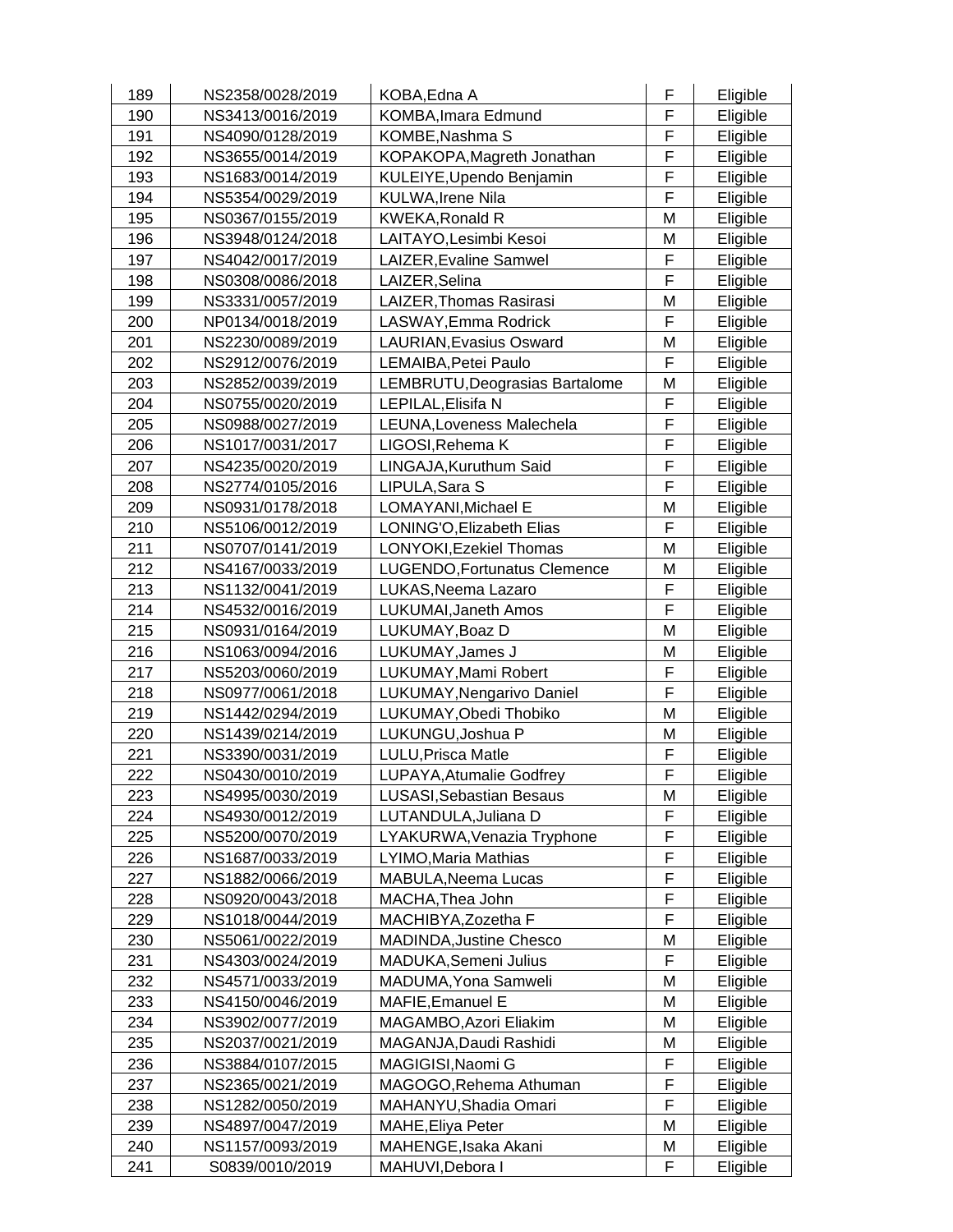| 242 | NS1356/0044/2019 | MAJALIWA, Monica Bulunja       | F           | Eligible |
|-----|------------------|--------------------------------|-------------|----------|
| 243 | NS0546/0076/2019 | MAJANJA, Lucia Athanas         | F           | Eligible |
| 244 | NS2451/0024/2019 | MAKAPI, Paulina Samwel         | F           | Eligible |
| 245 | NS4866/0027/2019 | MAKINDO, Leonard Robert        | M           | Eligible |
| 246 | NS0852/0087/2019 | MAKO, Lucas Nailenya           | M           | Eligible |
| 247 | NS1268/0070/2019 | MAKURU, Judith S               | F           | Eligible |
| 248 | NS3913/0020/2018 | MALIKI, Fatuma J               | F           | Eligible |
| 249 | NP0742/0009/2018 | MALIMA, Boniface C             | M           | Eligible |
| 250 | NS4685/0035/2019 | <b>MALLYA, Lewis Pius</b>      | M           | Eligible |
| 251 | NS3895/0038/2019 | MAMNDA, Niwaely Joseph         | F           | Eligible |
| 252 | NS2769/0018/2017 | MANJIRA, Doreen E              | $\mathsf F$ | Eligible |
| 253 | NS1347/0082/2019 | MAPUNDA, Goodluck Silvester    | M           | Eligible |
| 254 | NS3125/0019/2019 | MAPUNDA, Silino Bernad         | M           | Eligible |
| 255 | NS1803/0005/2019 | MARITE, Anna Noel              | F           | Eligible |
| 256 | NS1115/0102/2019 | <b>MARTINE, Damas Calistas</b> | M           | Eligible |
| 257 | NS2869/0298/2019 | MARWA, Sabato Zabron           | M           | Eligible |
| 258 | NS1021/0028/2019 | MASESE, Pilly Chacha           | F           | Eligible |
| 259 | NS2047/0048/2019 | MASHAKA, Emmanuel Hamis        | M           | Eligible |
| 260 | NS0949/0102/2019 | MASHILINGI, Malwa Samwel       | F           | Eligible |
| 261 | NS0562/0036/2019 | MASSAO, Kelvin Innocent        | M           | Eligible |
| 262 | NS5352/0007/2019 | MASSAWE, Doreen P              | F           | Eligible |
| 263 | NS2843/0019/2019 | MASSAWE, Isabela Stansley      | F           | Eligible |
| 264 | NS3693/0051/2019 | MASSAWE, Jackline Calisti      | F           | Eligible |
| 265 | NS0499/0116/2019 | MASSAWE, Leonce Gerald         | M           | Eligible |
| 266 | NS3083/0033/2019 | MASSAWE, Suzana Kenedy         | F           | Eligible |
| 267 | NS1573/0119/2017 | MASSAWE, Veronica A            | F           | Eligible |
| 268 | S3089/0112/2019  | MATANDA, Ikram Abasi           | M           | Eligible |
| 269 | NS3369/0153/2019 | MATESO, Novatus Majina         | M           | Eligible |
| 270 | NS2512/0098/2019 | MATIMBWA, Saidi M              | M           | Eligible |
| 271 | NS0806/0053/2018 | MAZENGO, Thomas Ezekiel        | M           | Eligible |
| 272 | NS0771/0087/2019 | MAZIKU, Leons E                | M           | Eligible |
| 273 | NS1645/0006/2019 | MBILINYI, Anna Julius          | F           | Eligible |
| 274 | NS0687/0011/2019 | MBISE, Christina Melkizedeck   | F           | Eligible |
| 275 | NS1385/0133/2019 | MBISE, Praygod C               | M           | Eligible |
| 276 | NS1229/0021/2019 | <b>MBOMA, Mary E</b>           | F           | Eligible |
| 277 | NS0901/0040/2019 | <b>MBONEA, Judith Emanuel</b>  | F           | Eligible |
| 278 | NS3074/0028/2016 | MBWAMBO, Rahel Abel            | F           | Eligible |
| 279 | NS3181/0071/2019 | MBWANA, Azizi Hamadi           | Μ           | Eligible |
| 280 | NP4396/0097/2019 | MCHOME, Salome Elifamili       | F           | Eligible |
| 281 | NS0973/0071/2017 | MELOO, Imani S                 | M           | Eligible |
| 282 | NS1125/0103/2017 | MEOSHEKI, Pamela Philemon      | F           | Eligible |
| 283 | NS0558/0036/2019 | MFINANGA, Martha George        | F           | Eligible |
| 284 | NS3040/0026/2019 | MFUNGO, Irene Christopher      | F           | Eligible |
| 285 | NS1668/0188/2019 | <b>MGATA, Seth Lucas</b>       | M           | Eligible |
| 286 | NS2911/0175/2019 | MGHAMBA, Shafii Hemedi         | M           | Eligible |
| 287 | S2251/0004/2018  | MGUNYA, Bahati Abdi            | F           | Eligible |
| 288 | NS1962/0099/2018 | MHOJA, Sylas Vicent            | M           | Eligible |
| 289 | NP0973/0019/2018 | MICHAEL, Frank                 | M           | Eligible |
| 290 | NS1571/0016/2019 | MICHAEL, Grace Daniely         | F           | Eligible |
| 291 | NS3653/0003/2019 | MILITI, Asia J                 | F           | Eligible |
| 292 | NS3352/0046/2019 | MINJA, Alex Christopher        | M           | Eligible |
| 293 | NS3453/0039/2019 | MINJA, Husna Salvatory         | F           | Eligible |
| 294 | NS3089/0019/2019 | MISEPU, Faidha Omary           | F           | Eligible |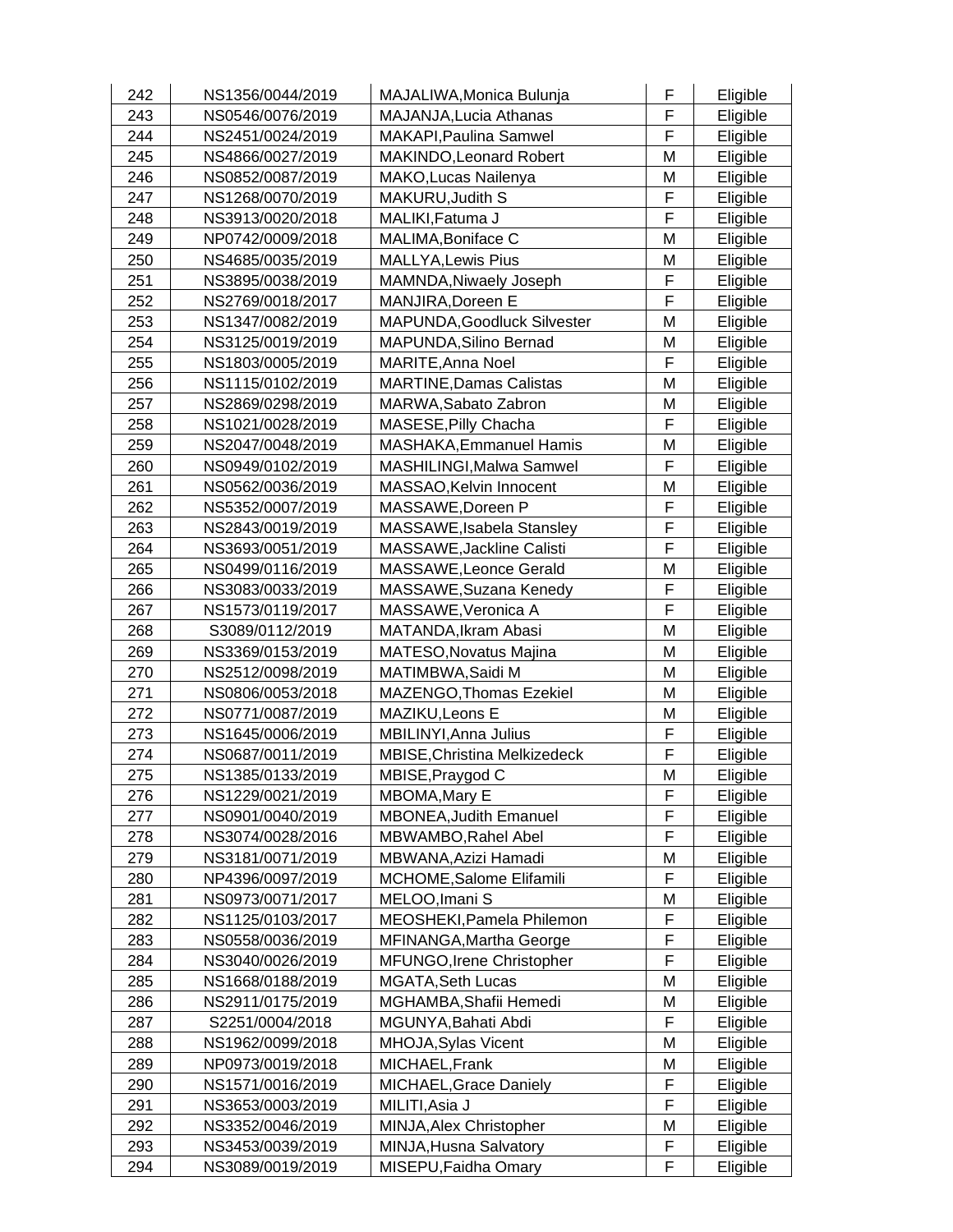| 295<br>MISHETO, Noela Mariatabu<br>NS0850/0138/2019     | F | Eligible |
|---------------------------------------------------------|---|----------|
| 296<br>MJEMA, Aziza John<br>NS0243/0003/2019            | F | Eligible |
| 297<br>MKAMA, Lulu Nyinyimbe<br>NP3888/0025/2019        | F | Eligible |
| 298<br>NS4516/0015/2019<br>MKUMBO, Heritha N            | F | Eligible |
| 299<br>MKUYE, Jamila Baraka<br>NS1062/0049/2019         | F | Eligible |
| 300<br>NS3639/0031/2018<br>MLATI, Mwamini Stephano      | F | Eligible |
| 301<br>NS0851/0112/2019<br>MLAWA, Winny Alex            | F | Eligible |
| 302<br>MLELWA, Ginifefa Welnery<br>S5318/0008/2019      | F | Eligible |
| 303<br>MLELWA, Prosper Shukuru<br>NS1952/0062/2019      | M | Eligible |
| 304<br>NS0688/0047/2019<br>MLIMILWA, Nathan H           | M | Eligible |
| 305<br>MLONGO, Manka Kileo<br>NS2624/0030/2019          | F | Eligible |
| 306<br>MMAMBE, Abuu A<br>NS3226/0202/2019               | M | Eligible |
| 307<br>MMARI, Diana Donald<br>NS1316/0025/2019          | F | Eligible |
| 308<br>NS4150/0027/2019<br>MMARY, Joyce S               | F | Eligible |
| 309<br>NS1692/0066/2019<br>MMBANDO, Hilary Godlisten    | M | Eligible |
| 310<br>NS2255/0062/2019<br>MNGUMI, Ramadhani Rajabu     | M | Eligible |
| 311<br>NS5378/0024/2019<br>MNKAY, Neema Raphael         | F | Eligible |
| 312<br>NS1165/0006/2019<br><b>MNYILI, Grace Rogers</b>  | F | Eligible |
| 313<br>NS5031/0001/2018<br>MNYIWE, Aimana Abdallah      | F | Eligible |
| 314<br>NS4090/0211/2019<br>MOGELA, Adeodatas A          | M | Eligible |
| 315<br>NS1486/0026/2019<br>MOHAMED, Faidha S            | F | Eligible |
| 316<br>NS3427/0007/2019<br>MOHAMEDI, Amina Hussein      | F | Eligible |
| 317<br>NP1588/0013/2018<br>MOHAMEDI, Fatuma Amiri       | F | Eligible |
| 318<br>MOHAMEDI, Zaina Rajabu<br>NP0378/0011/2019       | F | Eligible |
| 319<br>NS2744/0039/2017<br>MOHAMMED, Balozi Ally        | M | Eligible |
| 320<br>NS4054/0110/2019<br>MOHAMMEDI, Zulea Saidi       | F | Eligible |
| 321<br>NS1316/0008/2019<br>MOLLEL, Aneth Jonas          | F | Eligible |
| 322<br>MOLLEL, Aron Boniface<br>NS1442/0192/2019        | M | Eligible |
| 323<br>MOLLEL, Brenda W<br>NS1268/0012/2018             | F | Eligible |
| 324<br>MOLLEL, Calvin O<br>NS1818/0106/2017             | M | Eligible |
| 325<br>NS1013/0028/2019<br>MOLLEL, Flora L              | F | Eligible |
| 326<br><b>MOLLEL, Glory Noah</b><br>NS2884/0007/2017    | F | Eligible |
| MOLLEL, Laata K<br>327<br>NS4816/0126/2019              | M | Eligible |
| 328<br>NS2265/0104/2019<br><b>MOLLEL, Mariana James</b> | F | Eligible |
| 329<br>NP0359/0171/2019<br>MOLLEL, Neema E              | F | Eligible |
| 330<br><b>MOLLEL, Remin R</b><br>NS3254/0025/2019       | F | Eligible |
| 331<br>MOLLLEL, Witnes D<br>NS0919/0067/2009            | F | Eligible |
| 332<br>NS0407/0023/2019<br>MONIKA, Helen Michael        | F | Eligible |
| 333<br>NS5078/0014/2019<br>MORIS, Grace                 | F | Eligible |
| 334<br>NS3086/0002/2019<br>MOSHA, Agustina Victor       | F | Eligible |
| 335<br>NS0943/0003/2019<br>MOSHA, Aneth Richard         | F | Eligible |
| 336<br>NS2249/0015/2018<br><b>MOSHA, Makrina Thomas</b> | F | Eligible |
| 337<br>NS4816/0081/2019<br>MOSSON, Yaeli Z              | F | Eligible |
| 338<br>NP5111/0003/2019<br>MPANGALA, Grace Rehema       | F | Eligible |
| 339<br>NS3884/0033/2019<br>MPILIMI, Happyness B         | F | Eligible |
| 340<br>NS2906/0040/2019<br>MPUYA, Paulo Cosmas          | M | Eligible |
| 341<br>NS1111/0031/2019<br><b>MREMA, Jackline Alex</b>  | F | Eligible |
| 342<br>NS0851/0058/2018<br>MSANGI, Mwanasha Athumani    | F | Eligible |
| 343<br>NS1573/0111/2019<br><b>MSELE, Lorin Paul</b>     | F | Eligible |
| 344<br>NS0363/0017/2019<br>MSENGI, Dorcus Yohana        | F | Eligible |
| 345<br>NS2636/0004/2018<br>MSENGI, Edina Ibrahim        | F | Eligible |
| 346<br>MSESE, Sarah Simbila<br>NS4994/0020/2019         | F | Eligible |
| 347<br>NS5175/0010/2018<br>MSHANA, Lina Yonazi          | F | Eligible |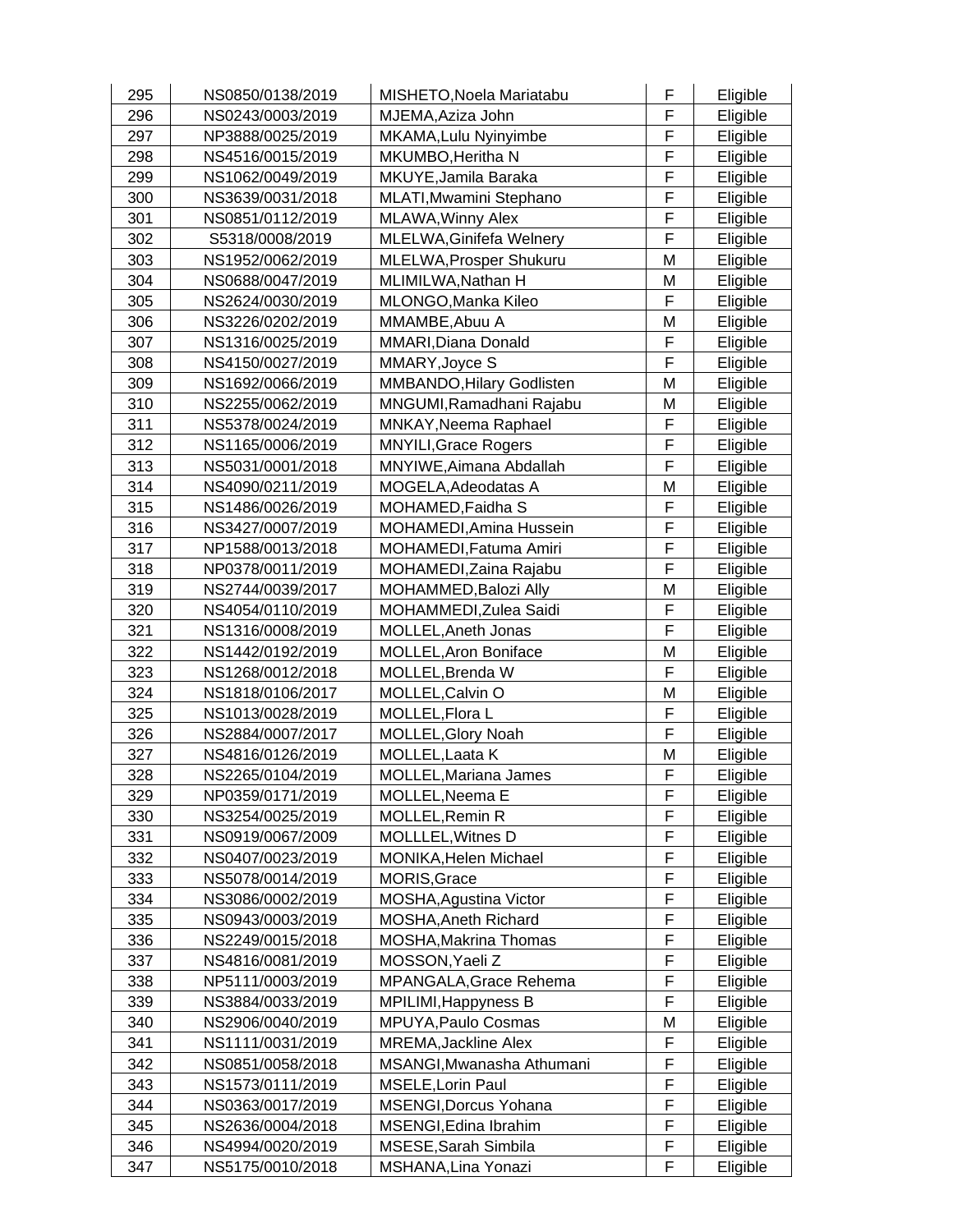| 348 | NS0754/0038/2019   | <b>MSOKWE, Rebeka Revokatus</b> | F | Eligible |
|-----|--------------------|---------------------------------|---|----------|
| 349 | NS0584/0054/2019   | MSWAKI, Semeni Shafii           | F | Eligible |
| 350 | NS4869/0037/2019   | MTATIRO, Nyangore N             | M | Eligible |
| 351 | NS5471/0024/2019   | MUGASA, Sheila Lukansola        | F | Eligible |
| 352 | NS1243/0065/2019   | MUGOYA, Martha Lameck           | F | Eligible |
| 353 | NEQ2019002181/2013 | MUGWANJA, Muthoni Simon         | M | Eligible |
| 354 | NS0918/0048/2018   | MUKEO, Jeska Meleji             | F | Eligible |
| 355 | NS4337/0007/2018   | MULAWA, Frola Kuyela            | F | Eligible |
| 356 | NS0209/0043/2019   | MUMBRAY, Margreth Deogratius    | F | Eligible |
| 357 | NS1665/0007/2019   | MUNA, Amina Mohamed             | F | Eligible |
| 358 | NS1265/0059/2019   | <b>MUNGURE, Maran Godvictor</b> | F | Eligible |
| 359 | NS1878/0038/2019   | <b>MUNGURE, Prisca E</b>        | F | Eligible |
| 360 | NS1369/0031/2019   | MUNIS, Nusra Abdul              | F | Eligible |
| 361 | NS1600/0034/2019   | <b>MUNIS, Winnie Frank</b>      | F | Eligible |
| 362 | NS3453/0044/2019   | MUSA, Janeth Juma               | F | Eligible |
| 363 | NS1920/0001/2019   | MUSHI, Agata Elisante           | F | Eligible |
| 364 | NS1038/0026/2019   | MUSHI, Debora Aristariko        | F | Eligible |
| 365 | NS1038/0035/2019   | MUSHI, Doreen Wilfred           | F | Eligible |
| 366 | NS4337/0009/2019   | MUSSA, Keflen Samson            | F | Eligible |
| 367 | NS2390/0046/2019   | MUSTAFA, Maulidi Idrisa         | M | Eligible |
| 368 | NS0407/0021/2019   | MUTASHOBYA, Hadija Nuru         | F | Eligible |
| 369 | NS3487/0022/2019   | MVUNGI, Linda John              | F | Eligible |
| 370 | NS1323/0133/2019   | MWAIPOPO, Godfrey Elia          | M | Eligible |
| 371 | NS3880/0127/2019   | MWAKABALANGE, Jass Joel         | M | Eligible |
| 372 | NS5220/0029/2019   | MWAKAGE, Asajile Amenye         | M | Eligible |
| 373 | NP1081/0014/2019   | MWAKALEBELA, Esteria G          | F | Eligible |
| 374 | NS2493/0087/2019   | MWAKATOBE, Paden G              | M | Eligible |
| 375 | NS0757/0017/2019   | MWAKITALU, Dorkas P             | F | Eligible |
| 376 | NS2655/0138/2012   | MWAMAKASI, Lugano G             | M | Eligible |
| 377 | NS3157/0037/2019   | MWAMPAKA, Mary S                | F | Eligible |
| 378 | NS2028/0013/2019   | MWANZIA, Magreth George         | F | Eligible |
| 379 | NS3755/0044/2019   | MWENDO, Haji Shabani            | M | Eligible |
| 380 | NS4869/0015/2019   | MWICHANDE, Kuluthum A           | F | Eligible |
| 381 | NS3715/0253/2019   | MWING'A, Michael Z              | M | Eligible |
| 382 | NS1619/0155/2018   | MWINYI, Zuberi W                | M | Eligible |
| 383 | NS1025/0057/2019   | MWIRU, Ibrahimu Jafari          | M | Eligible |
| 384 | NS0965/0013/2019   | MWITA, Annastazia John          | F | Eligible |
| 385 | NS3089/0022/2019   | MWIZARUBI, Flora Florian        | F | Eligible |
| 386 | NS2887/0030/2019   | MZAVA, Victoria Elinirisha      | F | Eligible |
| 387 | NS0707/0150/2019   | MZIGUA, Hatibu Ally             | M | Eligible |
| 388 | NS1553/0013/2019   | MZIRAY, Rahma Alfrege           | F | Eligible |
| 389 | NP0377/0179/2019   | NAMPEJA, Rahma Mohamed          | F | Eligible |
| 390 | NS0726/0025/2018   | NANG'ENDEKU, Zanura Hassani     | F | Eligible |
| 391 | NS1132/0017/2018   | NASARI, Latifa Christopher      | F | Eligible |
| 392 | NS5530/0002/2019   | NASSOR, Amina Salum             | F | Eligible |
| 393 | S4815/0033/2019    | NDAETO, Nosim Moisan            | F | Eligible |
| 394 | NS3347/0063/2019   | NDAKI, Edward J                 | M | Eligible |
| 395 | NS2117/0044/2018   | NDALANGE, Juma Ezekiel          | M | Eligible |
| 396 | NS2306/0016/2019   | NDEGEYA, Katalina Bilagoye      | F | Eligible |
| 397 | NS0918/0002/2019   | NDELWA, Anna Boaz               | F | Eligible |
| 398 | NS0866/0096/2019   | NDONGO, Moses John              | M | Eligible |
| 399 | NS3914/0185/2019   | NG'INGO, Innocent F             | M | Eligible |
| 400 | NS4816/0142/2019   | NGAKENYA, Losotwa M             | M | Eligible |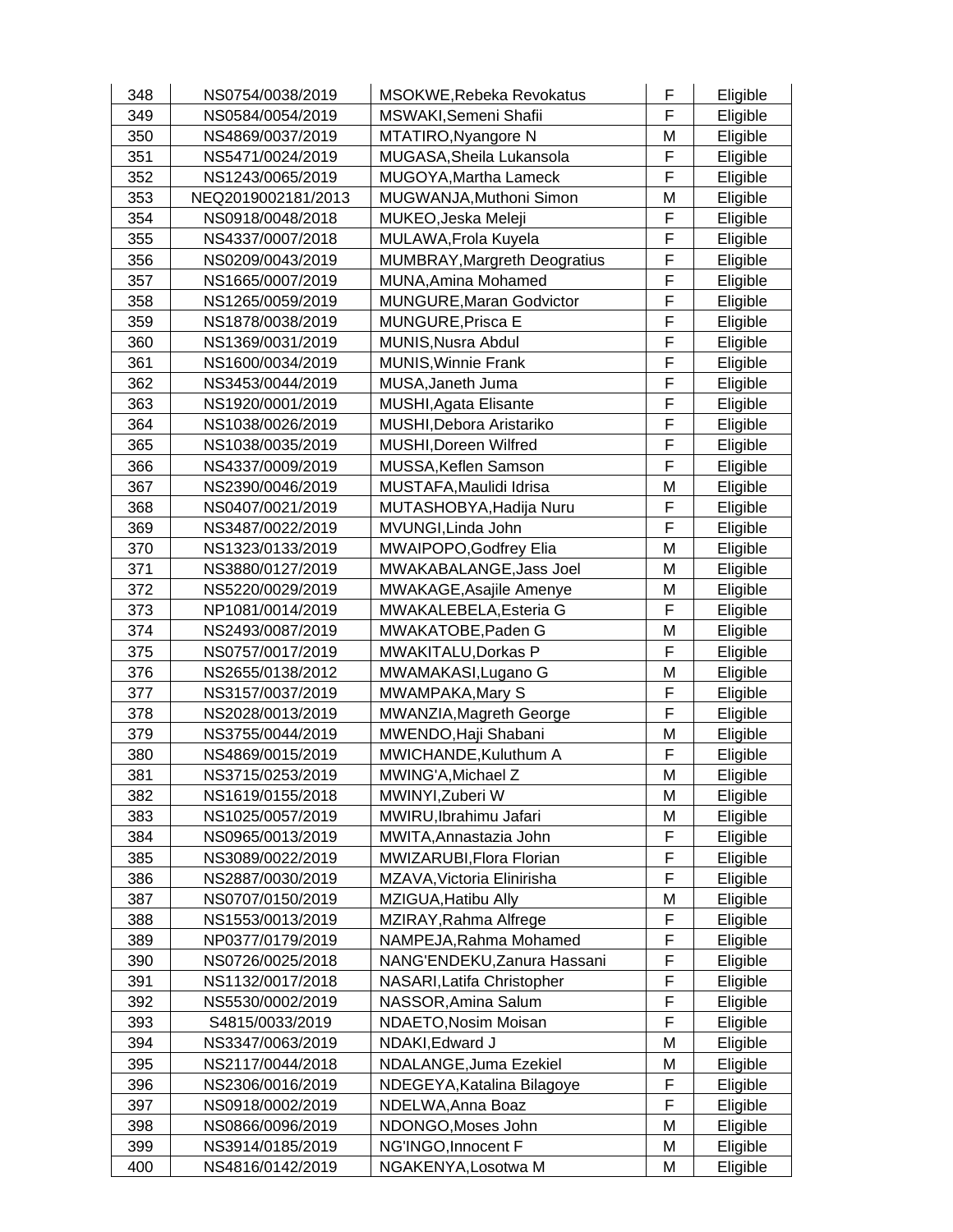| 401 | NS3401/0070/2019 | NGOILENYA, David T                 | M           | Eligible |
|-----|------------------|------------------------------------|-------------|----------|
| 402 | NS4905/0033/2019 | NGONDE, Gloria Michael             | F           | Eligible |
| 403 | NS0584/0044/2019 | NGONGOMI, Neema Michael            | F           | Eligible |
| 404 | NS0356/0002/2019 | NGOWI, Anitha-ora Onesmi           | F           | Eligible |
| 405 | NS4475/0034/2019 | NGULO, Hongera Sailon              | F           | Eligible |
| 406 | NP1157/0001/2018 | NGWALE, Anita John                 | F           | Eligible |
| 407 | NS4084/0048/2019 | NJOGERA, Justina Deusdedit         | F           | Eligible |
| 408 | NS4655/0132/2019 | NKINDA, Johnson Humphrey           | M           | Eligible |
| 409 | NS4761/0024/2019 | NKYA, Victoria Erick               | F           | Eligible |
| 410 | NS0988/0042/2019 | NOLLO, Pendo Mengi                 | F           | Eligible |
| 411 | S0909/0029/2019  | NTENGA, Daud Saidia                | M           | Eligible |
| 412 | NS3050/0030/2017 | NYAGULE, Magreth Jackson           | F           | Eligible |
| 413 | NS0485/0303/2019 | NYAKI, Walter C                    | M           | Eligible |
| 414 | NS2371/0010/2019 | NYAMOHANGA, Ghati Chacha           | F           | Eligible |
| 415 | NS0305/0017/2019 | NYARUBAMBA, Jeniroza Ezekieli      | F           | Eligible |
| 416 | NS2720/0091/2019 | NYATEGA, Yunia Laurent             | $\mathsf F$ | Eligible |
| 417 | NS0782/0048/2019 | NYELLA, Jackline Oscar             | F           | Eligible |
| 418 | NS4475/0062/2019 | NYONDO, Regina Damian              | F           | Eligible |
| 419 | NS1169/0034/2019 | OBESA, Salome Peter                | F           | Eligible |
| 420 | NP0427/0012/2019 | ODEGI, Grace                       | F           | Eligible |
| 421 | NS0977/0017/2019 | OLODI, Dorcas Paulo                | F           | Eligible |
| 422 | NS1268/0053/2017 | <b>OLTER, Linda Samwel</b>         | F           | Eligible |
| 423 | NS1416/0018/2019 | <b>OMARY, Aziza Mussa</b>          | F           | Eligible |
| 424 | NS2783/0147/2019 | <b>ONESMO, Sebastian Boniphace</b> | M           | Eligible |
| 425 | NS0879/0056/2018 | ONG'UTE, Herman S                  | M           | Eligible |
| 426 | NS1159/0047/2019 | <b>ORMUSUYAI, Mingat Morijoi</b>   | F           | Eligible |
| 427 | NS1159/0060/2019 | ORMUSUYAI, Ngiti Morijoi           | F           | Eligible |
| 428 | NS1215/0016/2019 | PALANJO, Dayness Godlove           | F           | Eligible |
| 429 | NS1268/0023/2019 | PALLANGYO, Doris J                 | F           | Eligible |
| 430 | S3472/0021/2018  | PALLANGYO, Jesca Ndewario          | F           | Eligible |
| 431 | NS5622/0016/2019 | PALLANGYO, Jolite Elisante         | M           | Eligible |
| 432 | NS1100/0010/2015 | PAMA, Enele B                      | F           | Eligible |
| 433 | NS2044/0140/2019 | PATRICK, Orwin Fundi               | M           | Eligible |
| 434 | NS1075/0104/2016 | PAULO, Goodluck Peter              | M           | Eligible |
| 435 | NS1442/0237/2019 | PAULO, Hagai M                     | M           | Eligible |
| 436 | NS2744/0122/2019 | PENETI, Yohana Daniel              | M           | Eligible |
| 437 | NS0643/0051/2018 | PETER, Martha Valerian             | F           | Eligible |
| 438 | NS4902/0060/2019 | PETRO, Isack Elias                 | Μ           | Eligible |
| 439 | NS4909/0018/2019 | PHILIPO, Gaudensia Okech           | F           | Eligible |
| 440 | NS5106/0037/2019 | PINIEL, Lightness Samwel           | F           | Eligible |
| 441 | NS0707/0185/2019 | QAMARA, Stanslaus Joseph           | M           | Eligible |
| 442 | NS2141/0030/2019 | RAPHAEL, Jenipher Stephan          | F           | Eligible |
| 443 | NS1741/0342/2019 | RASHID, Ibrahimu Ramadhani         | M           | Eligible |
| 444 | NS1369/0062/2019 | RASHID, Joshua Hoza                | M           | Eligible |
| 445 | NS0941/0032/2016 | <b>REGINA, Rose Senzighe</b>       | F           | Eligible |
| 446 | NS0687/0090/2017 | REHANI, Selia M                    | F           | Eligible |
| 447 | NS0978/0056/2019 | REIYA, Nandeya Sandeti             | F           | Eligible |
| 448 | NS1573/0030/2019 | RICHARD, Debora J                  | F           | Eligible |
| 449 | NS1804/0155/2019 | RICHARD, Jofrey Suka               | M           | Eligible |
| 450 | NS2173/0036/2018 | RICHARD, Neema Yusuph              | F           | Eligible |
| 451 | NS0925/0053/2018 | RUTI, Karume Chuma                 | M           | Eligible |
| 452 | NS1681/0093/2019 | SADIKI, Shafiru S                  | M           | Eligible |
| 453 | NS0499/0060/2019 | SAID, Saudath Ramadhani            | F           | Eligible |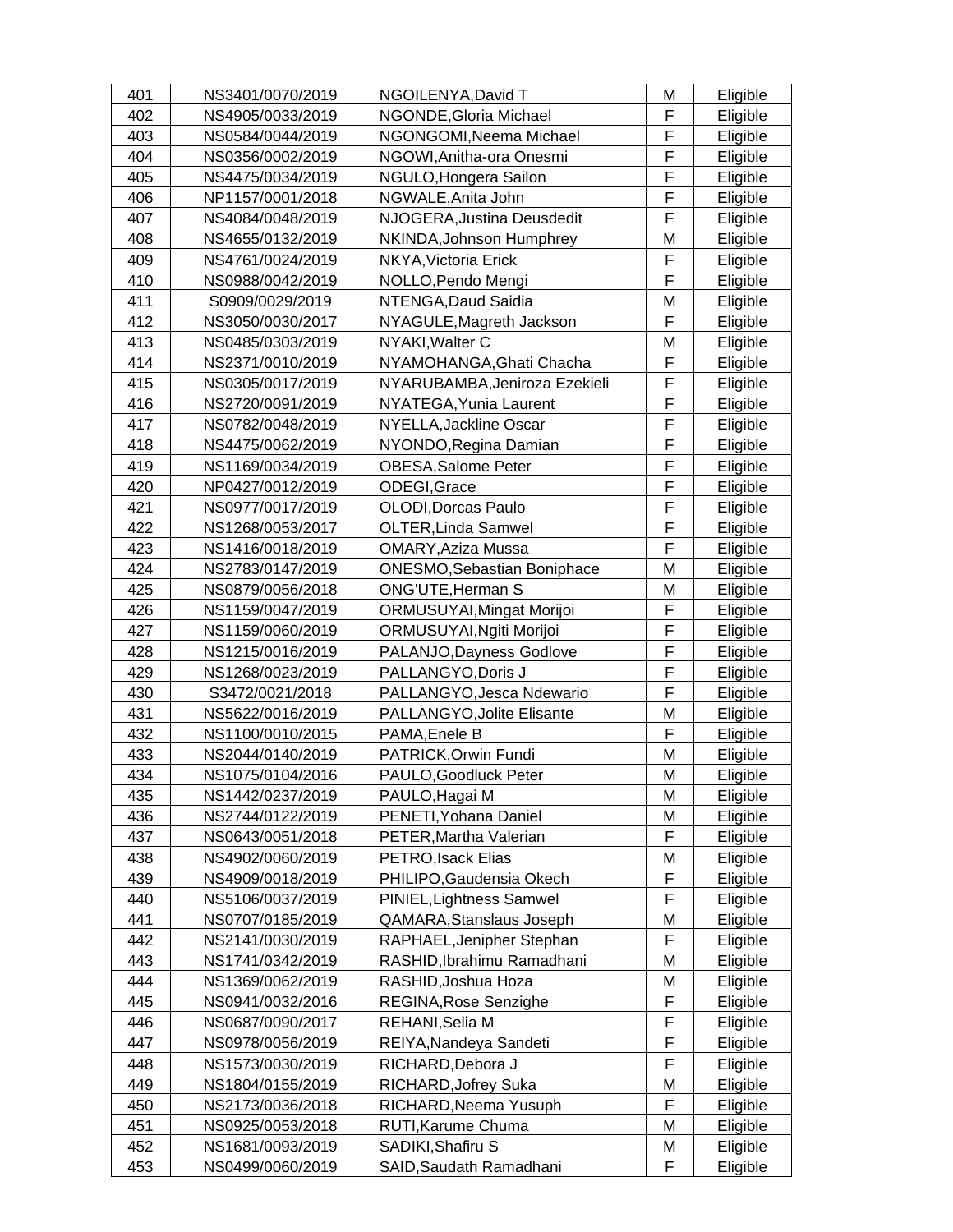| 454 | S4122/0025/2019  | SAIDI, Hadija Yahaya             | F | Eligible |
|-----|------------------|----------------------------------|---|----------|
| 455 | NS4875/0040/2019 | SAIDI, Mariamu Abdillah          | F | Eligible |
| 456 | NS0820/0060/2019 | SAIDI, Saidi Husseni             | M | Eligible |
| 457 | NS3765/0008/2019 | SAIGILU, Elizaberth              | F | Eligible |
| 458 | NS2912/0126/2019 | SAILEPU, Eliamani Thomasi        | M | Eligible |
| 459 | NS3042/0223/2019 | SALEHE, Salehe Nasibu            | M | Eligible |
| 460 | NS4285/0042/2019 | SALIM, Chapalisi K               | M | Eligible |
| 461 | NS3477/0090/2019 | SALIMU, Ijumaa Shabani           | M | Eligible |
| 462 | NS0817/0024/2019 | SALU, Petronia Sylvester         | F | Eligible |
| 463 | NS3108/0029/2019 | SAMBALA, Zilipa Claus            | F | Eligible |
| 464 | NS2785/0018/2019 | <b>SAMIKE, Dotto James</b>       | F | Eligible |
| 465 | NS1879/0052/2019 | SAMWEL, Bahati Buzuka            | M | Eligible |
| 466 | NS4046/0015/2019 | SAMWEL, Esuvath J                | F | Eligible |
| 467 | NS2830/0149/2019 | SAMWEL, Mussa Buzuka             | Μ | Eligible |
| 468 | NS0506/0027/2019 | SANANE, Jeska David              | F | Eligible |
| 469 | NS0708/0054/2016 | SANGUYA, Klaudia Silvanus        | F | Eligible |
| 470 | NS0680/0050/2019 | SAVERY, Fadhili R                | M | Eligible |
| 471 | NS1098/0010/2019 | SECHUMA, Christina G             | F | Eligible |
| 472 | NS3350/0016/2019 | SELELI, Idd Makunga              | M | Eligible |
| 473 | NS0802/0023/2019 | SELEMANI, Fatuma Salimu          | F | Eligible |
| 474 | NS3371/0064/2019 | <b>SEMPANGA, Niael Silla</b>     | F | Eligible |
| 475 | NS3203/0028/2019 | SEMWIJA, Matrida B               | F | Eligible |
| 476 | NS4010/0110/2019 | SENGASU, Japheth Minister        | M | Eligible |
| 477 | NS0556/0101/2019 | SHABAN, Lucas A                  | M | Eligible |
| 478 | NS0961/0050/2019 | SHAMBALAI, Habiruni Subiri       | M | Eligible |
| 479 | NS0388/0044/2019 | <b>SHAYO, Glory Wilboard</b>     | F | Eligible |
| 480 | NS4520/0063/2019 | SHEMBUGU, Shufaa Ridhiwani       | F | Eligible |
| 481 | NS1369/0021/2019 | SHEMTOI, Magreth Dastani         | F | Eligible |
| 482 | NS4106/0038/2019 | SHIJA, Mashaka Ndali             | M | Eligible |
| 483 | NS3927/0122/2019 | SIAME, Juma Robert               | M | Eligible |
| 484 | S1656/0022/2019  | SILAYO, Edita Expery             | F | Eligible |
| 485 | NS1353/0197/2019 | SIMON, Kitula N                  | M | Eligible |
| 486 | NS2957/0087/2019 | SIMON, Thereza Y                 | F | Eligible |
| 487 | NS0693/0046/2019 | <b>SOKOINE, Mariam Thomas</b>    | F | Eligible |
| 488 | NS5083/0028/2019 | SOMMY, Upendo Abraham            | F | Eligible |
| 489 | NS3414/0003/2019 | SUBI, Agness R                   | F | Eligible |
| 490 | NS1739/0025/2016 | SULUSI, Happiness Manchale       | F | Eligible |
| 491 | NS2247/0058/2019 | SWAI, Dickson Jastin             | Μ | Eligible |
| 492 | NS0345/0153/2019 | SWALEHE, Abdallah Fuad           | M | Eligible |
| 493 | NS2844/0049/2019 | <b>TAIRO, Theresia Valeriani</b> | F | Eligible |
| 494 | NS3371/0018/2019 | <b>TEMU, Ester Alex</b>          | F | Eligible |
| 495 | NS2724/0050/2019 | <b>THENGA, Emanuel Richard</b>   | M | Eligible |
| 496 | NS0240/0004/2019 | <b>THOMAS, Anisia S</b>          | F | Eligible |
| 497 | NS0686/0150/2019 | <b>THOMAS, Frank Peter</b>       | M | Eligible |
| 498 | NS4116/0090/2019 | TIBIKUNDA, Kelvin E              | M | Eligible |
| 499 | P0203/0066/2019  | TUJI, Rahma Shaban               | F | Eligible |
| 500 | NS3609/0048/2019 | TUMBO, Juma Chonanga             | M | Eligible |
| 501 | NS4575/0042/2019 | <b>TUNGILO, Lucia Chemagu</b>    | F | Eligible |
| 502 | NS1053/0023/2019 | URIO, Jesca W                    | F | Eligible |
| 503 | NS4681/0005/2018 | VAUNGE, Domicia E                | F | Eligible |
| 504 | NS0304/0021/2019 | VAUS, Bright                     | F | Eligible |
| 505 | NS4310/0018/2019 | WAMBURA, Daniel                  | M | Eligible |
| 506 | NS1663/0031/2019 | WILLIAM, Baraka Isaya            | M | Eligible |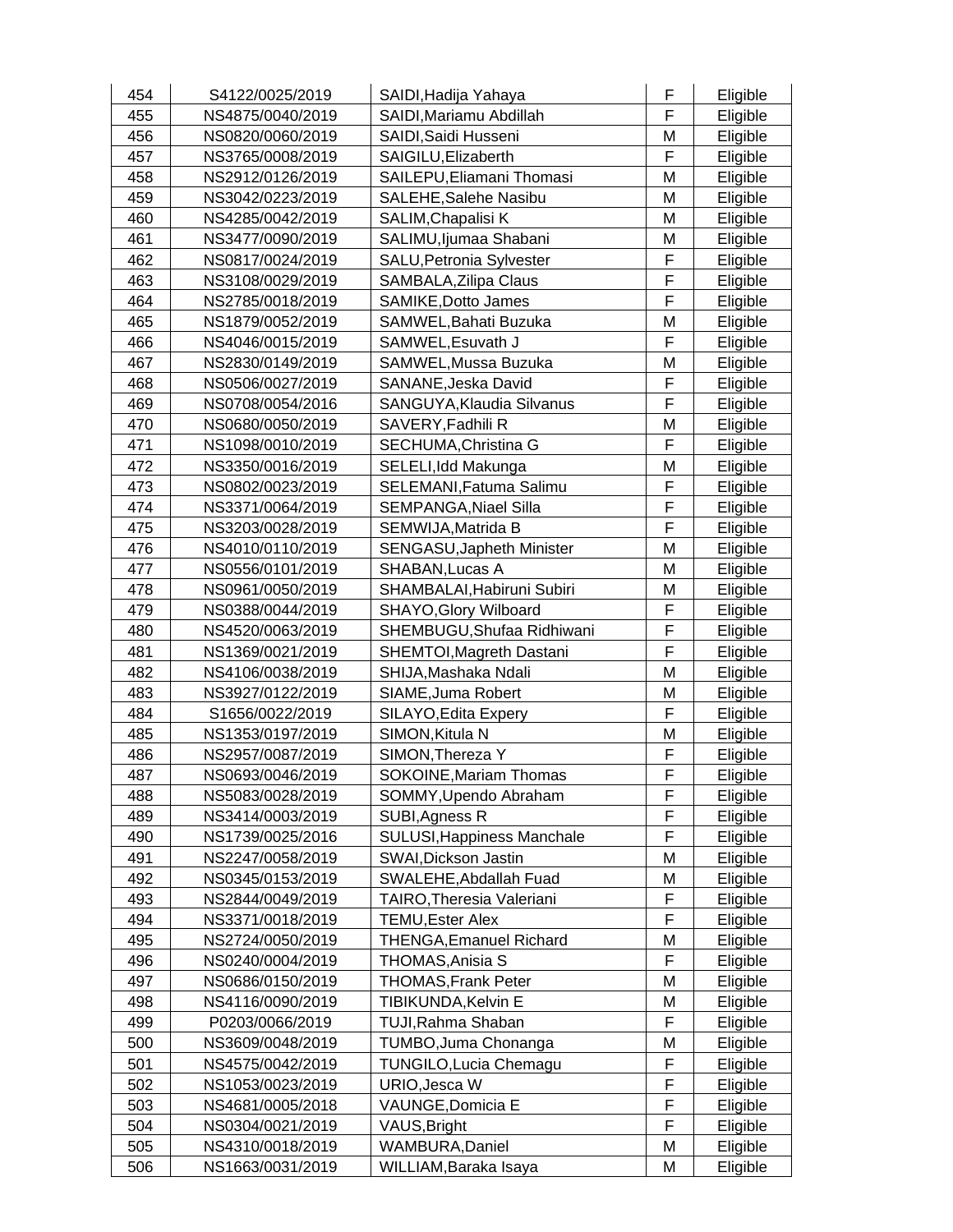| 507 | NS3477/0031/2019 | YAHAYA, Hawa Husseni     | F | Eligible |
|-----|------------------|--------------------------|---|----------|
| 508 | NS1251/0051/2019 | YAHY, Petronera Andrea   | F | Eligible |
| 509 | NS2880/0004/2019 | YAMOY, Anna Lomnyaki     | F | Eligible |
| 510 | NS0657/0021/2019 | YASSIN, Husna Kokulengya | F | Eligible |
| 511 | NS0690/0034/2019 | <b>YELLA, Maines</b>     | F | Eligible |
| 512 | NP0857/0018/2019 | YOHANA, Paulo            | М | Eligible |
| 513 | NP0973/0012/2019 | YOHANES, Mary Samwel     | F | Eligible |
| 514 | NS4044/0009/2018 | YUSTO, Irene Jonathan    | F | Eligible |
| 515 | NS3372/0048/2019 | YUSUPH, Rahma Abdallah   | F | Eligible |
| 516 | NS0863/0150/2019 | ZACHARIA, Samwel Mganga  | М | Eligible |
| 517 | S2046/0015/2019  | ZAKARIA, Evaline Z       | F | Eligible |
| 518 | NS1025/0079/2019 | ZUBERI, Zuberi Adamu     | М | Eligible |

**P.O.Box 1006 ARUSHA . Email : info@ticd.ac.tz , Website : www.ticd.ac.tz**

## **COMMUNITY AND DEVELOPMENT GRADUATED STUDENT LIST 2020/2021**

PROGRAMME : TECHNICIAN CERTIFICATE IN COMMUNITY DEVELOPMENT - NTA

LEVEL : 5

YEAR OF STUDY : FIRST YEAR DATE OF SUBMISSION :

..........................................

| S/NO.          | <b>REG NO</b>    | <b>NAME</b>                     | <b>SEX</b> | <b>ELIGIBLE</b> |
|----------------|------------------|---------------------------------|------------|-----------------|
| 1              | NS3564/0040/2016 | ABDALLAH, Abdallah N            | М          | Eligible        |
| $\overline{2}$ | NS2885/0082/2018 | <b>ABEL, Invocavity Nelson</b>  | M          | Eligible        |
| 3              | NS3370/0048/2018 | ABUBAKARI, Ratifa Nyachiro      | F          | Eligible        |
| 4              | NS1177/0064/2016 | ADRIANO, Salome Jonas           | F          | Eligible        |
| 5              | NS4554/0093/2017 | AKYOO, Ritha Charles            | F          | Eligible        |
| 6              | NS4101/0006/2015 | ALLY, Fatuma                    | F          | Eligible        |
| $\overline{7}$ | NP0613/0014/2018 | ALPHONCE, Grace                 | F          | Eligible        |
| 8              | NS3153/0006/2017 | AMAN, Annastazia Faustine       | F          | Eligible        |
| 9              | NS0615/0046/2018 | AMANI, Rehema Eliuze            | F          | Eligible        |
| 10             | NS4357/0078/2018 | <b>ANNEY, Clement H</b>         | M          | Eligible        |
| 11             | NS4066/0005/2013 | <b>ANTHONY, Clara Paul</b>      | F          | Eligible        |
| 12             | NS0713/0151/2018 | ATHUMANI, Mussa Ayubu           | M          | Eligible        |
| 13             | S0629/0032/2017  | AYO, Esther Remmy               | F          | Eligible        |
| 14             | NS4816/0072/2018 | BARNOTI, Engolui N              | M          | Eligible        |
| 15             | NS0605/0075/2018 | BENASIUS, Sarafina Victor       | F          | Eligible        |
| 16             | NP4392/0033/2017 | <b>BENEDICTO, Emillian N</b>    | M          | Eligible        |
| 17             | NS1065/0065/2018 | <b>BLASH, Revocatus William</b> | M          | Eligible        |
| 18             | NS0884/0038/2015 | CHAISIKE, Essau                 | M          | Eligible        |
| 19             | NS2060/0074/2015 | CHANGOMA, Daudi Maliatabu       | M          | Eligible        |
| 20             | NS2347/0017/2018 | CHESA, Mwajuma Khamisi          | F          | Eligible        |
| 21             | NP0386/0095/2017 | CHIBUGA, Jonas                  | M          | Eligible        |
| 22             | NS0459/0050/2017 | CHUWA, Yusuph Robison           | M          | Eligible        |
| 23             | NS0474/0042/2018 | CLEMENT, Rahma Wilfred          | F          | Eligible        |
| 24             | NS0715/0077/2017 | DAFFI, Davidson Emanuel         | M          | Eligible        |
| 25             | NP5577/0022/2018 | DAMIANO, Glory Pamphili         | F          | Eligible        |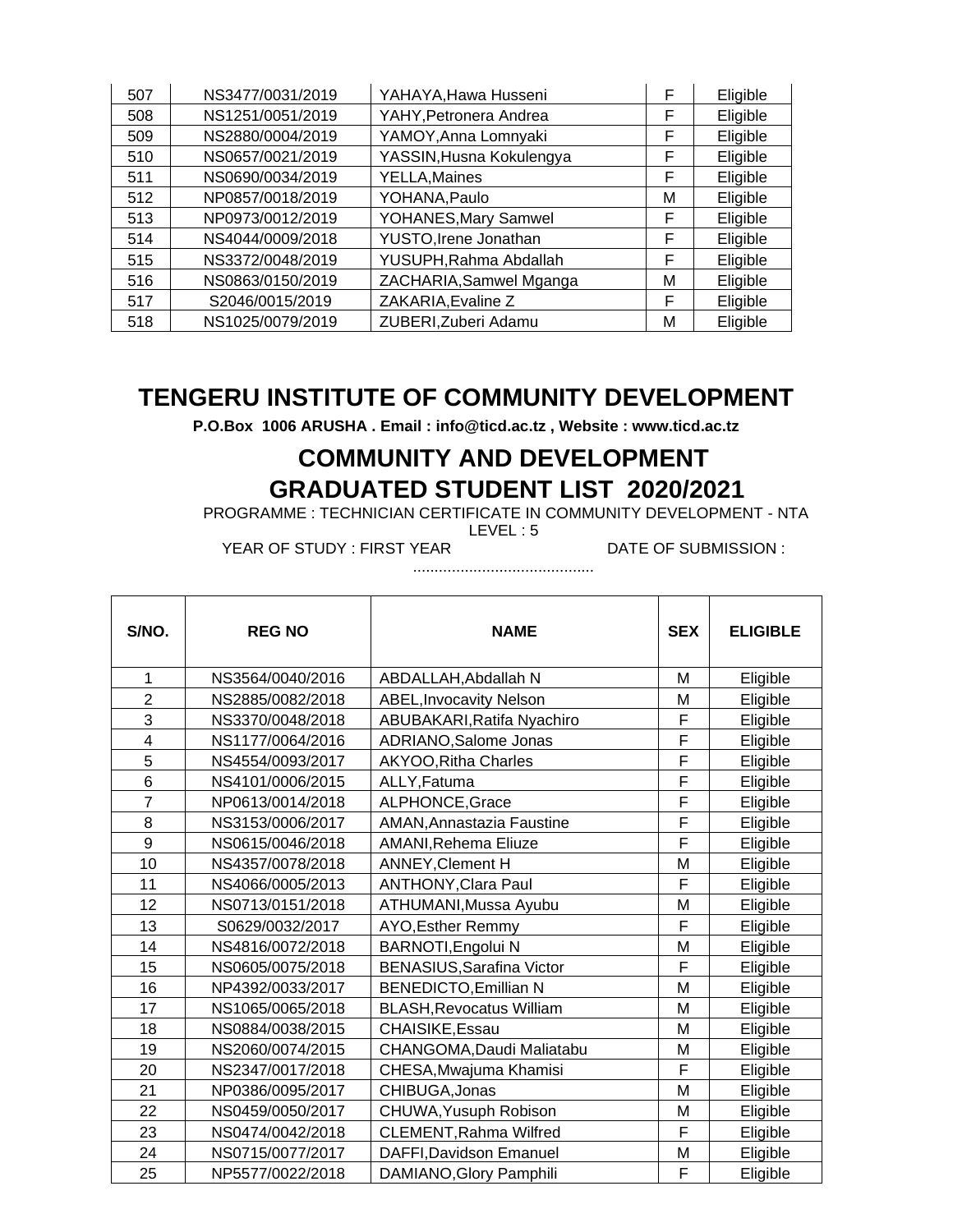| 26 | NS2540/0035/2014 | DANIEL, Joyce                    | F | Eligible |
|----|------------------|----------------------------------|---|----------|
| 27 | NS0841/0068/2018 | DOMICIAN, Lina                   | F | Eligible |
| 28 | NP1349/0008/2018 | EDWARD, Mary M                   | F | Eligible |
| 29 | NS0638/0055/2018 | EDWINE, Shalon                   | F | Eligible |
| 30 | NS0544/0128/2018 | ELEZA, Sophia Deosdediti         | F | Eligible |
| 31 | NS1833/0002/2017 | <b>EUSTACE, Afra Datius</b>      | F | Eligible |
| 32 | NS2958/0004/2017 | EZEKIEL, Elieth Sayi             | F | Eligible |
| 33 | NS4580/0056/2018 | FISOO, Rehema J                  | F | Eligible |
| 34 | NP1416/0027/2018 | FRANCE, Grace Thadey             | F | Eligible |
| 35 | NS1633/0067/2016 | <b>FRANCIS, Mary Vesso</b>       | F | Eligible |
| 36 | NS4357/0094/2018 | <b>GABRIEL, Fredrick Elias</b>   | M | Eligible |
| 37 | NS0866/0003/2018 | <b>GEOFREY, Asinath Kibohero</b> | F | Eligible |
| 38 | NS1625/0006/2016 | GERVAS, Dorothea C               | F | Eligible |
| 39 | NS2367/0104/2018 | GIBSON, Tumaini N                | F | Eligible |
| 40 | NS1159/0105/2012 | GICHANG, Wachiwachi              | M | Eligible |
| 41 | NS1159/0194/2009 | GIDAGEBUDI, Mahetuna             | M | Eligible |
| 42 | NP0978/0003/2018 | GIMIREI, Halina D                | F | Eligible |
| 43 | S0152/0074/2015  | <b>GINENE, Japhet Daniel</b>     | M | Eligible |
| 44 | NP0110/0291/2018 | GODIFREY, Yoeli                  | M | Eligible |
| 45 | NS1159/0070/2018 | GUJONJODA, Udamaderga G          | F | Eligible |
| 46 | NP0301/0498/2014 | <b>GUNDA, Sarah Godfrey</b>      | F | Eligible |
| 47 | NS1411/0028/2008 | HASHIMU, Jamali                  | M | Eligible |
| 48 | NP3104/0015/2017 | HOSEA, Debora Wilifredy          | F | Eligible |
| 49 | NP0134/0138/2018 | <b>IBRAHIM, Zaina Yassin</b>     | F | Eligible |
| 50 | NS1275/0053/2018 | <b>IDRISA, Nasma Mohamed</b>     | F | Eligible |
| 51 | NS1147/0132/2018 | IGNAS, Neema John                | F | Eligible |
| 52 | S1159/0088/2018  | IKOTI, Elibariki Laoni           | M | Eligible |
| 53 | NS0171/0008/2006 | ILAYAI, Daniel                   | M | Eligible |
| 54 | NP0804/0014/2017 | JACKSON, Jeniva Nason            | F | Eligible |
| 55 | NS1451/0058/2015 | JAFARI, Lukumani Samli           | M | Eligible |
| 56 | NS4585/0022/2018 | JISISI, Seni S                   | M | Eligible |
| 57 | NS0787/0057/2017 | JOEL, Amoni Godson               | M | Eligible |
| 58 | NS2809/0007/2018 | JOHN, Getruda K                  | F | Eligible |
| 59 | NS1911/0023/2018 | JOHN, Happyness Reuben           | F | Eligible |
| 60 | NP0135/0039/2018 | JOHN, Matrona J                  | F | Eligible |
| 61 | NS5022/0015/2018 | JOHN, Nazieli Mgheni             | F | Eligible |
| 62 | NS2019/0001/2015 | JOSEPH, Agatha Mng'anya          | F | Eligible |
| 63 | NP0607/0006/2017 | JOSEPH, Ansila                   | F | Eligible |
| 64 | NS0232/0045/2016 | JOSEPHAT, Judith                 | F | Eligible |
| 65 | NS0666/0040/2018 | JUMA, Ummy Othman                | F | Eligible |
| 66 | NS3522/0012/2017 | JUMA, Zakia Ibrahim              | F | Eligible |
| 67 | NS0329/0003/2018 | KAAYA, Alice Ndereyo             | F | Eligible |
| 68 | NS2908/0010/2014 | KAAYA, Brenda Z                  | F | Eligible |
| 69 | NS3735/0030/2017 | KACHARA, Joseph Laurent          | M | Eligible |
| 70 | NS0459/0002/2018 | KAHIGI, Asteria Innocent         | F | Eligible |
| 71 | NS3415/0028/2018 | KAIZILEGE, Patricia Proches      | F | Eligible |
| 72 | NS0332/0001/2018 | KALINGA, Agatha L                | F | Eligible |
| 73 | NS3928/0048/2018 | KALOKOLA, Irene Edwin            | F | Eligible |
| 74 | NP4291/0056/2017 | KALOMBO, Riziki Musa             | M | Eligible |
| 75 | NS1235/0035/2018 | <b>KALWIHULA, Irene Milton</b>   | F | Eligible |
| 76 | NS1038/0114/2018 | KANANA, Natujwa Makoa            | F | Eligible |
| 77 | NS0978/0037/2018 | KASSIN, Naomi Ezekiel            | F | Eligible |
| 78 | NS3477/0033/2018 | <b>KATEGO, Mary Charles</b>      | F | Eligible |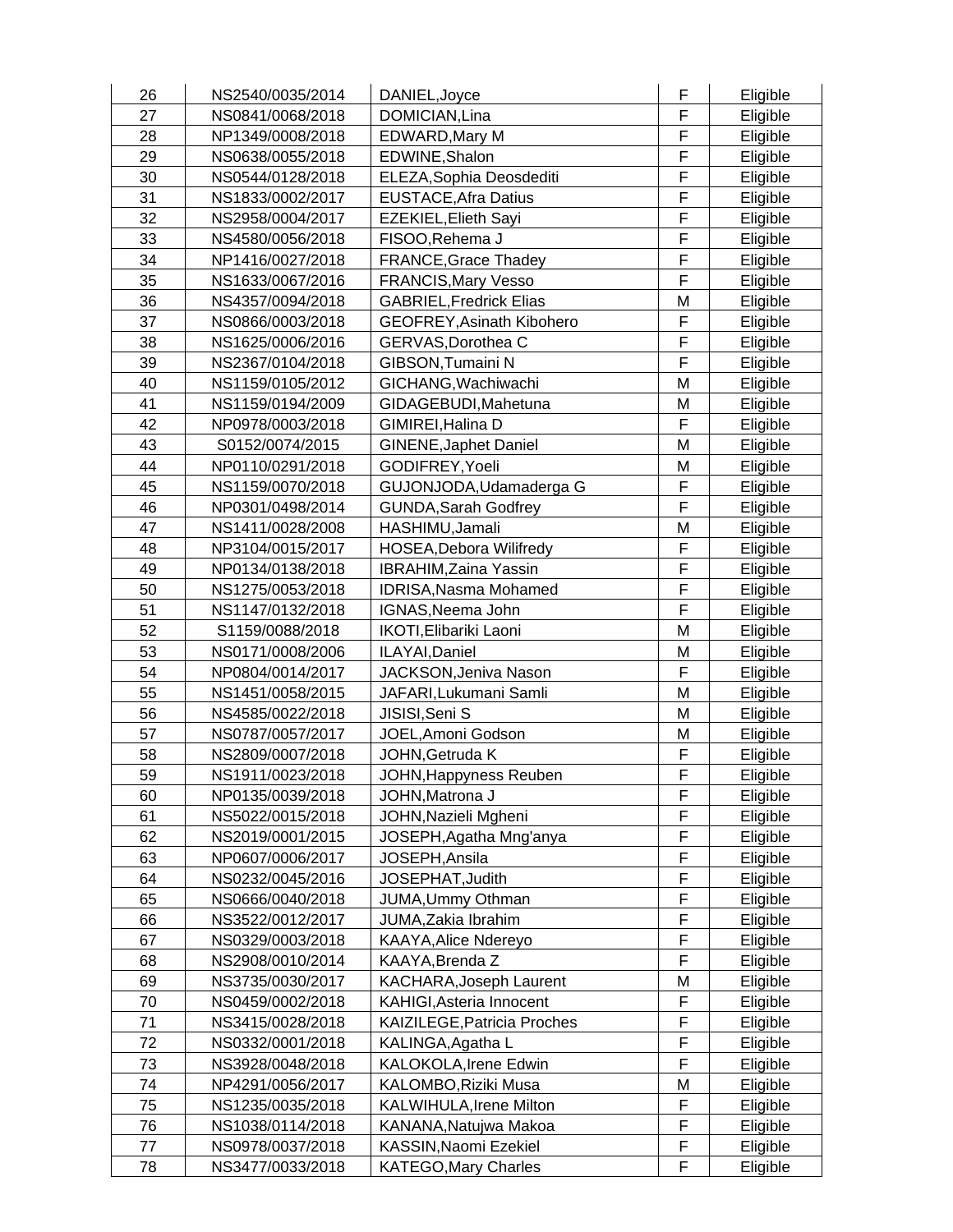| 79  | NS3060/0021/2017 | KATETEGWA, Juditha Leonard    | F              | Eligible |
|-----|------------------|-------------------------------|----------------|----------|
| 80  | NS4992/0022/2018 | KATO, Lewina                  | F              | Eligible |
| 81  | NS4474/0074/2018 | KAUTA, Maiga Daniel           | M              | Eligible |
| 82  | NS2867/0123/2017 | KIJANDI, Hamis Ibrahim        | М              | Eligible |
| 83  | S0549/0086/2018  | KILAKILA, Tahirih Kitundu     | F              | Eligible |
| 84  | NS1485/0012/2018 | KILONZO, Amina Paulo          | F              | Eligible |
| 85  | NS4024/0080/2017 | KILUWA, Shadya Ismail         | F              | Eligible |
| 86  | NS2844/0004/2016 | KIMARO, Albetina Adelini      | F              | Eligible |
| 87  | NS1661/0036/2018 | KIMARO, Glory Lameki          | F              | Eligible |
| 88  | NS3108/0048/2018 | KIMARO, Wema Antipas          | F              | Eligible |
| 89  | NS4822/0005/2018 | KIROYAN, Julieth Gabriel      | F              | Eligible |
| 90  | NS2885/0024/2018 | KISEY, Lucy Menyendoye        | F              | Eligible |
| 91  | NS0526/0019/2014 | KIVUYO, Esuvat L              | F              | Eligible |
| 92  | NS3004/0006/2017 | KIWANGO, Emakulata M          | F              | Eligible |
| 93  | NS0857/0004/2018 | KOMBA, Aneth Fadhili          | F              | Eligible |
| 94  | NS3220/0203/2018 | KONDO, Hamadi R               | M              |          |
| 95  |                  |                               | F              | Eligible |
|     | NS2853/0004/2018 | <b>KORNELI, Aneth Robert</b>  | F              | Eligible |
| 96  | NS0930/0013/2018 | KOYETI, Naseku Naana          |                | Eligible |
| 97  | NS5214/0070/2018 | KUYANY, Tumaini N             | M              | Eligible |
| 98  | NS5352/0027/2018 | LABIAH, Sabrinah Shaban       | F              | Eligible |
| 99  | NP4894/0012/2018 | LANDA, Irene S                | F              | Eligible |
| 100 | NS1314/0004/2018 | LENDAVA, Asnath Charles       | $\overline{F}$ | Eligible |
| 101 | NP1442/0006/2018 | LIKUMAY, Glory L              | F              | Eligible |
| 102 | NP4003/0006/2018 | LUBABULE, Edina Fredrick      | F              | Eligible |
| 103 | NS5552/0011/2017 | LUCAS, Diana Isack            | F              | Eligible |
| 104 | NS2762/0241/2018 | LUKINGA, Rashid A             | M              | Eligible |
| 105 | NS0687/0063/2014 | MAFIE, Joyce D                | F              | Eligible |
| 106 | NS2959/0023/2016 | MAFULAHYA, Charles Andrew     | M              | Eligible |
| 107 | NS3919/0010/2018 | MAFURU, Penina G              | F              | Eligible |
| 108 | NS2529/0009/2018 | MAGAMBO, Beatrice Sebastian   | F              | Eligible |
| 109 | NS1153/0271/2018 | MAKELEJA, Yohana Legembe      | M              | Eligible |
| 110 | NS4808/0011/2016 | MAKENGA, Mary Joseph          | F              | Eligible |
| 111 | NS0564/0032/2015 | MAKONGORO, Eva J              | F              | Eligible |
| 112 | NS3982/0007/2016 | MALLYA, Irene John            | $\overline{F}$ | Eligible |
| 113 | NS1038/0032/2018 | MAMBALI, Careen Samweli       | F              | Eligible |
| 114 | NS2786/0071/2015 | MANYILIZU, Mathias Mihya      | M              | Eligible |
| 115 | NS0949/0072/2018 | MAONA, Lisa Wilbert           | F              | Eligible |
| 116 | NP3627/0055/2018 | MARCO, Judith J               | F              | Eligible |
| 117 | NS1708/0089/2016 | MARIA, Theresia John          | F              | Eligible |
| 118 | NP2517/0214/2018 | MASAKI, Gloria Aleth          | F              | Eligible |
| 119 | NS3189/0015/2017 | MASHAKA, Ester N              | F              | Eligible |
| 120 | NS2125/0066/2018 | MASIKA, Robert Johanes        | Μ              | Eligible |
| 121 | NS4103/0036/2018 | MASIMBA, Juma Hosseni         | M              | Eligible |
| 122 | NS0795/0036/2015 | MASSAWE, Godblesser Andrew    | F              | Eligible |
| 123 | NS4039/0084/2018 | MASSAWE, Mercy Emmanuel       | F              | Eligible |
| 124 | NS0356/0025/2017 | <b>MATAFU, Gladness Louis</b> | F              | Eligible |
| 125 | NS4741/0003/2018 | MATHEW, Amina Issa            | F              | Eligible |
| 126 | NS0614/0008/2018 | MATOROKA, Asha Mussa          | F              | Eligible |
| 127 | NS0235/0014/2018 | MATUNDARI, Bhoke Magesa       | F              | Eligible |
| 128 | NS1665/0186/2018 | MATWILI, Selemani Mussa       | М              | Eligible |
| 129 | NS3446/0028/2018 | MAYELA, Veronica Yohana       | F              | Eligible |
| 130 | NS0541/0015/2018 | MBAGO, Elizabeth Stanley      | F              | Eligible |
| 131 | NS1385/0025/2018 | MBISE, Glory E                | F              | Eligible |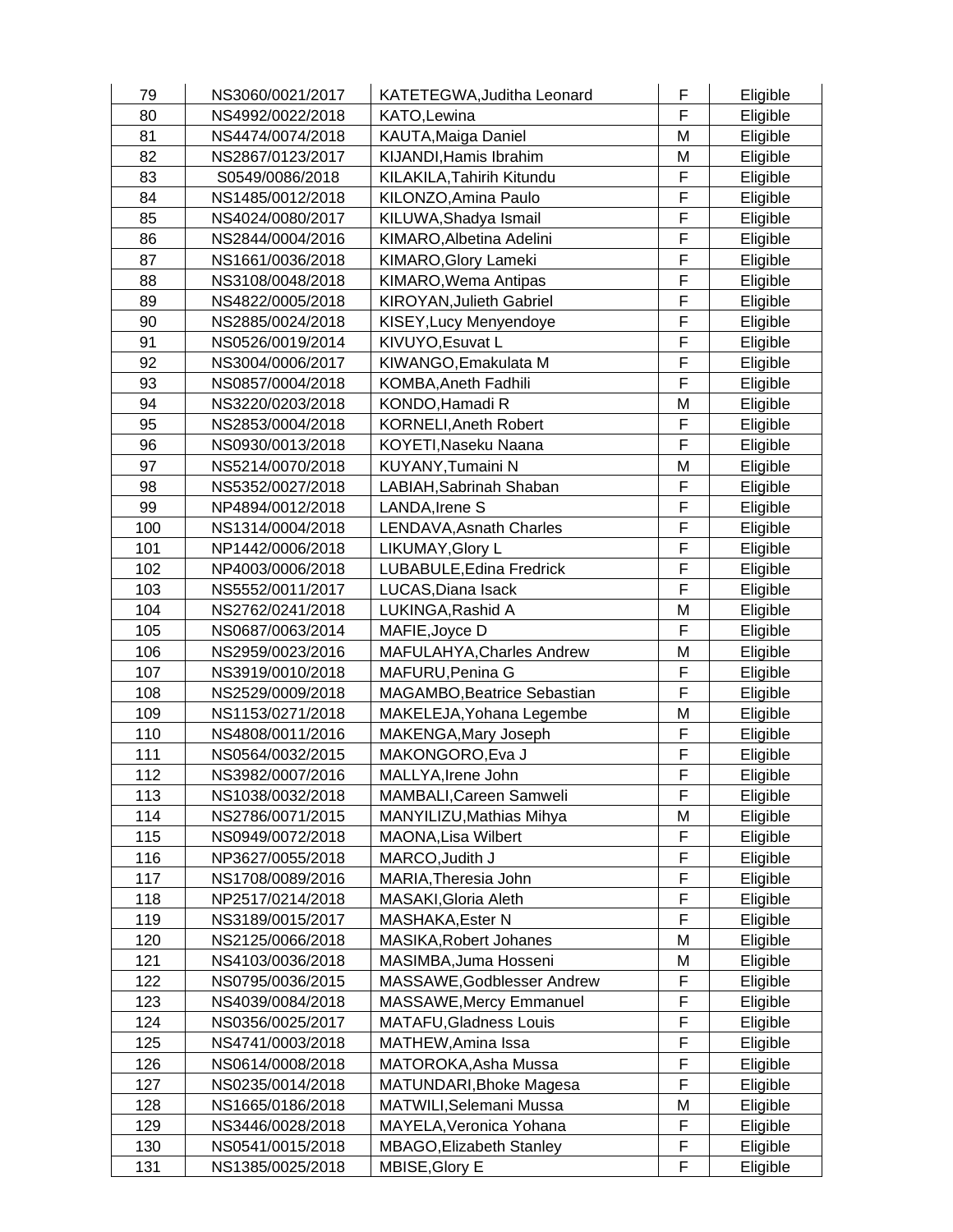| 132 | NS0615/0021/2018 | MBONEA, Jeska Piniel                 | F      | Eligible |
|-----|------------------|--------------------------------------|--------|----------|
| 133 | NS1070/0032/2018 | MBOYA, Mery Alphonce                 | F      | Eligible |
| 134 | NS2134/0006/2018 | MBUYA, Christina Yuda                | F      | Eligible |
| 135 | NS0499/0067/2017 | MBUYA, Vaileth Fraterine             | F      | Eligible |
| 136 | NS1147/0180/2018 | MBWAMBO, Zerina Daniel               | F      | Eligible |
| 137 | NS2682/0176/2015 | MBWILO, Kelvin Onesmo                | M      | Eligible |
| 138 | NS4678/0017/2017 | MCHOME, Frida J                      | F      | Eligible |
| 139 | NS2948/0036/2017 | MDAMANYI, Neema Wilson               | F      | Eligible |
| 140 | NS5116/0052/2018 | MEDOTI, Safina Stephano              | F      | Eligible |
| 141 | NS1314/0044/2017 | MEELI, Nawasa Loitare                | F      | Eligible |
| 142 | NS2782/0017/2017 | MGANGA, Haika F                      | F      | Eligible |
| 143 | NP3896/0033/2017 | MGHWAI, Rebeka Michael               | F      | Eligible |
| 144 | NP0351/0017/2018 | MGONJA, Happynes Rashidi             | F      | Eligible |
| 145 |                  |                                      | M      |          |
|     | NS1579/0092/2018 | MHINA, Abely Mkala                   |        | Eligible |
| 146 | NS5202/0183/2018 | MHINA, Nasibu Bakari                 | M      | Eligible |
| 147 | NS0207/0043/2017 | MIHO, Esther B                       | F      | Eligible |
| 148 | NS5552/0013/2018 | MINANI, Claudia Mkwawa               | F      | Eligible |
| 149 | NS1453/0038/2018 | MINDE, Josephine Joseph              | F      | Eligible |
| 150 | NS1351/0011/2018 | MIZAZA, Grolines Daniel              | F      | Eligible |
| 151 | NS4042/0005/2018 | MJIJI, Emmanuela Didas               | F      | Eligible |
| 152 | NS4811/0034/2018 | MKINA, Ester Philipo                 | F      | Eligible |
| 153 | NS4281/0016/2017 | MKINI, Herrieth D                    | F      | Eligible |
| 154 | NS3880/0015/2016 | MKOMA, Ester A                       | F      | Eligible |
| 155 | NS1661/0041/2018 | MKONGWA, Happiness Yona              | F      | Eligible |
| 156 | NS2327/0020/2018 | MKORONGO, Martha Betram              | F      | Eligible |
| 157 | NS2050/0039/2018 | MKWAWA, Tunu Salumu                  | F      | Eligible |
| 158 | NS5115/0006/2018 | MLACHA, Angela Isack                 | F      | Eligible |
| 159 | NS2320/0031/2018 | MMANYI, Naoshi Alifayo               | F      | Eligible |
| 160 | NP3838/0020/2018 | MMASI, Oliver Oforo                  | F      | Eligible |
| 161 | NS0420/0010/2016 | MMBAGA, Prisca E                     | F      | Eligible |
| 162 | NS1169/0026/2018 | MNGODO, Mariam Jumanne               | F      | Eligible |
| 163 | NS5202/0161/2017 | MOLLEL, Moseka Longerin              | M      | Eligible |
| 164 | NS1878/0065/2018 | MOLLEL, Shedrack W                   | M      | Eligible |
| 165 | NS0707/0070/2018 | <b>MOLLEL, Yunice Michael</b>        | F      | Eligible |
| 166 | NS1493/0009/2017 | MONGITA, Pilly Mwishagori            | F      | Eligible |
| 167 | NS1019/0024/2017 | <b>MOROHO, Hamis N</b>               | М      | Eligible |
| 168 | NS0205/0031/2018 | MOYE, Dinna Danson                   | F      | Eligible |
| 169 | NS3348/0014/2018 | MSAKA, Immaculatha Fumo              | F      | Eligible |
| 170 | NS2470/0001/2017 | <b>MSANGAMENO, Anselmina Octatus</b> | F      | Eligible |
| 171 | NP0327/0004/2018 | MSHANA, Bahati M                     | F      | Eligible |
| 172 | NS1573/0114/2018 | MSHANA, Noelina E                    | F      | Eligible |
| 173 | NP1378/0248/2016 | MSOGOYA, Vatnesy Gaitan              | F      | Eligible |
| 174 | NS0857/0013/2018 | MSUYA, Careen Emmanuel               | F      | Eligible |
| 175 | NS0715/0027/2018 | MTEGWA, Happiness Stephano           | F      | Eligible |
| 176 | NP1416/0001/2018 | MTEI, Agness J                       | F      | Eligible |
| 177 | NS2667/0032/2018 | MTUI, Winfrida J                     | F      | Eligible |
| 178 | NS0850/0020/2018 | MUSHI, Ester Fred                    | F      | Eligible |
| 179 | NS1169/0087/2018 | MUSSA, Mussa Juma                    | M      | Eligible |
| 180 | NS3903/0033/2017 | MUSSA, Paulo U                       | M      | Eligible |
| 181 |                  |                                      | F      |          |
|     | NS4552/0034/2018 | MWAKITALIMA, Tupeligwe Philipo       | F      | Eligible |
| 182 | NS5163/0017/2015 | MWANGENI, Happiness R                |        | Eligible |
| 183 | NS1243/0065/2018 | MWANYENGO, Mariam Donasian           | F<br>F | Eligible |
| 184 | NS1922/0041/2018 | MWASAMBILI, Joyce H                  |        | Eligible |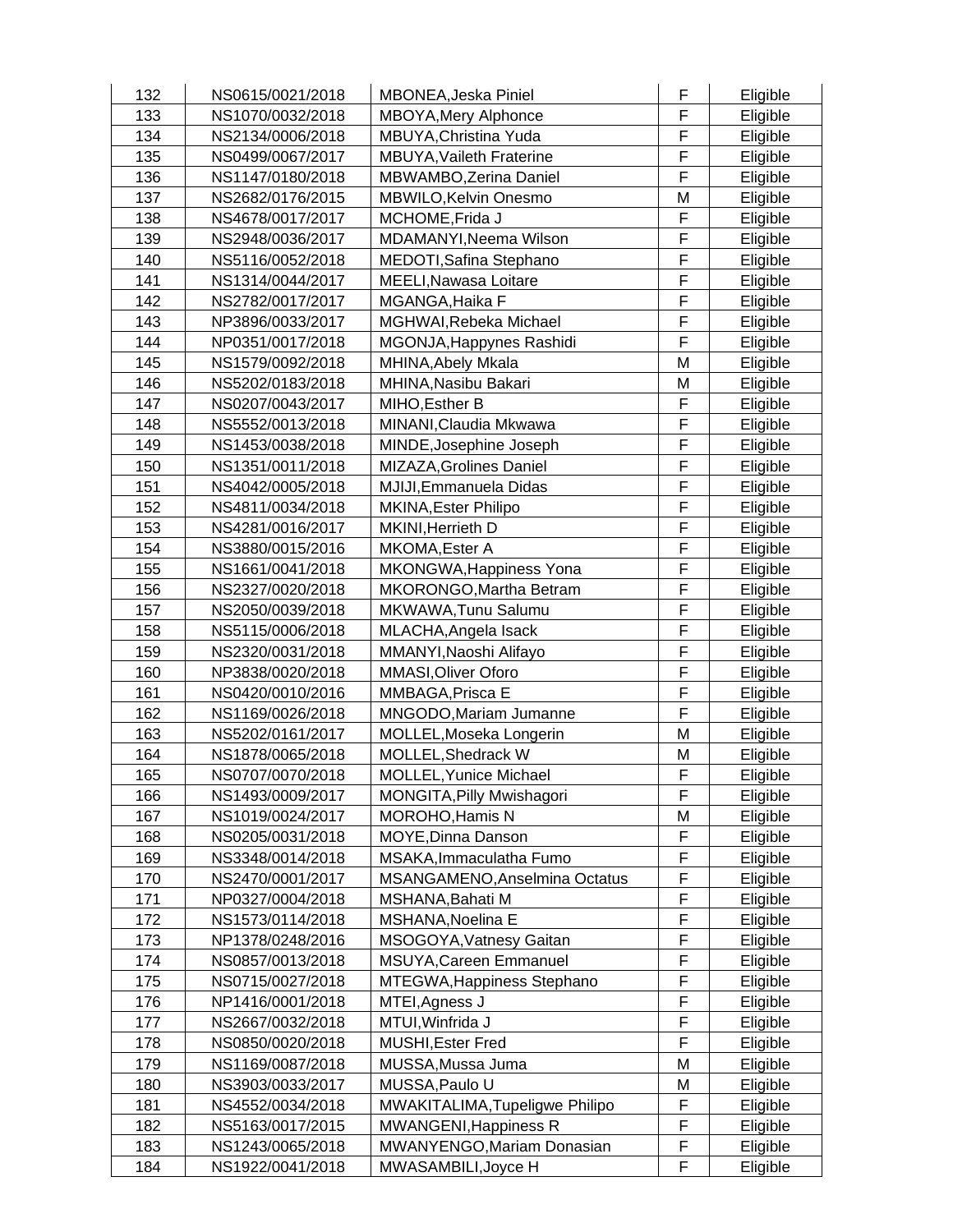| 185 | NS5448/0038/2018 | <b>MWETENI, Onike Mitiri</b>        | F | Eligible             |
|-----|------------------|-------------------------------------|---|----------------------|
| 186 | NS5023/0008/2018 | MWINJUMA, Asma Haji                 | F | Eligible             |
| 187 | NS2303/0229/2015 | MWITA, Peter J                      | M | Eligible             |
| 188 | NS1385/0047/2018 | NANYARO, Maryjuster E               | F | Eligible             |
| 189 | NP1198/0077/2016 | NANYARO, Nahumu Reuben              | M | Eligible             |
| 190 | NS1548/0002/2018 | NASSARY, Agape Marko                | F | Eligible             |
| 191 | NP5106/0009/2018 | NDEVESI, Rehema Jacob               | F | Eligible             |
| 192 | NS4816/0075/2017 | NDOOTO, Oliver T                    | M | Eligible             |
| 193 | NS1839/0036/2018 | NDOSSI, Witness J                   | F | Eligible             |
| 194 | NS1038/0109/2018 | NEMES, Mwanaisha Alfan              | F | Eligible             |
| 195 | NS4816/0093/2018 | NGAAKA, Kosiando S                  | M | Eligible             |
| 196 | NS0639/0025/2018 | NGAILO, Gladness Mashaka            | F | Eligible             |
| 197 | NS3477/0045/2017 | NGOLI, Kimweri Abdallah             | M | Eligible             |
| 198 | NS0247/0077/2011 | NICHOLAUS, Vumilia                  | F | Eligible             |
| 199 | NS3384/0006/2018 | NNKO, Lightness Anderson            | F | Eligible             |
| 200 | S4543/0001/2016  | NOAH, Agness Victor                 | F | Eligible             |
| 201 | NS4369/0160/2018 | <b>NONO, Walter Vitalis</b>         | M | Eligible             |
| 202 | NS3902/0014/2017 | NTABINDI, Grace Malaki              | F | Eligible             |
| 203 | NS1334/0055/2018 | NTABO, Stella J                     | F | Eligible             |
| 204 | NS1469/0032/2018 | NYAIKOBA, Vivian Joseph             | F | Eligible             |
| 205 | NP0548/0008/2018 | NYELO, Beatrice D                   | F | Eligible             |
| 206 | NS1335/0003/2018 | OLOTU, Brenda Arbogast              | F | Eligible             |
| 207 | NS0857/0301/2016 | OLOULU, Yona Y                      | M | Eligible             |
| 208 | NS0615/0004/2016 | OMARI, Anna John                    | F | Eligible             |
| 209 | NS2388/0019/2018 | OMARI, Mashehe Salimu               | F | Eligible             |
| 210 | NS4133/0005/2016 | PALLANGYO, Esther Senyael           | F |                      |
| 211 | NS1878/0065/2016 | PALLANGYO, Faraja John              | M | Eligible<br>Eligible |
| 212 | NS2907/0112/2018 | PALLANGYO, James R                  | M | Eligible             |
| 213 | NS1878/0017/2018 | PALLANGYO, Jesca M                  | F | Eligible             |
| 214 | NS1268/0102/2016 | PALLANGYO, Victoria Joseph          | F | Eligible             |
| 215 | NP1080/0045/2018 | PASCAL, Gerald K                    | M | Eligible             |
| 216 | NS4504/0028/2018 | PASTORY, Alexander Mande            | M | Eligible             |
| 217 | NS1633/0022/2018 | PESSA, Gladness Phesto              | F | Eligible             |
| 218 | NS3420/0004/2015 | PETER, Emmaculather Manfred         | F | Eligible             |
| 219 | NS4140/0022/2016 | PETRO, Lightness Eliudi             | F | Eligible             |
| 220 | NS4039/0085/2015 | PROSPER, Marybrenda                 | F | Eligible             |
| 221 | NS0941/0013/2018 | RABIEL, Lucia Marco                 | F | Eligible             |
| 222 | NS2188/0048/2018 | RAJABU, Azihari Hamisi              | M | Eligible             |
| 223 | NS3877/0071/2018 | RAJABU, Hassan Maulid               | M | Eligible             |
| 224 | NS0707/0140/2018 | RERI, Selemani Amiri                | М | Eligible             |
| 225 | NS5205/0011/2017 | RICHARD, Rahel A                    | F | Eligible             |
| 226 | NS2857/0016/2018 | RINGIA, Efrasia Uliriki             | F | Eligible             |
| 227 | NS1159/0131/2018 | RWAKI, Muksin Said                  | M | Eligible             |
| 228 | NS4816/0082/2018 | SADIRA, Hede M                      | M | Eligible             |
| 229 | NS0643/0087/2017 | <b>SAFARI, Malkior Aloice</b>       | М | Eligible             |
| 230 | NS2720/0009/2016 | SAGWA, Diana Jacob                  | F | Eligible             |
| 231 | NS2257/0039/2016 | SAIDI, Hadija Seifu                 | F | Eligible             |
| 232 | NS0872/0032/2018 | SAIDI, Mariamu Salehe               | F | Eligible             |
| 233 | NS1314/0033/2018 | SAKEYAN, Naanyuni Julius            | F | Eligible             |
| 234 | NS3847/0057/2018 | <b>SALVATORY, Rehema Deogratius</b> | F | Eligible             |
| 235 | NS1860/0186/2018 | SALYA, Yohana Matiku                | М | Eligible             |
| 236 | NS5033/0036/2018 | SAMBALA, Kuluthumu Salumu           | F | Eligible             |
| 237 | NS0918/0029/2018 | SANARE, Flora Wilson                | F | Eligible             |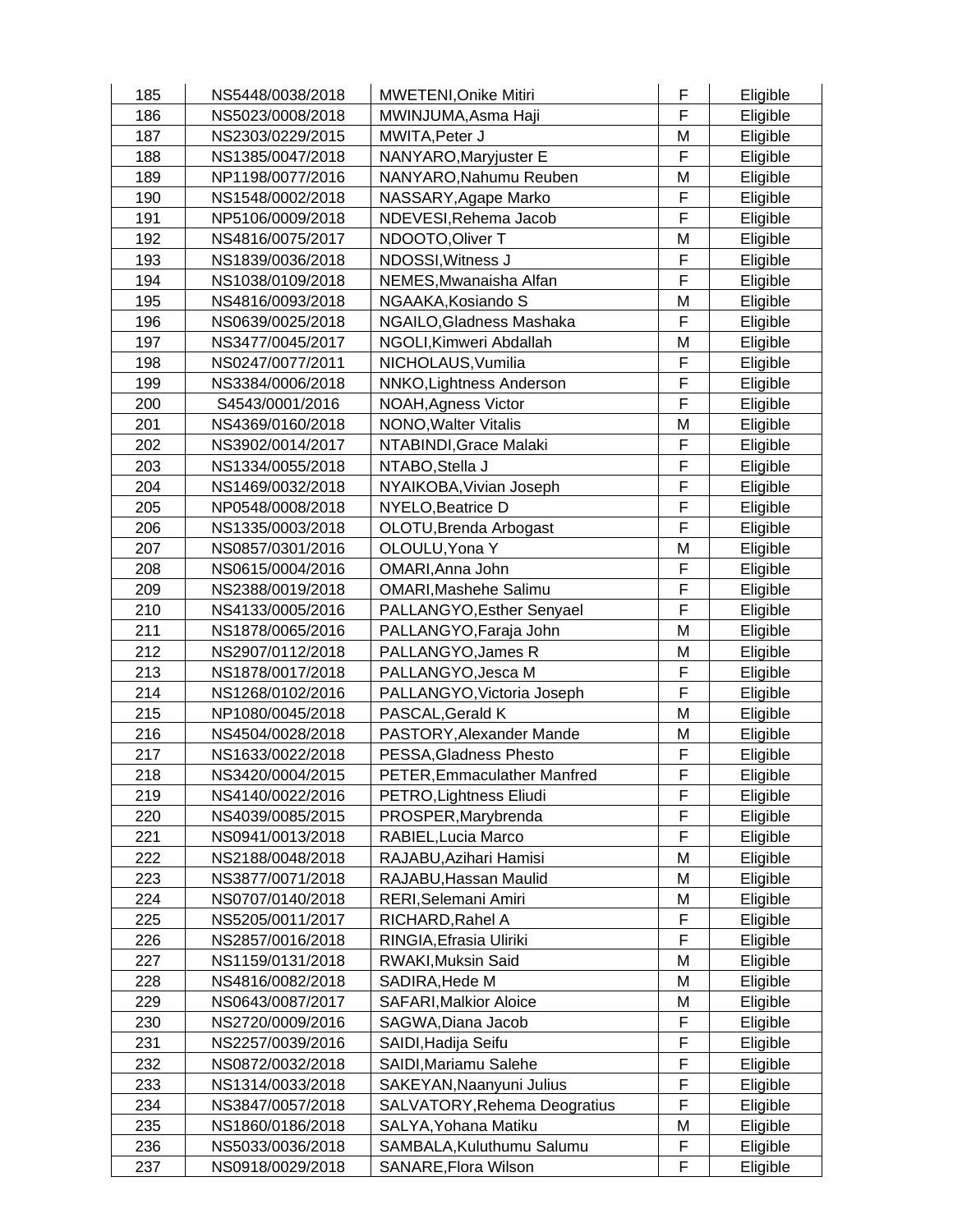| 238 | NS5314/0020/2018 | SANGE, Halima Salumu            | F | Eligible |
|-----|------------------|---------------------------------|---|----------|
| 239 | NS1878/0030/2018 | SARAKIKYA, Victoria R           | F | Eligible |
| 240 | NS1159/0042/2016 | SASAIKA, Neneyayi Parkorei      | F | Eligible |
| 241 | NS1107/0061/2015 | <b>SEBA, Isack Benedictor</b>   | M | Eligible |
| 242 | NS4380/0007/2018 | SEBASTIAN, Beatrice J           | F | Eligible |
| 243 | NS0293/0019/2018 | SENGA, Magreth Kambi            | F | Eligible |
| 244 | NS1159/0026/2016 | SENGERE, Kuyato Lengokeli       | M | Eligible |
| 245 | NS2379/0115/2018 | SHABANI, Pendo M                | F | Eligible |
| 246 | NP1292/0039/2016 | SHAO, Hagai Avoid               | M | Eligible |
| 247 | NS5381/0006/2016 | SHIJA, Neema Mathias            | F | Eligible |
| 248 | NS0456/0104/2018 | SHIJEWE, Sapiansia Bosco        | F | Eligible |
| 249 | NS0852/0006/2016 | SIMON, Domitira Francis         | F | Eligible |
| 250 | NS1489/0028/2018 | SIMON, Magreth Shem             | F | Eligible |
| 251 | NS0857/0078/2018 | SIMON, Mary Andrew              | F | Eligible |
| 252 | NS0630/0022/2008 | SINDANI, Magdalena              | F | Eligible |
| 253 | NS0255/0009/2014 | SINGANO, Choice J               | F | Eligible |
| 254 | NS2279/0025/2018 | SINKONDE, Suzen Kauzen          | F | Eligible |
| 255 | NS1103/0040/2016 | SOLO, Paskali N                 | M | Eligible |
| 256 | NP0965/0018/2018 | SOSTHENES, Salome               | F | Eligible |
| 257 | NP1600/0063/2018 | STEPHANO, Oliva Daudi           | F | Eligible |
| 258 | NS0213/0101/2016 | SUDI, Rahma A                   | F | Eligible |
| 259 | NP1370/0041/2017 | <b>SULLE, Lucy Felix</b>        | F | Eligible |
| 260 | NS1014/0180/2018 | SUMAYE, Mustapha Said           | M | Eligible |
| 261 | NS1373/0051/2018 | SWENYA, Jesca M                 | F | Eligible |
| 262 | NP0407/0008/2018 | SYLIVESTER, Arodia Arinda       | F | Eligible |
| 263 | NS1548/0045/2018 | TARIMO, Winstela Patrice        | F | Eligible |
| 264 | NS4179/0043/2013 | TEMBO, Geofrey A                | M | Eligible |
| 265 | NS0605/0030/2018 | THOBIAS, Hamida Damian          | F | Eligible |
| 266 | NS4277/0034/2018 | <b>THOMAS, Respikius M</b>      | M | Eligible |
| 267 | NP0451/0079/2018 | <b>TIAMASI, Samwel Johannes</b> | M | Eligible |
| 268 | NS1284/0059/2017 | TILLYA, Nickson Abraham         | M | Eligible |
| 269 | NS4381/0010/2017 | TUKWA, Farida Omari             | F | Eligible |
| 270 | NS2042/0008/2018 | UISSO, Furahini Godfrey         | F | Eligible |
| 271 | NS1495/0019/2018 | <b>URASSA, Erick Simon</b>      | M | Eligible |
| 272 | NS3847/0054/2017 | WILLIAM, Mwajuma Hamis          | F | Eligible |
| 273 | NS1013/0015/2018 | YAMAYA, Edwiga Bifa             | F | Eligible |
| 274 | NS1373/0070/2016 | YOHANA, Rose Frank              | F | Eligible |
| 275 | NS4538/0014/2017 | <b>YUNUS, Sensia Alex</b>       | F | Eligible |
| 276 | NS0289/0053/2013 | YUSUPH, Olipa                   | F | Eligible |
| 277 | NS1485/0170/2016 | YUSUPH, Zuhura Ally             | F | Eligible |

**P.O.Box 1006 ARUSHA . Email : info@ticd.ac.tz , Website : www.ticd.ac.tz**

# **COMMUNITY AND DEVELOPMENT GRADUATED STUDENT LIST 2020/2021**

PROGRAMME : ORDINARY DIPLOMA IN COMMUNITY DEVELOPMENT - NTA

LEVEL : 6

..........................................

YEAR OF STUDY : SECOND YEAR DATE OF SUBMISSION :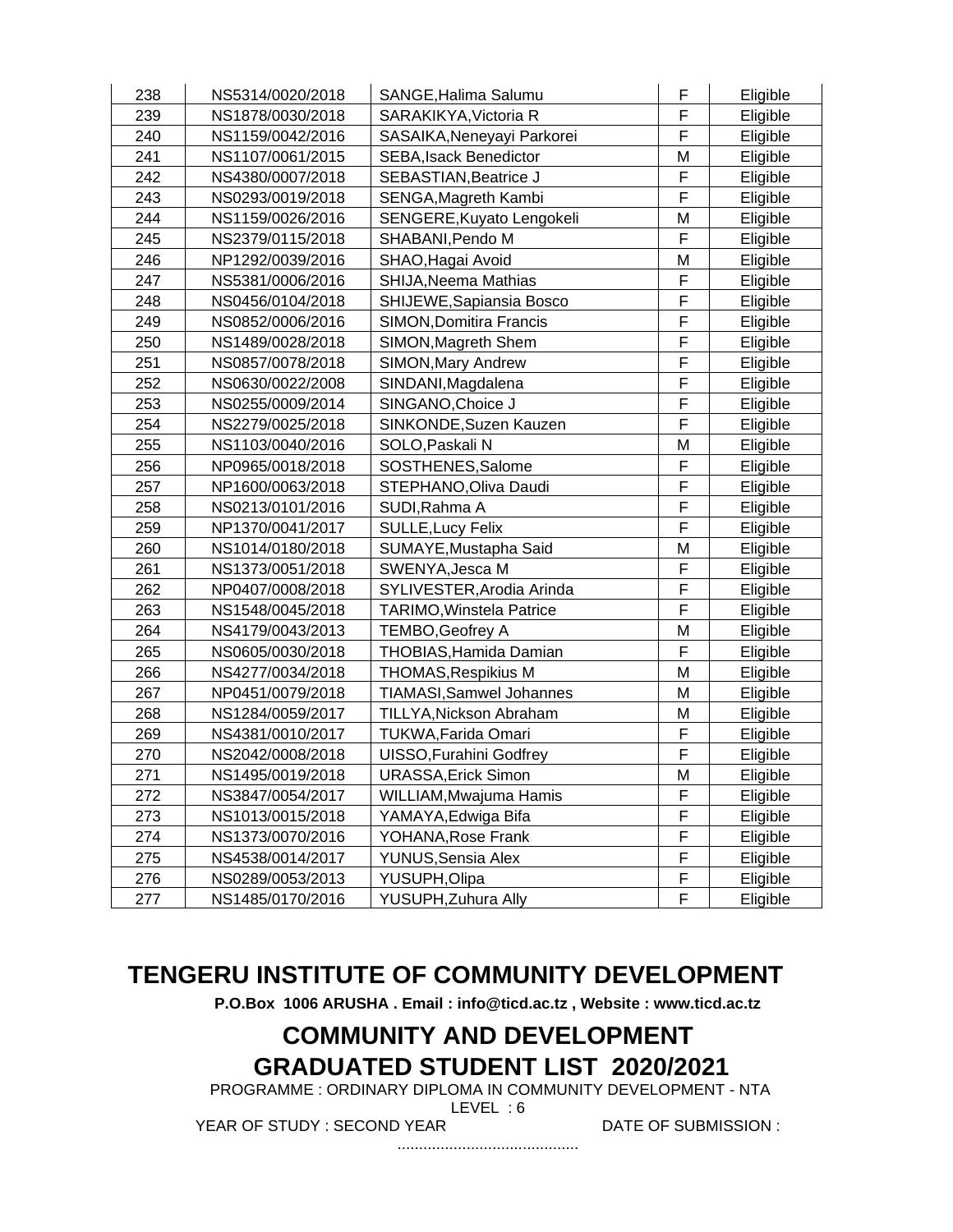| S/NO.          | <b>REG NO</b>    | <b>NAME</b>                    | <b>SEX</b> | <b>ELIGIBLE</b> |
|----------------|------------------|--------------------------------|------------|-----------------|
| 1              | NP2326/0016/2013 | ABDALLAH, Sarah Selemani       | F          | Eligible        |
| $\overline{2}$ | NS3321/0090/2011 | ABDALLAH, Shabani              | M          | Eligible        |
| 3              | NS1265/0069/2017 | AKYOO, Prisca Peter            | F          | Eligible        |
| 4              | NS4194/0095/2017 | ALBINUS, Nyakusanya Bwire      | M          | Eligible        |
| 5              | NS3593/0045/2017 | ALFRED, Alfred Josam           | M          | Eligible        |
| 6              | NS1222/0312/2017 | ALLY, Haji Salum               | M          | Eligible        |
| 8              | NP1370/0048/2017 | <b>ALUTE, Martha Godfrey</b>   | F          | Eligible        |
| 10             | NS4520/0035/2017 | AMINI, Najma Salehe            | F          | Eligible        |
| 11             | NS1573/0152/2017 | AMINIELI, Faraja Damson        | M          | Eligible        |
| 12             | NP4351/0011/2015 | AMMI, Basila P                 | F          | Eligible        |
| 13             | NS3261/0021/2017 | <b>ANATORY, Liana Nestory</b>  | F          | Eligible        |
| 14             | NS0986/0038/2017 | ATHUMANI, Nazian I             | F          | Eligible        |
| 15             | NS2912/0035/2017 | AUGUST, Rozamunda              | F          | Eligible        |
| 17             | NS2476/0058/2017 | <b>BAKARI, Fatuma S</b>        | F          | Eligible        |
| 18             | NS0811/0047/2017 | BAKARI, Sabitina Hassani       | F          | Eligible        |
| 20             | NS0978/0061/2017 | BARASAYED, Mtaratibu Peter     | M          | Eligible        |
| 21             | NP2517/0427/2017 | BARURO, Naomi Matutu           | F          | Eligible        |
| 22             | NS4993/0066/2014 | BENEDICTOR, Yasinter           | F          | Eligible        |
| 23             | NS1049/0013/2016 | <b>BIJANA, Kevina G</b>        | F          | Eligible        |
| 24             | NS0247/0056/2016 | BIKORIMANA, Prifera Stefano    | F          | Eligible        |
| 25             | NS0635/0020/2016 | <b>BISANI, Lilian Leo</b>      | F          | Eligible        |
| 26             | NS4518/0014/2015 | <b>BLACK, Irene W</b>          | F          | Eligible        |
| 27             | NS3838/0043/2017 | <b>BOAZ, Norah Godson</b>      | F          | Eligible        |
| 28             | NS4022/0003/2015 | BONIPHACE, Eleno               | F          | Eligible        |
| 31             | NS0654/0080/2016 | <b>CHARLES, Evelius Mgisha</b> | M          | Eligible        |
| 32             | NP1818/0018/2017 | <b>CHONJO, Jenipher Phares</b> | F          | Eligible        |
| 33             | NS1374/0005/2007 | CLEMENT, Fadhila               | F          | Eligible        |
| 34             | NS1334/0025/2017 | CORNEL, Nyanjige Budilla       | F          | Eligible        |
| 35             | NS0775/0010/2015 | DADI, Bastina T                | F          | Eligible        |
| 36             | NS4527/0012/2017 | DEOGRATIUS, Perpetua K         | F          | Eligible        |
| 37             | NS0488/0094/2016 | DEUSDELITH, Josephat Mugisha   | M          | Eligible        |
| 38             | NS3728/0082/2015 | ELIAS, Elisha G                | M          | Eligible        |
| 39             | NS1721/0030/2016 | ELIAZA, Riziki Jones           | F          | Eligible        |
| 41             | NS4353/0051/2017 | EMANUEL, Noela Maglan          | F          | Eligible        |
| 42             | NS2838/0024/2017 | FELISIANI, Laurensia Asenga    | F          | Eligible        |
| 44             | NS4090/0080/2017 | <b>GERALD, Mary T</b>          | F          | Eligible        |
| 46             | NS1288/0073/2017 | <b>GODFREY, Patricia Alex</b>  | F          | Eligible        |
| 50             | NS3809/0028/2016 | HAMISI, Mwajuma Maendeleo      | F          | Eligible        |
| 51             | NS0110/0008/2016 | <b>HARRY, Alex Bernard</b>     | M          | Eligible        |
| 53             | NS4104/0126/2017 | <b>HOZZA, Shedrack Ally</b>    | M          | Eligible        |
| 66             | NS4856/0007/2015 | <b>JOSEPH, Ester Casmiry</b>   | F          | Eligible        |
| 67             | NS1840/0006/2017 | JUMA, Ashinuna Kihiyo          | F          | Eligible        |
| 69             | NS4158/0009/2015 | <b>KAAYA, Dorcus S</b>         | F          | Eligible        |
| 72             | NS0675/0104/2017 | KAKO, Inocent M                | M          | Eligible        |
| 74             | NS0926/0032/2009 | KALALU, Hellen Tumsifu         | F          | Eligible        |
| 76             | NS0544/0102/2017 | KAUKI, Rose Joseph             | F          | Eligible        |
| 80             | NS3132/0017/2016 | KAYANGE, Hadija S              | F          | Eligible        |
| 81             | NS1898/0007/2017 | KAYENGA, Hellen A              | F          | Eligible        |
| 82             | NS3100/0027/2015 | KELVIN, Yvonne                 | F          | Eligible        |
| 84             | NS0983/0050/2013 | KILAMLYA, Abeid                | M          | Eligible        |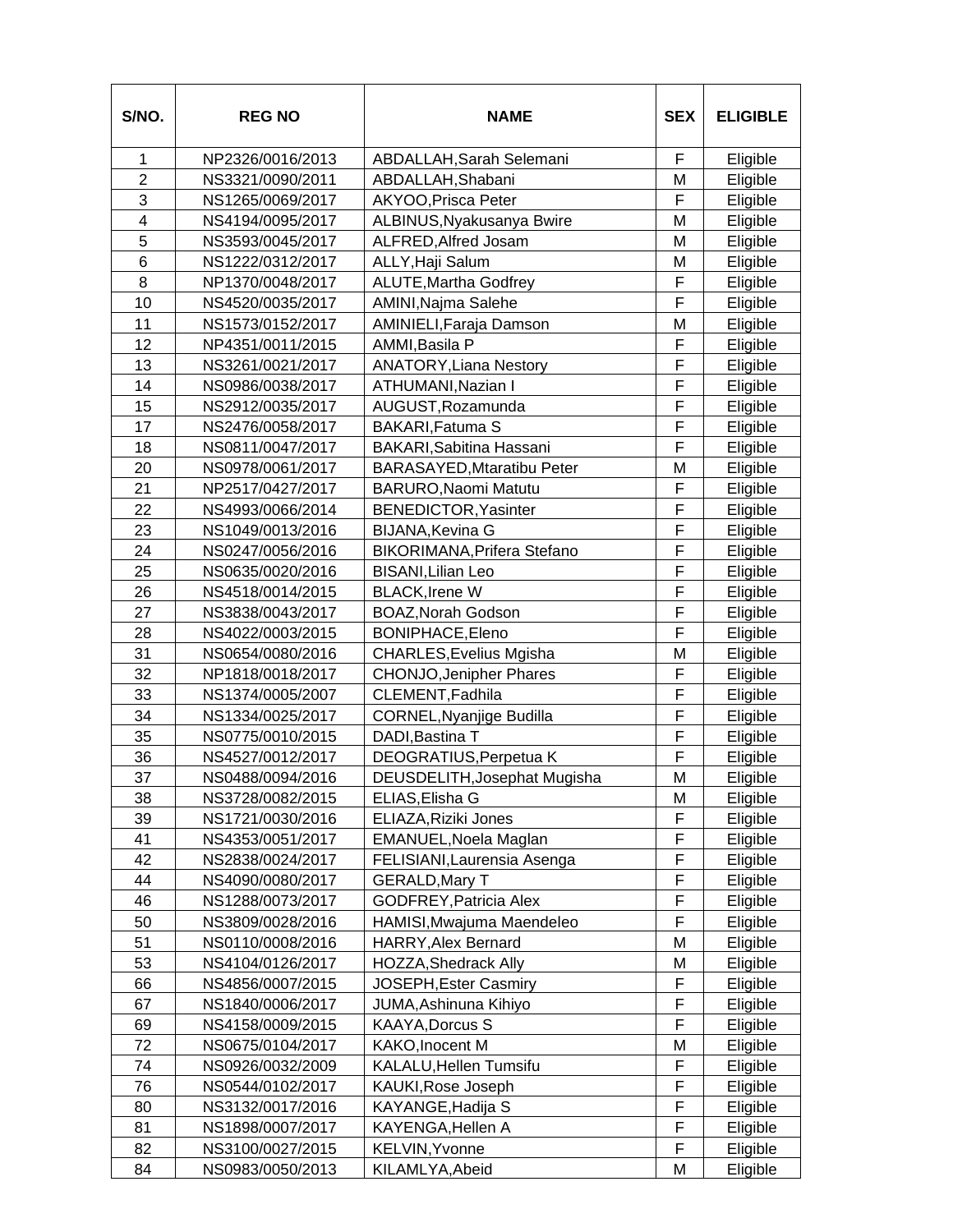| 86  | NS4549/0088/2017 | KILUNGA, Isdori Zawadi          | M | Eligible |
|-----|------------------|---------------------------------|---|----------|
| 87  | NS2258/0028/2016 | KIMAMBO, Salome Nelson          | F | Eligible |
| 88  | NS1840/0127/2017 | KIMEA, Zaina Ally               | F | Eligible |
| 90  | NS1442/0031/2016 | KIPETO, Elizabeth Salimu        | F | Eligible |
| 98  | NS1121/0045/2017 | <b>KOMU, Stella Charles</b>     | F | Eligible |
| 101 | NS3728/0053/2017 | LAIZER, Benjamen Michael        | M | Eligible |
| 103 | NS0223/0049/2017 | LAIZER, Mary Lengai             | F | Eligible |
| 104 | NS0287/0066/2017 | LAIZER, Rehema Lemali           | F | Eligible |
| 106 | NS3765/0008/2017 | LANGOY, Flora Meliyo            | F | Eligible |
| 108 | NS0701/0014/1994 | <b>LEMA, Godlisten Godfrey</b>  | M | Eligible |
| 110 | NS4678/0013/2012 | LEMESHILAA, Naomi Z             | F | Eligible |
| 111 | NS0928/0031/2016 | LESION, Furahini Laanyuni       | F | Eligible |
| 112 | NS2814/0026/2017 | LOBIKIEKI, Pamela M             | F | Eligible |
| 113 | NS0584/0006/2015 | LOGAN, Anna Luka                | F | Eligible |
| 114 | NS1314/0164/2016 | <b>LOREU, Erick Mosses</b>      | M | Eligible |
| 115 | NP0308/0035/2016 | LOSHILAARI, Grace Loiruck       | F | Eligible |
| 116 | NS1466/0091/2017 | LUKUMAI, Mseyeki Merishi        | M |          |
| 119 | NS1075/0029/2016 |                                 | F | Eligible |
|     |                  | LYIMO, Glory Ombeni             | F | Eligible |
| 120 | NS0284/0035/2015 | LYIMO, Julieth Harrison         |   | Eligible |
| 121 | NS1840/0066/2017 | <b>MACHA, Lucy Justine</b>      | F | Eligible |
| 122 | NS1622/0034/2017 | MAENDE, Fred Chacha             | M | Eligible |
| 123 | NS0156/0007/2017 | MAGALI, Emerenciana Roman       | F | Eligible |
| 124 | NS4048/0034/2015 | MAKALA, Jesca M                 | F | Eligible |
| 125 | NS4318/0029/2017 | MAKAMBA, Noela Christopher      | F | Eligible |
| 126 | NS4575/0037/2017 | MAKOLOBELA, Jackline Thomas     | F | Eligible |
| 127 | NS3068/0001/2017 | <b>MALISA, Aisia Dilisti</b>    | F | Eligible |
| 128 | NS3562/0040/2017 | MALLYA, Alexanda Izahack        | M | Eligible |
| 130 | NS3386/0048/2017 | <b>MANANG, Novatus Emanueli</b> | M | Eligible |
| 131 | NS1343/0006/2013 | MANGWESHI, Anastazia Kasanda    | F | Eligible |
| 132 | NP5106/0003/2017 | <b>MANUNDU, Enerth Amos</b>     | F | Eligible |
| 133 | NS2579/0058/2016 | MANYANYA, Alli Hasani           | M | Eligible |
| 134 | NS1222/0376/2017 | MANYIKA, Noel Yoram             | M | Eligible |
| 135 | NS3383/0039/2015 | MAPHIE, Sara Senyaeli           | Μ | Eligible |
| 136 | NS0617/0007/2017 | MARAMSHA, Consolata Severine    | F | Eligible |
| 138 | NS1710/0062/2015 | MARTIN, Charles John            | M | Eligible |
| 139 | NS2946/0009/2016 | <b>MARTINI, Mariane Shedafa</b> | F | Eligible |
| 140 | NS1373/0140/2016 | <b>MARTINI, Samwely Petro</b>   | Μ | Eligible |
| 141 | NS0284/0055/2016 | MASANJA, Mitchelle Josephat     | F | Eligible |
| 142 | NS0473/0055/2015 | MASELE, Rozalia Donald          | F | Eligible |
| 146 | NS1147/0169/2017 | MATAMBA, Athumani Majaliwa      | M | Eligible |
| 147 | NS1147/0145/2017 | <b>MATEI, Witness Emanueli</b>  | F | Eligible |
| 150 | NS4140/0019/2016 | MAYUNGA, Jeni Boniphace         | F | Eligible |
| 151 | NS4116/0071/2015 | MBAGALA, Iddy K                 | Μ | Eligible |
| 152 | NP2901/0038/2017 | MBEZI, Sharifa                  | F | Eligible |
| 153 | NS0787/0008/2016 | MBIA, Debora Andrea             | F | Eligible |
| 156 | NS3982/0015/2017 | <b>MBISE, Prisca Emmanuel</b>   | F | Eligible |
| 157 | NS0687/0131/2015 | MBISE, Witness L                | F | Eligible |
| 158 | NS5032/0041/2017 | MBOWE, Sauda Mwanzani           | F | Eligible |
| 161 | NS2134/0061/2015 | <b>MBUYA, Thedy Gasper</b>      | F | Eligible |
| 163 | NS0857/0028/2017 | MESHACK, Esuphath Wilson        | F | Eligible |
| 166 | NS2649/0008/2017 | <b>MGAYA, Grolia Shaury</b>     | F | Eligible |
| 167 | NS2249/0012/2017 | MGHAMBA, Joyce Vicent           | F | Eligible |
| 168 | NS2431/0027/2017 | MGONJA, Jenifa Greysoni         | F | Eligible |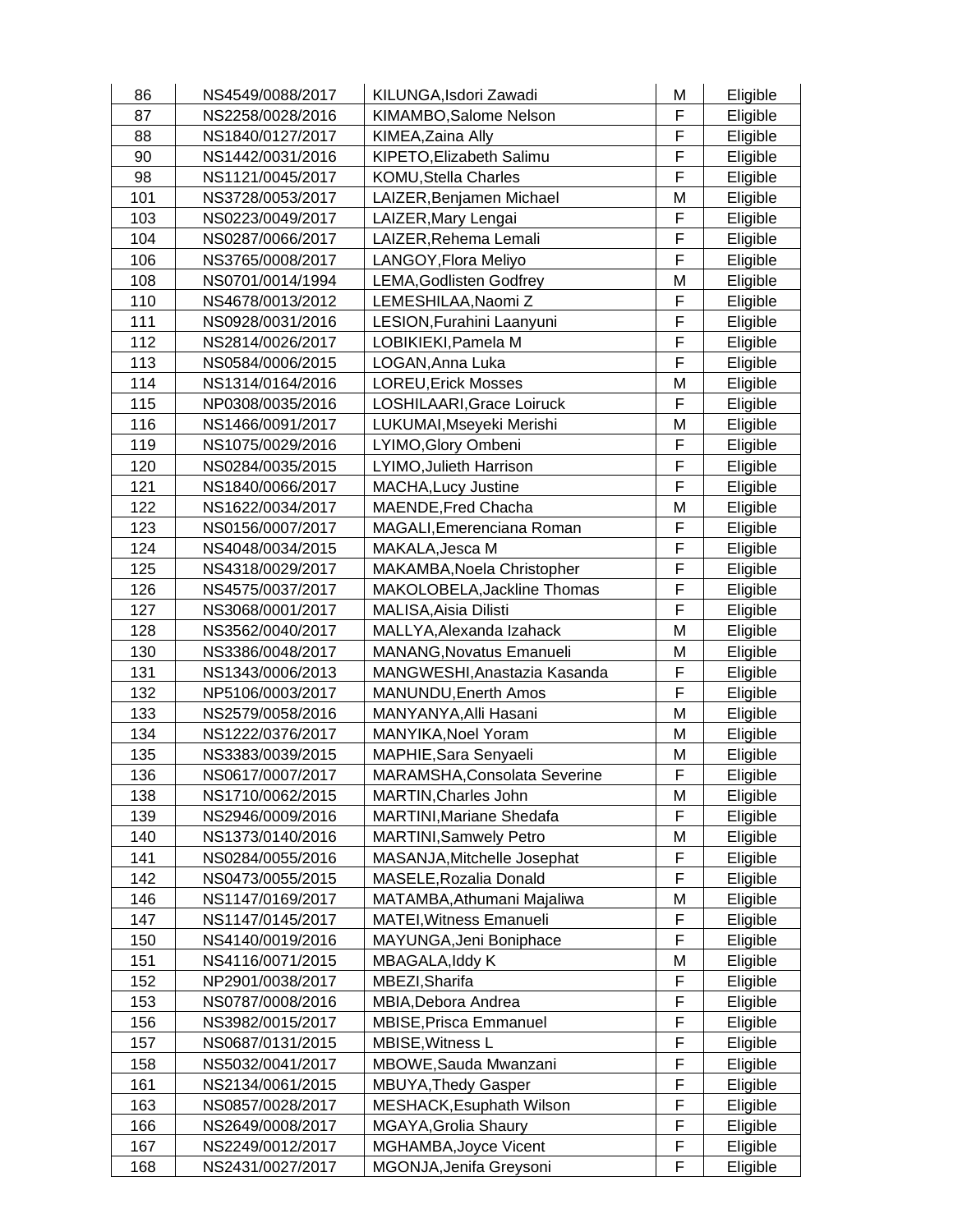| 169 | NS1513/0047/2014 | MGONJA, Selemani Idd            | M | Eligible |
|-----|------------------|---------------------------------|---|----------|
| 170 | NS1292/0023/2016 | MGOO, Maria Willium             | F | Eligible |
| 172 | NS5186/0001/2017 | MHUHI, Agnes Zephania           | F | Eligible |
| 173 | NS1756/0001/2015 | MICHAEL, Adelina Alex           | F | Eligible |
| 174 | NS3841/0002/2017 | MJEMA, Angel B                  | F | Eligible |
| 175 | NP1072/0009/2017 | MKAYULLAH, Anastazia Leonard    | F | Eligible |
| 176 | NS0508/0002/2017 | MKERA, Angelica Leonce          | F | Eligible |
| 177 | NS3579/0024/2016 | MKINGULE, Neema Chungueni       | F | Eligible |
| 178 | NP1442/0001/2017 | MKOBE, Happyjoy H               | F | Eligible |
| 179 | NS4024/0036/2016 | MLAKI, Erica Samson             | F | Eligible |
| 180 | NP5513/0005/2017 | MLAY, Haika Gasper              | F | Eligible |
| 181 | NS4353/0016/2015 | MLEGEA, Eliwanzita C            | F | Eligible |
| 184 | NS0485/0094/2015 | MMASY, Glory M                  | F | Eligible |
| 185 | NS0945/0082/2016 | MMBAGA, Fadhili Wilidauson      | Μ | Eligible |
| 186 | NS5049/0007/2017 | <b>MNEMELE, Basilisa Dismas</b> | F | Eligible |
| 187 | NS4891/0102/2016 | MNYEMA, Yakoba                  | F | Eligible |
| 188 | NS1721/0013/2016 | MNZAVA, Joyce Chalange          | F | Eligible |
| 189 | NP0329/0010/2017 | MOLLEL, Dafroza Julius          | F | Eligible |
| 190 | NS0949/0018/2017 | MOLLEL, Dayness Edward          | F | Eligible |
| 191 | NS4970/0022/2017 | MOLLEL, Debora Emmanuel         | F | Eligible |
| 192 | NS1573/0143/2017 | MOLLEL, Edson S                 | M | Eligible |
| 193 | NS1818/0024/2017 | MOLLEL, Eunice E                | F | Eligible |
| 194 | NS0435/0025/2017 | <b>MOLLEL, Herieth Fredy</b>    | F | Eligible |
| 199 | NP0242/0028/2017 | MOSHI, Rehema Elimokozi         | F | Eligible |
| 200 | NS0927/0041/2017 | <b>MPEHONGWA, Janeth Moses</b>  | F | Eligible |
| 201 | NS0795/0002/2017 | MRINA, Agatha Epimaki           | F | Eligible |
| 203 | NS1010/0010/2013 | MROSSO, Aviti T                 | M | Eligible |
| 204 | NP0419/0038/2016 | MRUTU, Raheli Peter             | F | Eligible |
| 208 | NS3076/0007/2017 | MSOKA, Beatrice Delphini        | F | Eligible |
| 209 | NS3764/0002/2017 | MSONDE, Aisha Ismaili           | F | Eligible |
| 210 | NS0188/0015/2017 | MSUYA, Aziza Ramadhan           | F | Eligible |
| 212 | NS3646/0061/2017 | MSUYA, Joshuo Enock             | M | Eligible |
| 213 | NP0302/0120/2016 | MTALO, Emmanuel Michael         | M | Eligible |
| 214 | NP3104/0035/2017 | MTUI, Glory Julius              | F | Eligible |
| 215 | NS1449/0011/2015 | MUNUO, Glory Godlisten          | M | Eligible |
| 216 | NS4923/0004/2015 | MURO, Hosiana Meshack           | F | Eligible |
| 218 | NS0306/0060/2017 | MUSTAPHA, Judith Sady           | F | Eligible |
| 219 | NS4017/0003/2017 | MWABULAMBO, Camilla Humphrey    | F | Eligible |
| 220 | NS3042/0061/2010 | MWAIJONGA, Elias Itale          | M | Eligible |
| 222 | NP4396/0018/2016 | MWAKILONGO, Asnath Joel         | F | Eligible |
| 223 | NS2485/0013/2017 | MWAKISABE, Amiri Shabani        | M | Eligible |
| 224 | NS0558/0017/2017 | MWALEN, Jasmini Ramadhani       | F | Eligible |
| 225 | NS0873/0041/2016 | MWAMBASON, Maria Rafael         | F | Eligible |
| 226 | NS0780/0019/2017 | MWAMLWALE, Maimuna Mohamed      | F | Eligible |
| 227 | NP0554/0012/2017 | MWESIGA, Lydia P                | F | Eligible |
| 228 | NS0590/0039/2017 | MWINGIRA, Prisca James          | F | Eligible |
| 230 | NP4689/0008/2017 | MZIRAY, Anitha Asery            | F | Eligible |
| 231 | NS4039/0011/2016 | NADE, Christina John            | F | Eligible |
| 232 | NS1385/0007/2017 | NASSARI, Dorcass Y              | F | Eligible |
| 233 | NS3742/0007/2014 | NDAGA, Mariamu Gilbert          | F | Eligible |
| 234 | NS0367/0156/2016 | NDIBALEMA, Marco M              | M | Eligible |
| 235 | NS3822/0029/2016 | NDONDE, Esther Kelvin           | F | Eligible |
| 236 | NP0453/0030/2016 | NDOSSY, Matilda Nicolaus        | F | Eligible |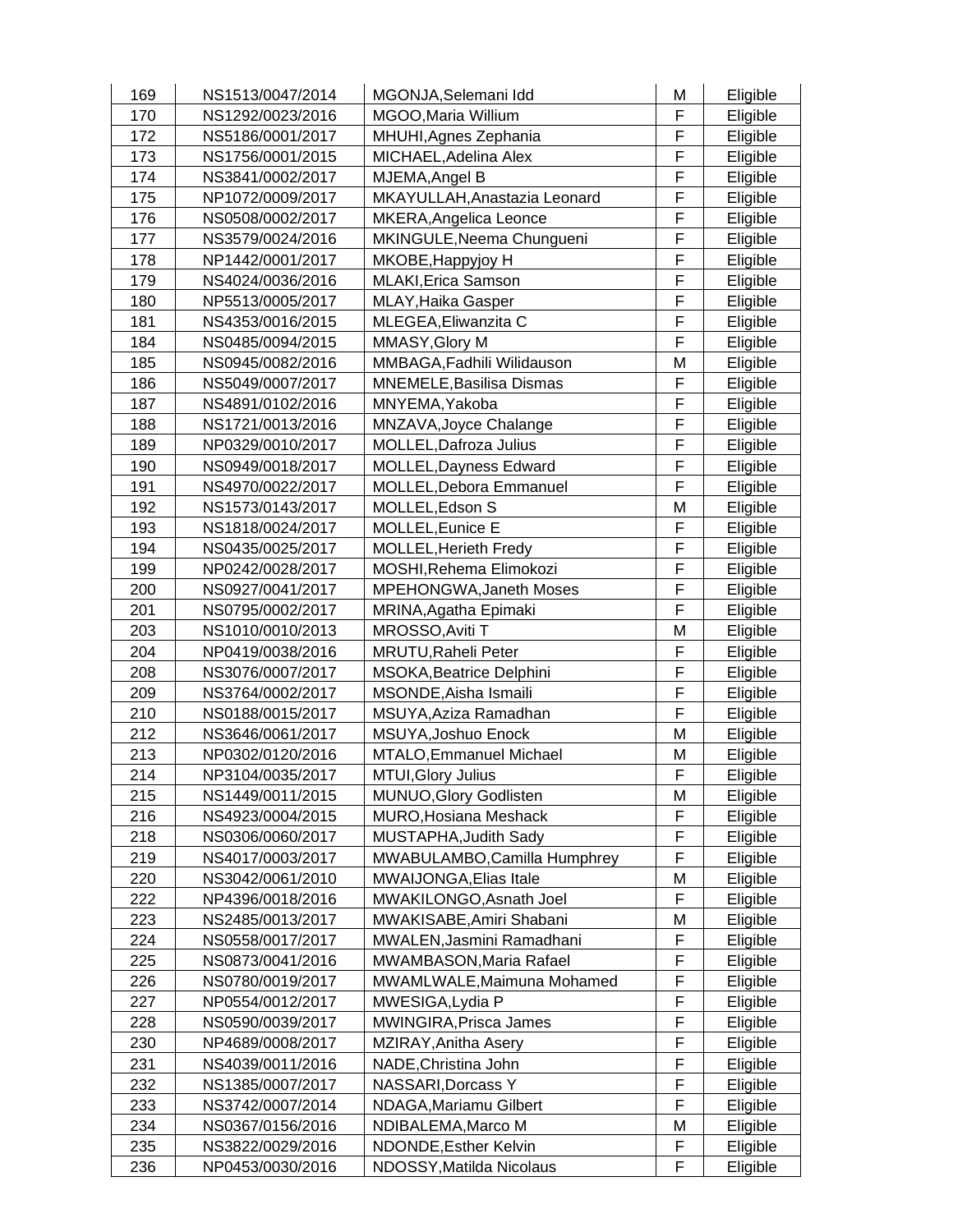| 237 | NS1144/0044/2013 | NDUYE, Rogate                    | F | Eligible |
|-----|------------------|----------------------------------|---|----------|
| 238 | NP0386/0030/2017 | NESTORY, Liberatha               | F | Eligible |
| 239 | NS4384/0129/2016 | <b>NESTORY, Suzan Sweetbert</b>  | F | Eligible |
| 240 | NS1316/0011/2016 | NGASALA, Dorice Wilson           | F | Eligible |
| 241 | NS2652/0020/2017 | NGOBAYI, Esther Emmanuel         | F | Eligible |
| 243 | NS2057/0088/2015 | NJIKU, Lina Mathias              | F | Eligible |
| 244 | NS1268/0038/2017 | <b>NNKO, Heavenlight Charles</b> | F | Eligible |
| 246 | NS5095/0005/2016 | NYAMBULAPI, Diana Paulo          | F | Eligible |
| 247 | NS1265/0058/2017 | NYITI, Mackline Joseph           | F | Eligible |
| 248 | NS5077/0006/2016 | NYONI, Ester Cosmas              | F | Eligible |
| 249 | NS0719/0001/2016 | <b>ODANGA, Agness Eliudy</b>     | F | Eligible |
| 250 | NS2755/0013/2013 | <b>OGUGU, Beatrice Anthony</b>   | F | Eligible |
| 251 | NS0755/0060/2017 | OLAIS, Natoishe M                | F | Eligible |
| 252 | NS1369/0004/2017 | OMARY, Amina Shabani             | F | Eligible |
| 253 | NP0152/0017/2017 | OMARY, Bandebe Y                 | M | Eligible |
| 255 | NS1820/0005/2017 | PASTORY, Lucia                   | F | Eligible |
| 257 | NS0353/0003/2017 | PAUL, Beatrice Amani             | F | Eligible |
| 258 | NS0308/0068/2017 | PAUL, Tumaini                    | F | Eligible |
| 259 | NP0353/0043/2016 | PETER, Elifuraha Elifuraha       | Μ | Eligible |
| 260 | NS0949/0059/2017 | PETER, Irene Jonas               | F | Eligible |
| 261 | NS1369/0044/2017 | PETRO, Exaudy Albeto             | M | Eligible |
| 262 | NP4960/0069/2017 | PETRO, Peter Edward              | M | Eligible |
| 264 | NS2192/0019/2017 | RAMADHANI, Furaha Hamisi         | F | Eligible |
| 266 | NS4875/0051/2016 | RAMADHANI, Nasma H               | F | Eligible |
| 267 | NS4353/0154/2016 | RAPHAEL, Wilson Mbesa            | M | Eligible |
| 269 | NS3514/0023/2014 | RASHIDI, Mariamu                 | F | Eligible |
| 270 | NS3263/0005/2017 | RICHARD, Deliphina Kakolaki      | F | Eligible |
| 271 | NS4815/0038/2016 | RITEI, Nganeni Masia Ya          | M | Eligible |
| 274 | NS0135/0031/2015 | RUJOMBA, Julieth Justine         | F | Eligible |
| 275 | NS1147/0155/2017 | RUKINGA, Abdulazaki Karimu       | M | Eligible |
| 276 | NS5116/0022/2017 | SADICK, Mwanaisha Rajabu         | F | Eligible |
| 277 | NS0465/0130/2015 | SAID, Aboud Fuad                 | M | Eligible |
| 278 | NS3593/0008/2015 | SAID, Asha                       | F | Eligible |
| 279 | NS0302/0204/2015 | SAIDI, Zakia                     | F | Eligible |
| 280 | NS0836/0096/2016 | SAIDY, Pili R                    | F | Eligible |
| 281 | NS2215/0070/2011 | SALEHE, Petro                    | M | Eligible |
| 282 | NS3263/0039/2017 | SALVATORY, Noel Mukuras          | M | Eligible |
| 284 | NS2096/0027/2016 | SAMBO, Vickia M                  | F | Eligible |
| 285 | NS4060/0030/2011 | SAMWEL, Alaice                   | M | Eligible |
| 286 | NS0682/0069/2016 | SANGA, Ovelelia Ally             | F | Eligible |
| 287 | NP1383/0001/2017 | SANGAWE, Agnes Honori            | F | Eligible |
| 288 | NS1600/0029/2017 | SANING'O, Marry Simon            | F | Eligible |
| 289 | NS1385/0022/2017 | SARAKIKYA, Happiness Kaanankira  | F | Eligible |
| 290 | NS0459/0002/2016 | SECHONGE, Fatuma Alfan           | F | Eligible |
| 292 | NS4192/0006/2017 | SELEMAN, Holo J                  | F | Eligible |
| 293 | NS1014/0070/2017 | SELEMANI, Salma Amani            | F | Eligible |
| 295 | NS1159/0199/2012 | SHABADI, Muhinday                | Μ | Eligible |
| 296 | NS4816/0009/2017 | SHANGULE, Halima Ngelia          | F | Eligible |
| 297 | NP0755/0026/2017 | <b>SHAYO, Ludovick Laurent</b>   | M | Eligible |
| 298 | NS1275/0052/2017 | SHEKOLOA, Munira Maulidi         | F | Eligible |
| 299 | NS0510/0071/2016 | SHIRIMA, Verediana Rogasiani     | F | Eligible |
| 300 | NS2774/0156/2017 | SHISHA, Alen Keneth              | M | Eligible |
| 301 | NS0810/0001/2015 | SIEMI, Akinyi M                  | F | Eligible |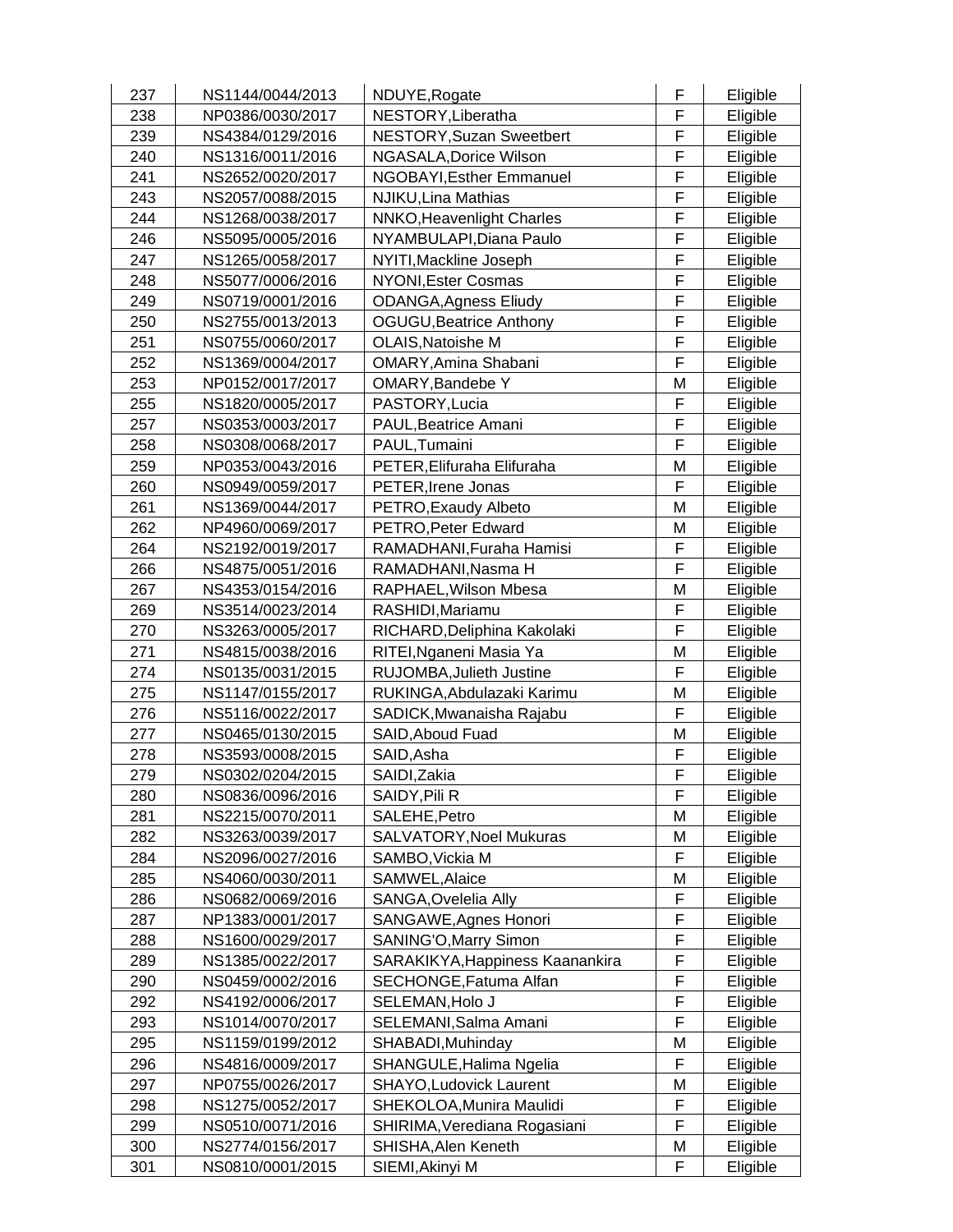| 302 | NS0462/0121/2016   | SONGE, Zacharia M                 | м | Eligible |
|-----|--------------------|-----------------------------------|---|----------|
| 303 | NS4060/0032/2016   | STEPHANO, Selina                  | F | Eligible |
| 305 | NS0928/0042/2017   | SUMAYE, Rebeka Laurent            | F | Eligible |
| 307 | NP4396/0015/2015   | SWAI, Carolina A                  | F | Eligible |
| 311 | NP0681/0108/2017   | TARIMO, Jackline Leonard          | F | Eligible |
| 312 | NS0750/0022/2017   | <b>TENGIA, Irene Edward</b>       | F | Eligible |
| 313 | NP5106/0010/2017   | <b>THOBIAS, Sarah Robart</b>      | F | Eligible |
| 317 | NS1543/0086/2015   | <b>TIMOTHEO, Emmanuel Manyike</b> | М | Eligible |
| 318 | NS0308/0044/2017   | TITOS, Luciana                    | F | Eligible |
| 319 | NS1543/0057/2017   | <b>ULOMI, Godwin Ephred</b>       | М | Eligible |
| 320 | NS0514/0045/2017   | <b>ULOMI, Witness Dausen</b>      | F | Eligible |
| 321 | NS0509/0057/2017   | URASSA, Abdul Juma                | M | Eligible |
| 322 | NS0724/0008/2015   | URASSA, Edina Naiman              | F | Eligible |
| 323 | NS1261/0055/2017   | WANGWE, Jackob P                  | Μ | Eligible |
| 324 | NS0629/0020/2017   | WENGA, Diana Zakaria              | F | Eligible |
| 325 | N18324301/065/2017 | WILLIAM, Joshua Wambua            | M | Eligible |
| 327 | NS1061/0023/2017   | YUNGA, Mohamed H                  | M | Eligible |
| 329 | NS0329/0033/2017   | ZACHARIA, Julieth                 | F | Eligible |

#### **TENGERU INSTITUTE OF COMMUNITY DEVELOPMENT P.O.Box 1006 ARUSHA . Email : info@ticd.ac.tz , Website : www.ticd.ac.tz**

#### **COMMUNITY AND DEVELOPMENT GRADUATED STUDENT LIST 2020/2021**

PROGRAMME : BACHELOR OF GENDER AND COMMUNITY DEVELOPMENT - NTA LEVEL : 8

| S/NO.          | <b>REG NO</b>      | <b>NAME</b>                      | <b>SEX</b> | <b>ELIGIBLE</b> |
|----------------|--------------------|----------------------------------|------------|-----------------|
| 1              | TICD/BGCD/004/2018 | AKYOO, Restituta Senyael         | F          | Eligible        |
| $\overline{2}$ | TICD/BGCD/280/2018 | ALLY, Asia A                     | F          | Eligible        |
| 3              | TICD/BGCD/023/2018 | <b>BABU, Brandina Pascal</b>     | F          | Eligible        |
| 4              | TICD/BGCD/024/2018 | <b>CHARLES, Hidaya Manyerere</b> | F          | Eligible        |
| 5              | TICD/BGCD/022/2018 | CHITUKULU, Regina R              | F          | Eligible        |
| 6              | TICD/BGCD/220/2018 | CHONYA, Consolata Joseph         | F          | Eligible        |
| 7              | TICD/BGCD/016/2018 | <b>CHRISTOPHER, Fadhiri S</b>    | М          | Eligible        |
| 8              | TICD/BGCD/001/2018 | DEWASI, Dewasi Joseph            | М          | Eligible        |
| 9              | TICD/BGCD/034/2018 | DOTTO, Mwanaidi N                | F          | Eligible        |
| 10             | TICD/BGCD/010/2018 | JOHN, Anastazia                  | F          | Eligible        |
| 11             | TICD/BGCD/027/2018 | <b>JOHNSON, Abel</b>             | М          | Eligible        |
| 12             | TICD/BGCD/035/2018 | JOSEPH, Ibrahim                  | М          | Eligible        |
| 13             | TICD/BGCD/013/2018 | JUMA, Asharafath A               | F          | Eligible        |
| 14             | TICD/BGCD/002/2018 | KHAMIS, Isanga Hassani           | F          | Eligible        |
| 15             | TICD/BGCD/028/2018 | KIMARIO, Scolastica Marki        | F          | Eligible        |
| 16             | TICD/BGCD/005/2018 | <b>KUNGULUKUTU, Mariam T</b>     | F          | Eligible        |